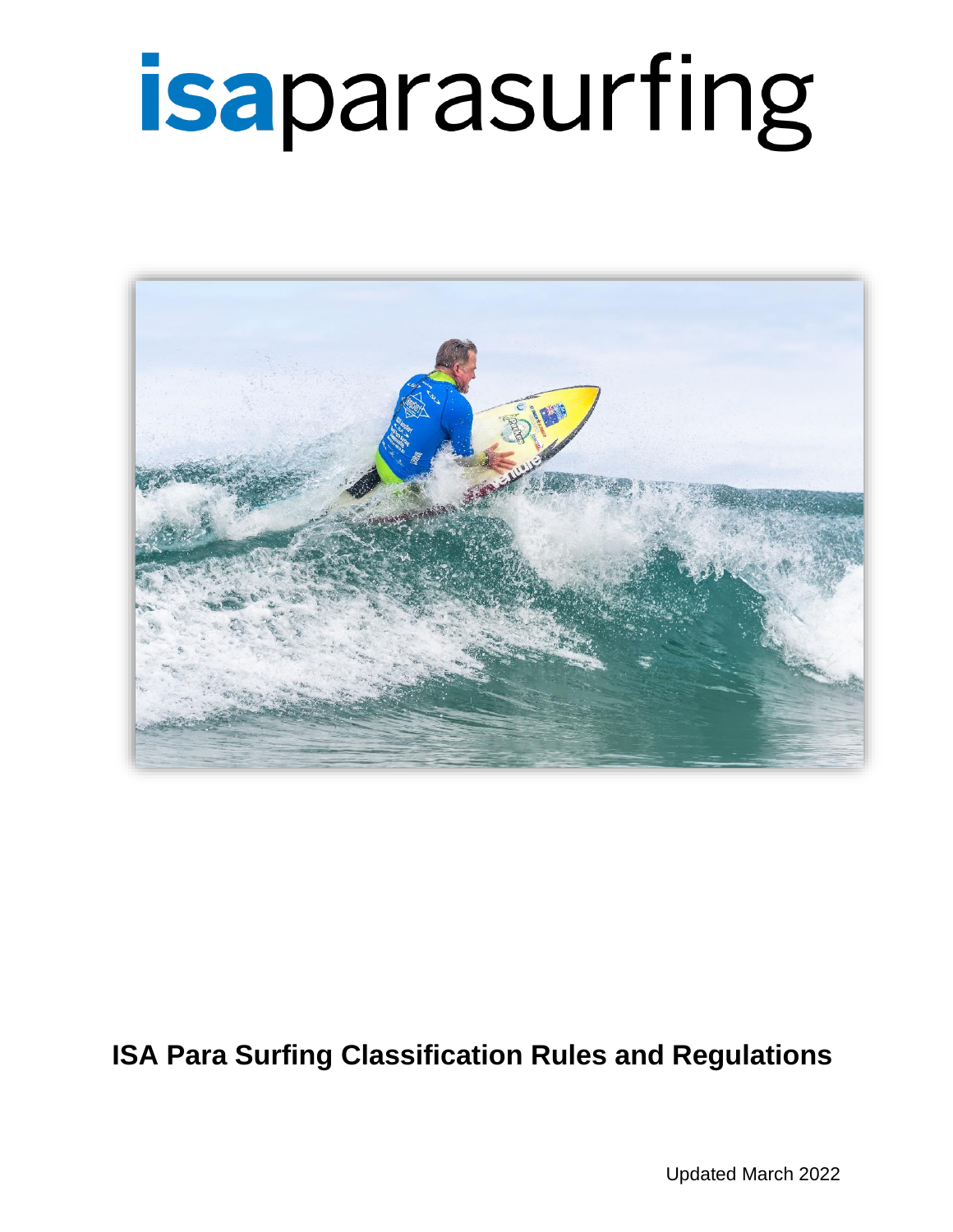### **Table of Contents**

| 1            |                                          |  |  |  |  |
|--------------|------------------------------------------|--|--|--|--|
| $\mathbf{2}$ |                                          |  |  |  |  |
|              |                                          |  |  |  |  |
| 3            |                                          |  |  |  |  |
| 4            |                                          |  |  |  |  |
| 5            |                                          |  |  |  |  |
|              |                                          |  |  |  |  |
| 6            |                                          |  |  |  |  |
| 7            |                                          |  |  |  |  |
| 8            |                                          |  |  |  |  |
| 9            |                                          |  |  |  |  |
| 10           |                                          |  |  |  |  |
|              |                                          |  |  |  |  |
| 11           |                                          |  |  |  |  |
| 12           |                                          |  |  |  |  |
| 13           |                                          |  |  |  |  |
| 14           |                                          |  |  |  |  |
| 15           |                                          |  |  |  |  |
| 16           |                                          |  |  |  |  |
| 17           |                                          |  |  |  |  |
|              |                                          |  |  |  |  |
| 18           | <b>Sport Class Not Eligible </b><br>. 26 |  |  |  |  |
|              |                                          |  |  |  |  |
| 19           |                                          |  |  |  |  |
| 20           |                                          |  |  |  |  |
| 21           |                                          |  |  |  |  |
| 22           |                                          |  |  |  |  |
| 23           |                                          |  |  |  |  |
| 24           |                                          |  |  |  |  |
| 25           |                                          |  |  |  |  |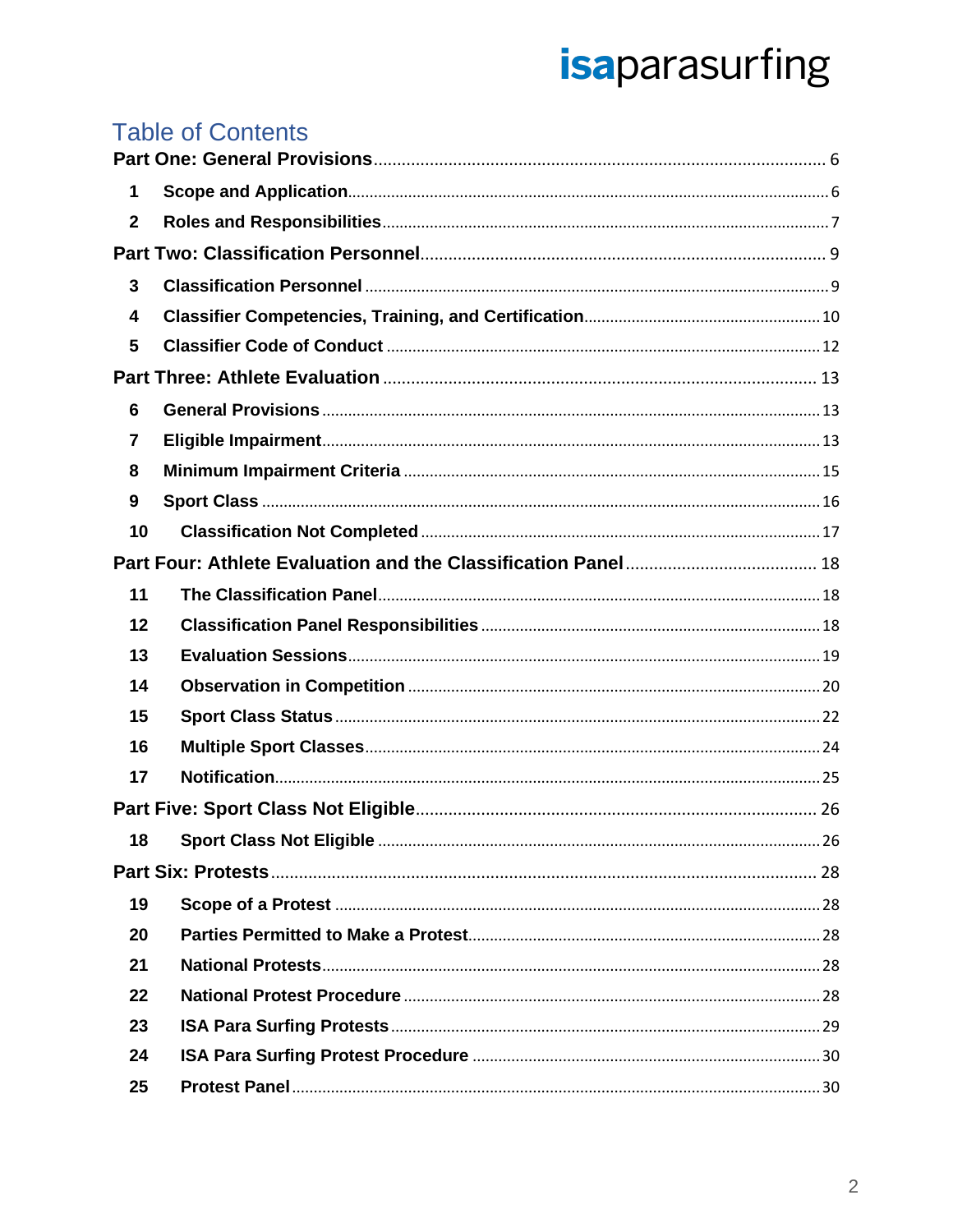| 26 |  |  |
|----|--|--|
| 27 |  |  |
|    |  |  |
| 28 |  |  |
|    |  |  |
| 29 |  |  |
| 30 |  |  |
|    |  |  |
| 31 |  |  |
|    |  |  |
| 32 |  |  |
|    |  |  |
| 33 |  |  |
| 34 |  |  |
| 35 |  |  |
| 36 |  |  |
| 37 |  |  |
| 38 |  |  |
| 39 |  |  |
| 40 |  |  |
| 41 |  |  |
|    |  |  |
| 42 |  |  |
| 43 |  |  |
| 44 |  |  |
| 45 |  |  |
|    |  |  |
|    |  |  |
|    |  |  |
|    |  |  |
|    |  |  |
|    |  |  |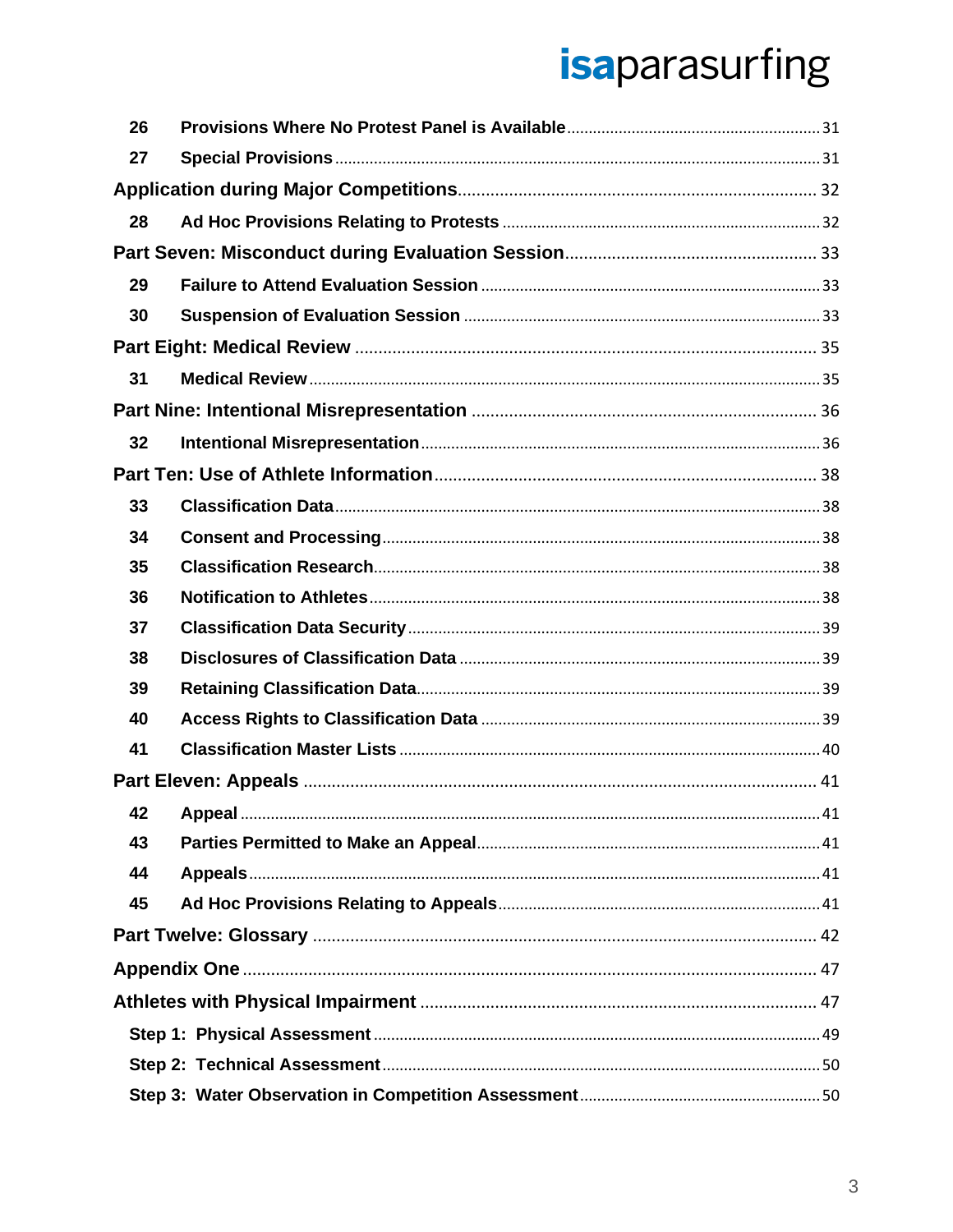| $\mathbf{2}$ | Minimal Impairment Criteria and Assessment Methodology 53                      |  |
|--------------|--------------------------------------------------------------------------------|--|
|              |                                                                                |  |
|              |                                                                                |  |
|              |                                                                                |  |
|              |                                                                                |  |
|              |                                                                                |  |
|              |                                                                                |  |
|              |                                                                                |  |
|              |                                                                                |  |
|              |                                                                                |  |
| $\mathbf{3}$ | Assessment Criteria for the Allocation of a Sport Class and the Designation of |  |
|              |                                                                                |  |
|              |                                                                                |  |
|              |                                                                                |  |
|              |                                                                                |  |
|              |                                                                                |  |
|              |                                                                                |  |
|              |                                                                                |  |
|              |                                                                                |  |
|              |                                                                                |  |
|              |                                                                                |  |
|              |                                                                                |  |
|              |                                                                                |  |
| 1            |                                                                                |  |
| $\mathbf{2}$ |                                                                                |  |
| 4            | Assessment Criteria for the Allocation of a Sport Class and the Designation of |  |
|              |                                                                                |  |
|              |                                                                                |  |
|              |                                                                                |  |
|              |                                                                                |  |
|              |                                                                                |  |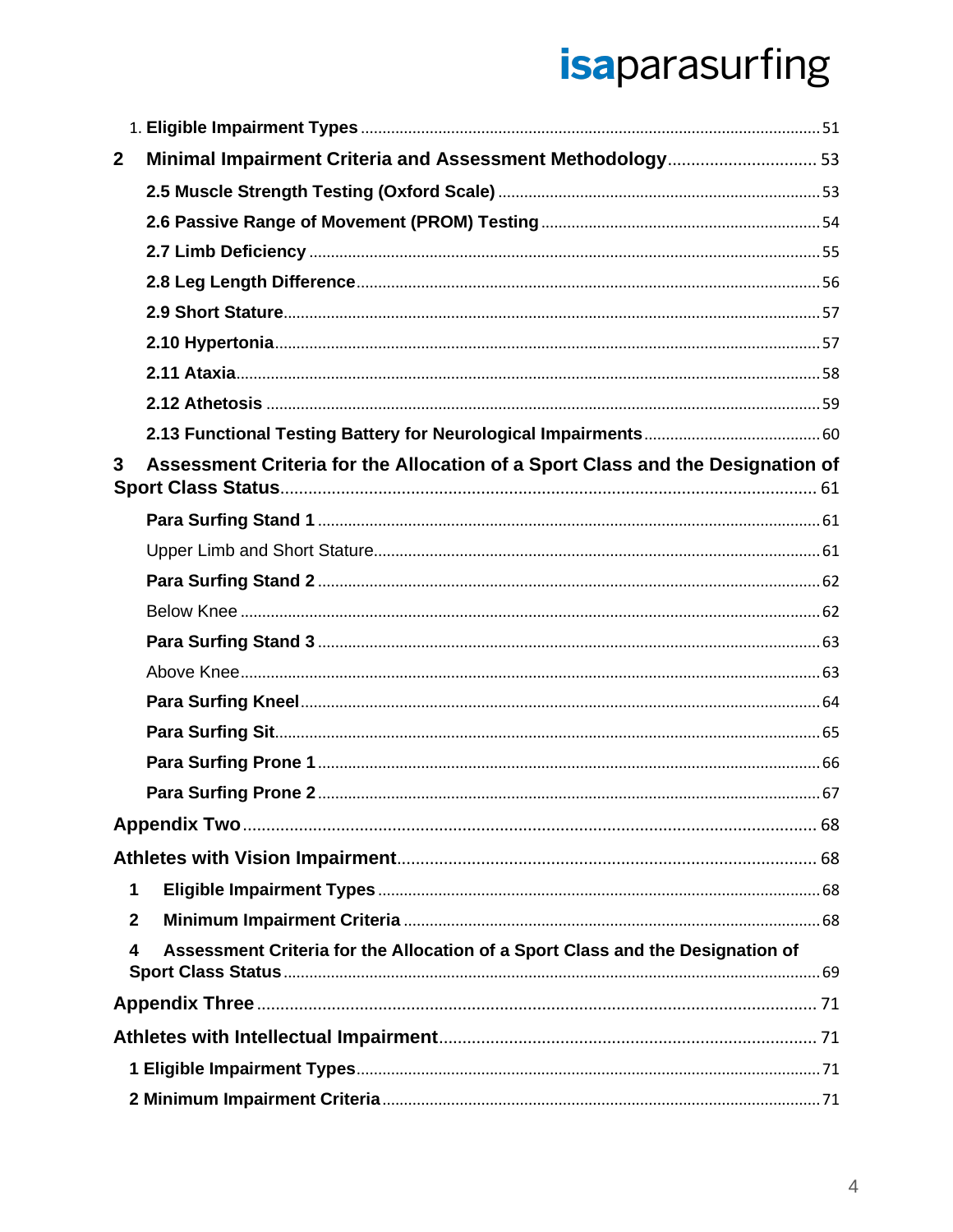|             | 4 Assessment Criteria for the Allocation of a Sport Class and the Designation of Sport |  |
|-------------|----------------------------------------------------------------------------------------|--|
|             |                                                                                        |  |
|             |                                                                                        |  |
| $\mathbf 1$ |                                                                                        |  |
|             | Health Conditions that are not Underlying Health Conditions for all Athletes72         |  |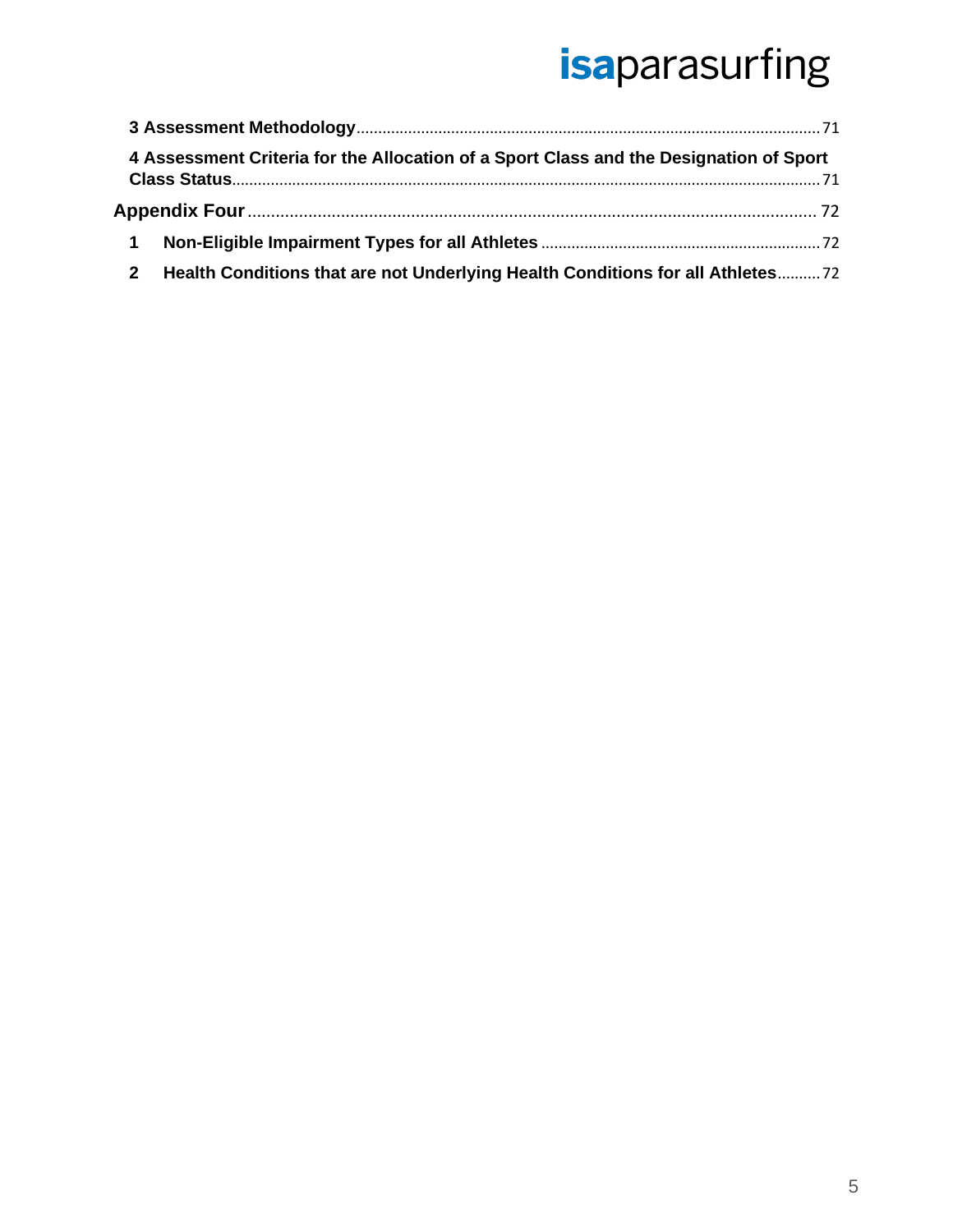### <span id="page-5-0"></span>**Part One: General Provisions**

### <span id="page-5-1"></span>**1 Scope and Application**

#### **Adoption**

- 1.1 These Classification Rules and Regulations are referred to throughout this document as the 'Classification Rules'. They have been prepared by ISA Para Surfing to implement the requirements of the 2015 IPC Athlete Classification Code and International Standards.
- 1.2 The Classification Rules have been adopted by ISA Para Surfing September 2019.
- 1.3 These Classification Rules refer to a number of Appendices. These Appendices form an integral part of the Classification Rules.
- 1.4 These Classification Rules form part of the ISA Para Surfing Rules and Regulations.
- 1.5 The Classification Rules are supplemented by a number of Classification forms that have been prepared to assist Athlete Evaluation. These forms are available from ISA Para Surfing and can be amended by ISA Para Surfing from time to time.

#### **Classification**

- 1.6 Classification is undertaken to:
	- a) define who is eligible to compete in Para sport and consequently who has the opportunity to reach the goal of becoming a Paralympic Athlete; and
	- b) group Athletes into Sport Classes which aim to ensure that the impact of Impairment is minimized, and sporting excellence determines which Athlete or team is ultimately victorious.

#### **Application**

- 1.7 These Classification Rules apply to all Athletes and Athlete Support Personnel who are registered and/or licensed with ISA Para Surfing, and/or participate in any Events or Competitions organized, authorized or recognized by ISA Para Surfing.
- 1.8 These Classification Rules must be read and applied in conjunction with all other applicable rules of ISA Para Surfing, including but not limited to the sport technical rules of ISA Para Surfing. In the event of any conflict between these Classification Rules and any other rules, the Classification Rules shall take precedence.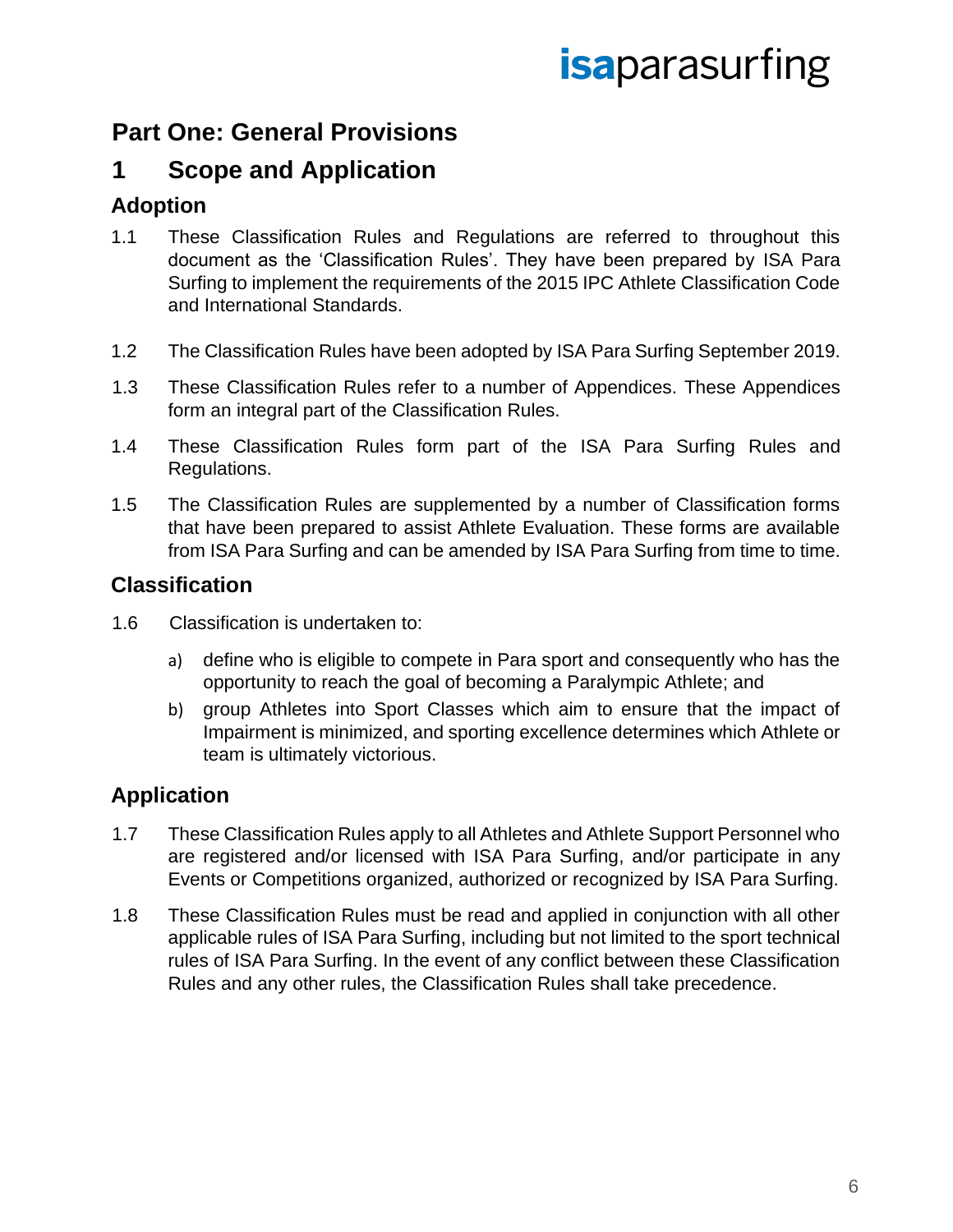#### **International Classification**

- 1.9 ISA Para Surfing will only permit an Athlete to compete in an International Competition if that Athlete has been allocated a Sport Class (other than Sport Class Not Eligible) and designated with a Sport Class Status in accordance with these Classification Rules.
- 1.10 ISA Para Surfing will provide opportunities for Athletes to be allocated a Sport Class and designated with a Sport Class Status in accordance with these Classification Rules at Recognized Competitions (or other such locations as defined by ISA Para Surfing). ISA Para Surfing will advise Athletes, National Bodies and National Paralympic Committees in advance as to such Recognized Competitions (or other such locations).

#### **Interpretation and Relationship to Code**

- 1.11 References to an 'Article' mean an Article of these Classification Rules, references to an 'Appendix' mean an Appendix to these Classification Rules, and Capitalized term used in these Classification Rules have the meaning given to them in the Glossary to these Classification Rules.
- 1.12 References to a 'sport' in these Classification Rules refer to both a sport and an individual discipline within ISA Para Surfing.
- 1.13 The Appendices to these Classification Rules are part of these Classification Rules both of which may be amended, supplemented and/or replaced by the ISA Para Surfing from time to time.
- 1.14 Headings used in these Classification Rules are used for convenience only and have no meaning that is separate from the Article or Articles to which they refer.
- 1.15 These Classification Rules are to be applied and interpreted as an independent text but in a manner that is consistent with the 2015 IPC Athlete Classification Code and the accompanying International Standards.

#### <span id="page-6-0"></span>**2 Roles and Responsibilities**

2.1 It is the personal responsibility of Athletes, Athlete Support Personnel, and Classification Personnel to familiarize themselves with all the requirements of these Classification Rules.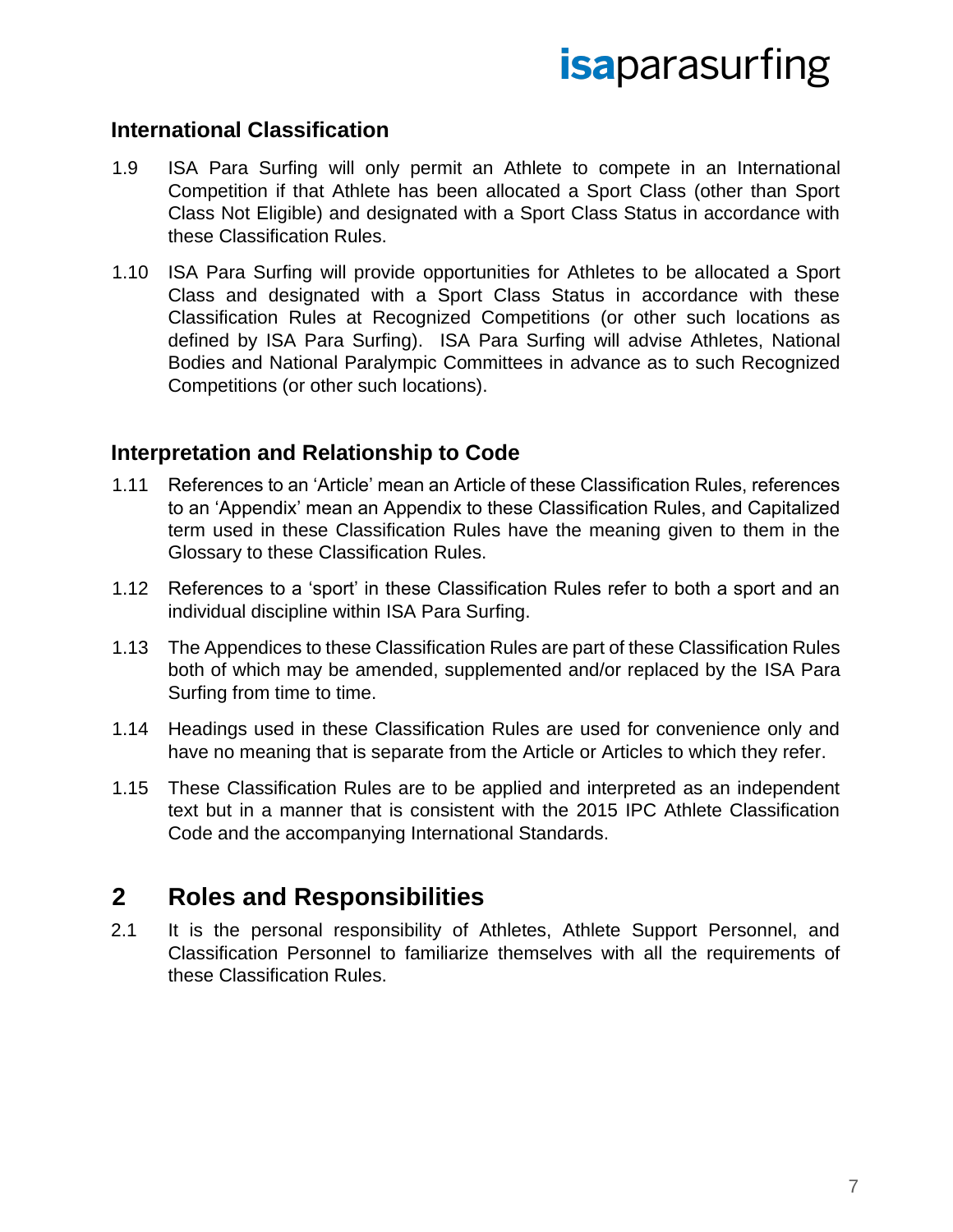#### **Athlete Responsibilities**

- 2.2 The roles and responsibilities of Athletes include to:
	- 2.2.1 be knowledgeable of and comply with all applicable policies, rules and processes established by these Classification Rules;
	- 2.2.2 participate in Athlete Evaluation in good faith;
	- 2.2.3 ensure when appropriate that adequate information related to Health Conditions and Eligible Impairments is provided and/or made available to ISA Para Surfing;
	- 2.2.4 cooperate with any investigations concerning violations of these Classification Rules; and
	- 2.2.5 actively participate in the process of education and awareness, and Classification research, through exchanging personal experiences and expertise.

#### **Athlete Support Personnel Responsibilities**

- 2.3 The roles and responsibilities of Athlete Support Personnel include to:
	- 2.3.1 be knowledgeable of and comply with all applicable policies, rules and processes established by these Classification Rules;
	- 2.3.2 use their influence on Athlete values and behavior to foster a positive and collaborative Classification attitude and communication;
	- 2.3.3 assist in the development, management and implementation of Classification Systems; and
	- 2.3.4 cooperate with any investigations concerning violations of these Classification Rules.

#### **Classification Personnel Responsibilities**

- 2.4 The roles and responsibilities of Classification Personnel include to:
	- 2.4.1 have a complete working knowledge of all applicable policies, rules and processes established by these Classification Rules;
	- 2.4.2 use their influence to foster a positive and collaborative Classification attitude and communication;
	- 2.4.3 assist in the development, management and implementation of Classification Systems, including participation in education and research; and
	- 2.4.4 cooperate with any investigations concerning violations of these Classification Rules.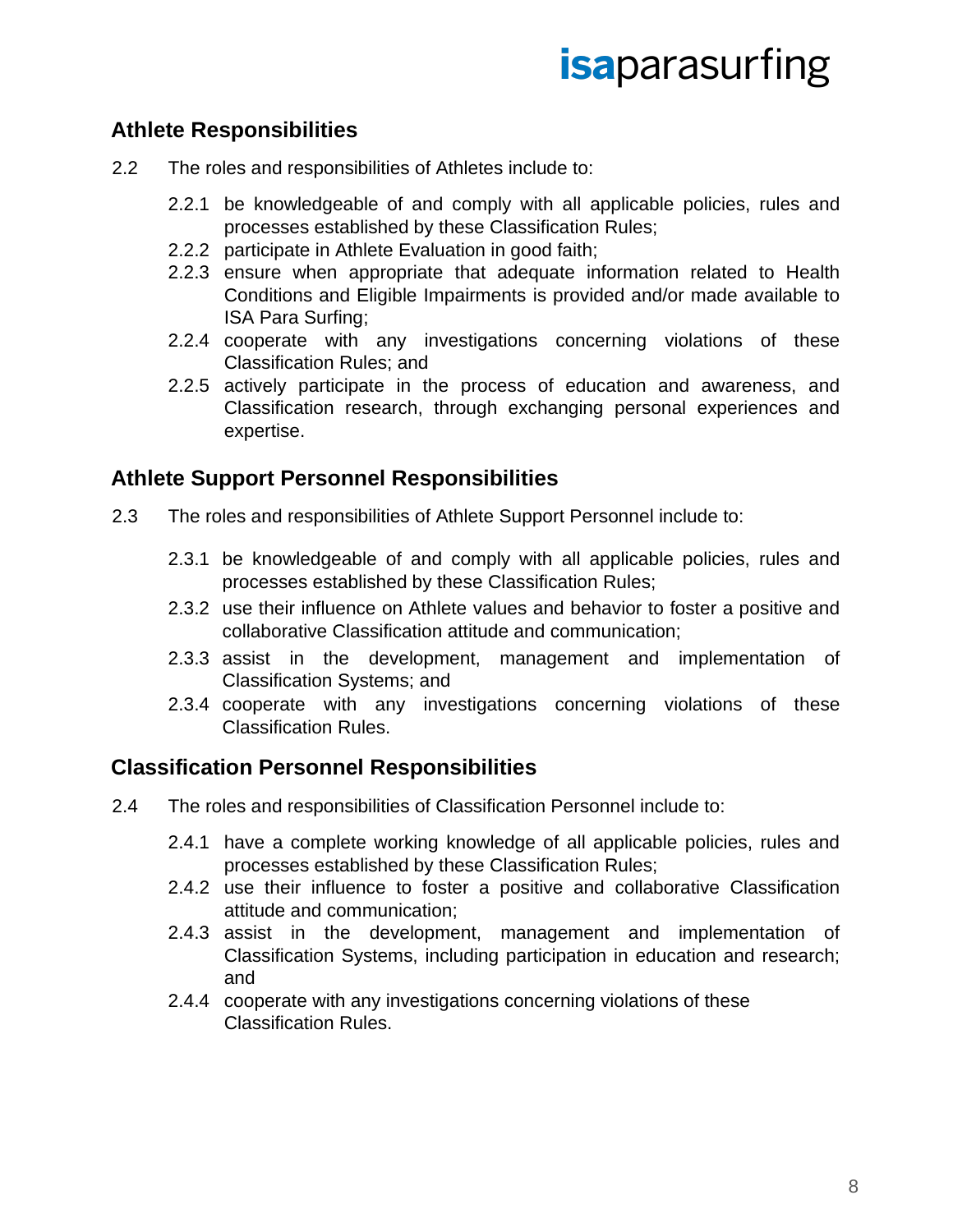### <span id="page-8-0"></span>**Part Two: Classification Personnel**

### <span id="page-8-1"></span>**3 Classification Personnel**

3.1 Classification Personnel are fundamental to the effective implementation of these Classification Rules. ISA Para Surfing will appoint a number of Classification Personnel, each of whom will have a key role in the organization, implementation and administration of Classification for the ISA Para Surfing.

#### **Head of Classification**

- 3.2 ISA Para Surfing must appoint a Head of Classification. The Head of Classification is a person responsible for the direction, administration, co-ordination and implementation of Classification matters for ISA Para Surfing.
- 3.3 If a Head of Classification cannot be appointed, ISA Para Surfing may appoint another person, or group of persons collectively (provided such person or group of persons agrees to comply with the Classifier Code of Conduct), to act as the Head of Classification.
- 3.4 The Head of Classification is not required to be a certified Classifier.
- 3.5 The Head of Classification may delegate specific responsibilities and/or the transfer specific tasks to designated Classifiers, or other persons authorized by ISA Para Surfing.
- 3.6 Nothing in these Classification Rules prevents the Head of Classification (if certified as a Classifier) from also being appointed as a Classifier and/or Chief Classifier.

#### **Classifiers**

3.7 A Classifier is a person authorized as an official and certified by ISA Para Surfing to conduct some or all components of Athlete Evaluation as a member of a Classification Panel.

#### **Chief Classifiers**

- 3.8 A Chief Classifier is a Classifier appointed to direct, administer, co-ordinate and implement Classification matters for a specific Competition or at such other location as defined by ISA Para Surfing. In particular, a Chief Classifier may be required by ISA Para Surfing to do the following:
	- 3.8.1 identify those Athletes who will be required to attend an Evaluation Session;
	- 3.8.2 supervise Classifiers to ensure that the Classification Rules are properly applied during Classification;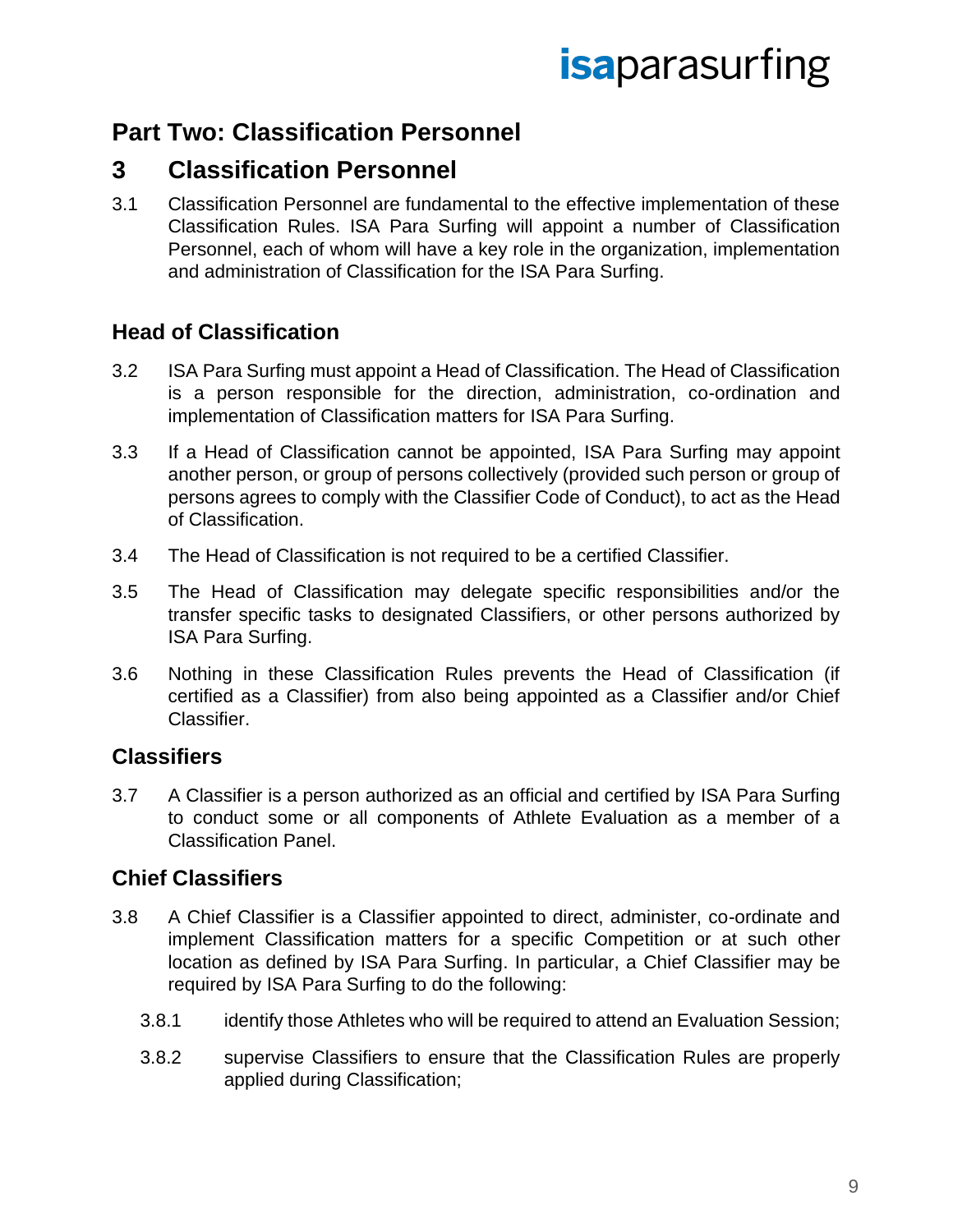- 3.8.3 manage Protests in consultation with ISA Para Surfing; and
- 3.8.4 liaise with the relevant Competition organizers to ensure that all travel, accommodation, and other logistics are arranged in order that Classifiers may carry out their duties at the Competition.
- 3.9 A Chief Classifier may delegate specific responsibilities and/or transfer specific tasks to other appropriately qualified Classifiers, or other appropriately qualified ISA Para Surfing officers or representatives, and/or appropriately qualified persons in the local organizing committee of a Competition.

#### **Trainee Classifiers**

- 3.10 A Trainee Classifier is a person who is in the process of formal training by ISA Para Surfing.
- 3.11 ISA Para Surfing may appoint Trainee Classifiers to participate in some or all components of Athlete Evaluation under the supervision of a Classification Panel, to develop Classifier Competencies.

### <span id="page-9-0"></span>**4 Classifier Competencies, Training, and Certification**

- 4.1 A Classifier will be authorized to act as a Classifier if that Classifier has been certified by ISA Para Surfing as having the relevant Classifier Competencies.
- 4.2 ISA Para Surfing must provide training and education to Classifiers to ensure Classifiers obtain and/or maintain Classifier Competencies.
- 4.3 ISA Para Surfing must specify and publish Classifier Competencies in a manner that is transparent and accessible. The Classifier Competencies must include that a Classifier has:
	- 4.3.1 a thorough understanding of these Classification Rules;
	- 4.3.2 an understanding of ISA Para Surfing, including an understanding of the technical rules of the sport;
	- 4.3.3 an understanding of the Code and the International Standards; and
	- 4.3.4 a professional qualification(s), level of experience, skills and/or competencies in order to act as a Classifier for ISA Para Surfing. These include that Classifiers must either:
		- a) be a certified health professional in a field relevant to the Eligible Impairment category which ISA Para Surfing at its sole discretion deems acceptable, such as a physician, occupational therapist, or physiotherapist for Athletes with a Physical Impairment; ophthalmologist or optometrist for Athletes with a Vision Impairment; and/or a psychologist for Athletes with an Intellectual Impairment; or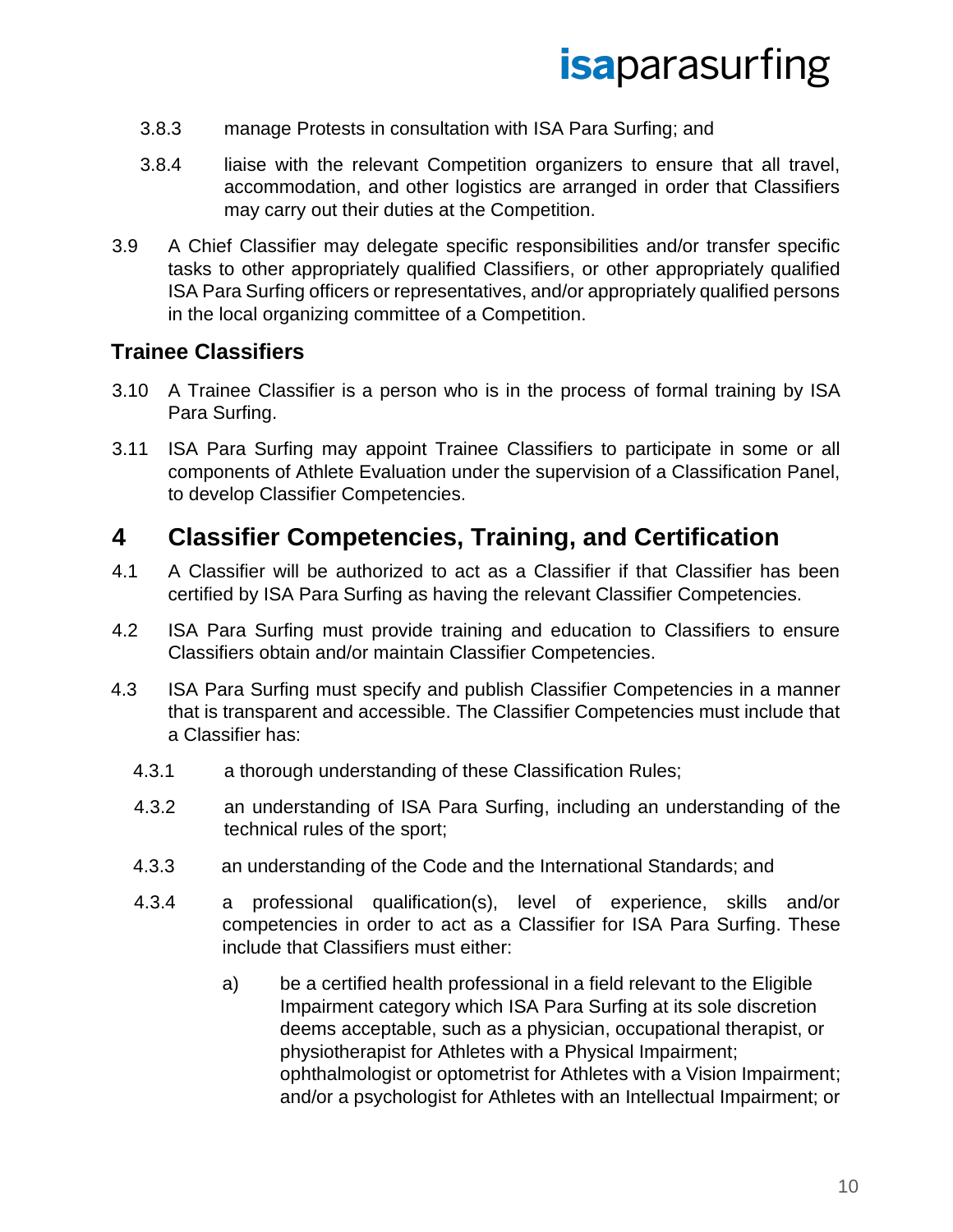- b) have an extensive coaching or other relevant background in the particular sport(s); or a recognized and reputable academic qualification which encompasses a requisite level of anatomical, biomechanical and sport specific expertise, which ISA Para Surfing at its sole discretion deems to be acceptable.
- 4.4 ISA Para Surfing must establish a process of Classifier Certification by which Classifier Competencies are assessed. This process must include:
	- 4.4.1 a process for the certification of Trainee Classifiers;
	- 4.4.2 quality assessment for the period of certification;
	- 4.4.3 a process for handling substandard performance, including options for remediation and/or withdrawal of certification; and
	- 4.4.4 a process for Re-certification of Classifiers.
- 4.5 ISA Para Surfing must specify Entry-Level Criteria applicable to persons who wish to become Trainee Classifiers. ISA Para Surfing will provide Entry-Level Education to Trainee Classifiers.
	- 4.5.1 A classifier is a sport official and a volunteer position. Once certified as a national classifier, the local organizing committee hosting classification evaluation is responsible to pay travel and accommodation costs for the classifiers working at the event.
	- 4.5.2 Trainee classifiers are responsible for covering their own expenses to attend a course.
- 4.6 ISA Para Surfing must provide Continuing Education to Classifiers for the purposes of Certification and Re-certification.
- 4.7 ISA Para Surfing may provide that a Classifier is subject to certain limitations, including (but not limited to):
	- 4.7.1 a limitation on the Impairment type for which a Classifier is certified to act as a Classifier;
	- 4.7.2 a limitation on the components of Athlete Evaluation that a Classifier is certified to conduct;
	- 4.7.3 a limitation on the level of Competition or Event that a Classifier is authorized to act as a Classifier;
	- 4.7.4 the maximum time that a Classifier Certification is valid;
	- 4.7.5 that Classifier Certification is subject to review within a specific time frame by reference to the Classifier Competencies;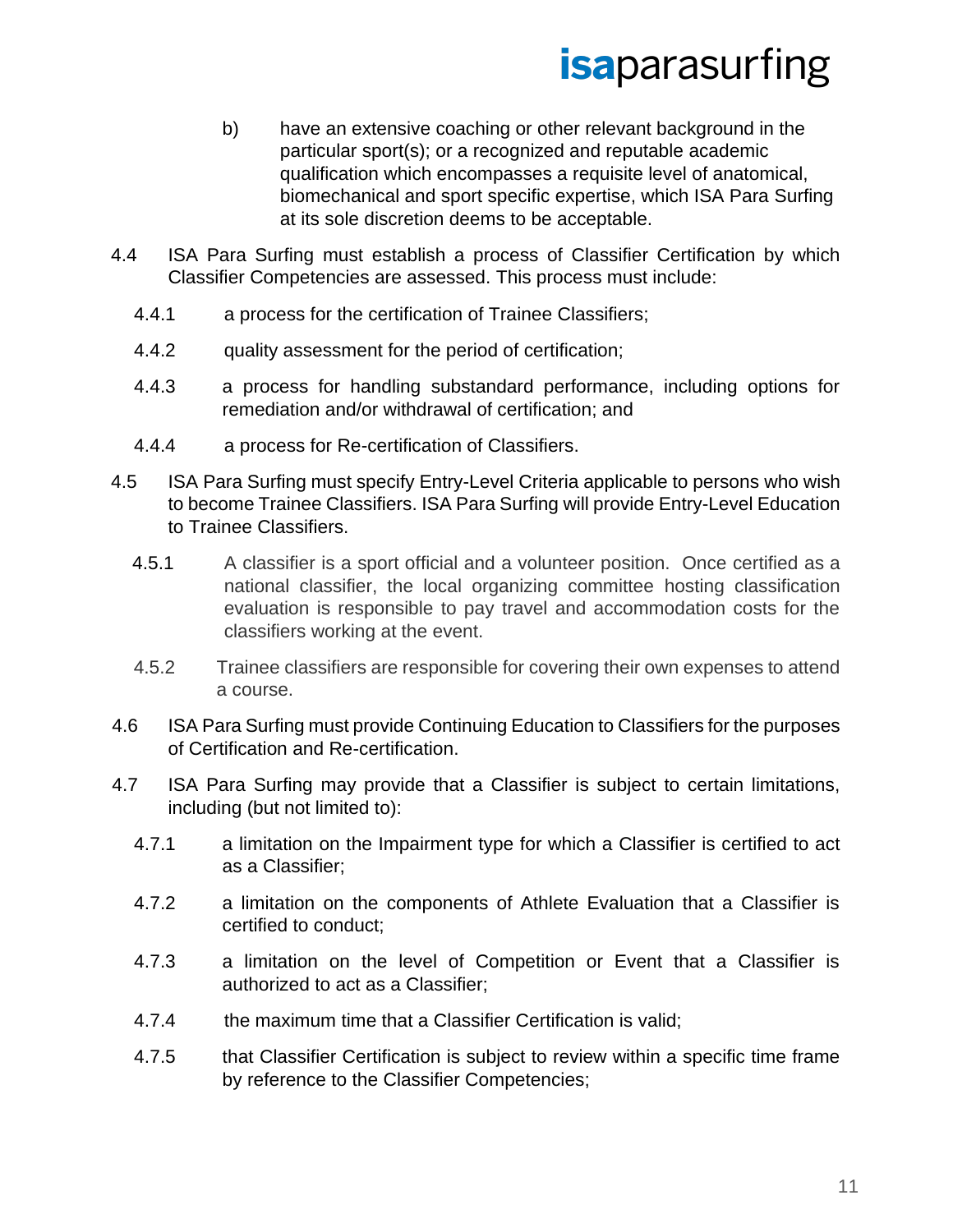- 4.7.6 that a Classifier may lose Classifier Certification if ISA Para Surfing is not satisfied that the Classifier possesses the required Classifier Competencies; and/or
- 4.7.7 that a Classifier may regain Classifier Certification if ISA Para Surfing is satisfied that the Classifier possesses the required Classifier Competencies.

### <span id="page-11-0"></span>**5 Classifier Code of Conduct**

- 5.1 The integrity of Classification in ISA Para Surfing depends on the conduct of Classification Personnel. ISA Para Surfing has therefore adopted a set of professional conduct standards referred to as the 'Classifier Code of Conduct'.
- 5.2 All Classification Personnel must comply with the Classifier Code of Conduct.
- 5.3 Any person who believes that any Classification Personnel may have acted in a manner that contravenes the Classifier Code of Conduct must report this claim to ISA Para Surfing.
- 5.4 If ISA Para Surfing receives such a report it will investigate the report and, if appropriate, take disciplinary measures.
- 5.5 ISA Para Surfing has discretion to determine whether or not a Classifier has an actual, perceived, and/or potential conflict of interest.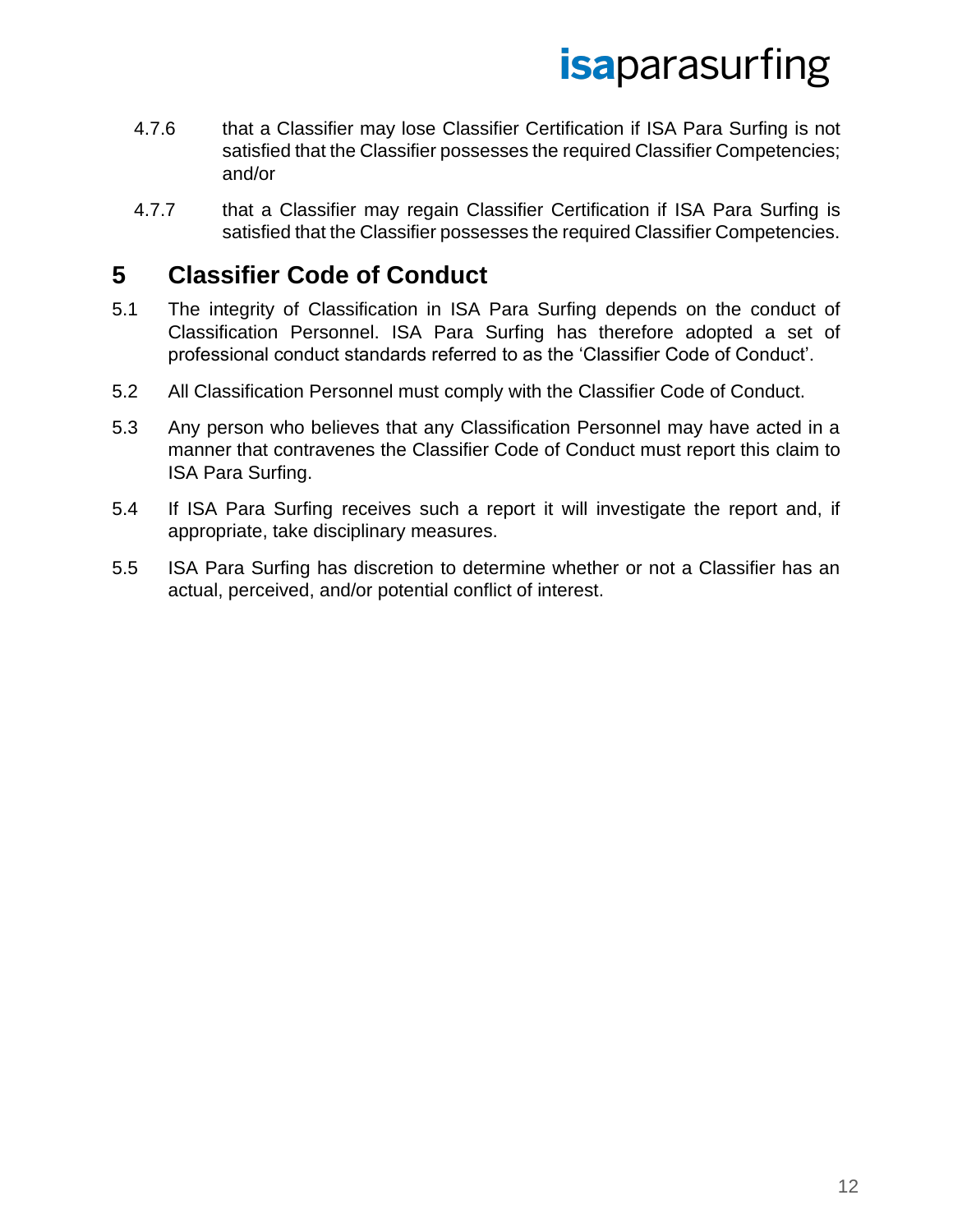### <span id="page-12-0"></span>**Part Three: Athlete Evaluation**

#### <span id="page-12-1"></span>**6 General Provisions**

- 6.1 ISA Para Surfing has specified in these Classification Rules the process, assessment criteria, and methodology whereby Athletes will be allocated a Sport Class and designated a Sport Class Status. This process is referred to as Athlete Evaluation.
- 6.2 Athlete Evaluation encompasses several steps and these Classification Rules therefore include provisions regarding:
	- 6.2.1 an assessment of whether an Athlete has an Eligible Impairment for the sport;
	- 6.2.2 an assessment of whether an Athlete complies with Minimum Impairment Criteria for the sport; and
	- 6.2.3 the allocation of a Sport Class and designation of a Sport Class Status depending on the extent to which an Athlete is able to execute the specific tasks and activities fundamental to the sport (with the exception for athletes with Vision Impairment, where the current assessment criteria is not yet sport specific and does not include a requirement that the Athletes are assessed in respect to the 'extent to which the Athlete is able to execute the specific tasks and activities fundamental to the sport')

### <span id="page-12-2"></span>**7 Eligible Impairment**

- 7.1 Any Athlete wishing to compete in a sport governed by ISA Para Surfing must have an Eligible Impairment and that Eligible Impairment must be Permanent.
- 7.2 Appendices Appendix One, Two, and Three of these Classification Rules specify the Eligible Impairment(s) an Athlete must have in order to compete in a sport governed by ISA Para Surfing.
- 7.3 Any Impairment that is not listed as an Eligible Impairment in Appendices One, Two, or Three is referred to as a Non-Eligible Impairment. Appendix Four includes examples of Non-Eligible Impairments.

#### **Assessment of Eligible Impairment**

- 7.4 ISA Para Surfing must determine if an Athlete has an Eligible Impairment.
	- 7.4.1 In order to be satisfied that an Athlete has an Eligible Impairment, ISA Para Surfing may require any Athlete to demonstrate that he or she has an Underlying Health Condition. Appendix Four lists examples of Health Conditions that are not Underlying Health Conditions.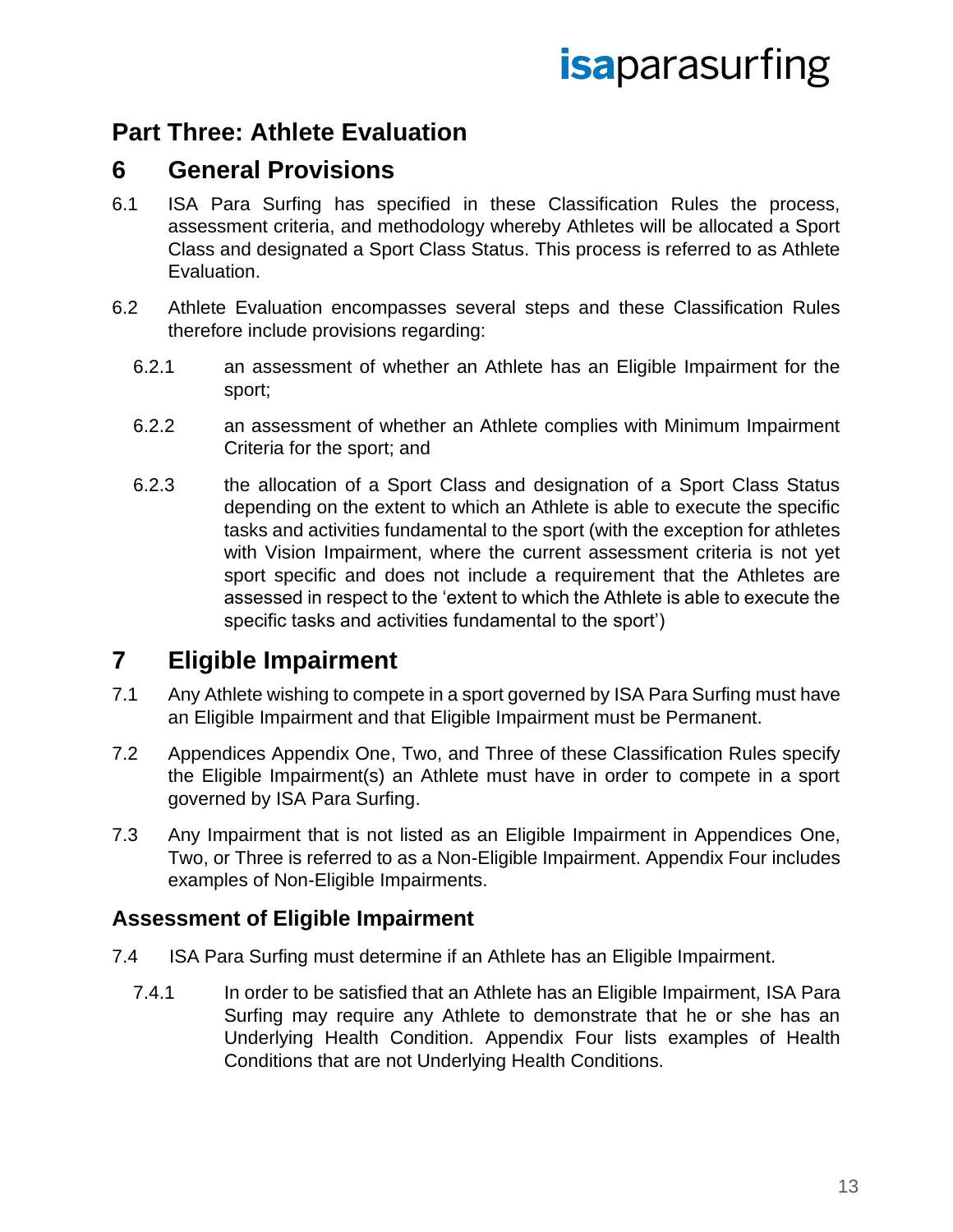- 7.4.2 The means by which ISA Para Surfing determines that an individual Athlete has an Eligible Impairment is at the sole discretion of ISA Para Surfing. ISA Para Surfing may consider that an Athlete's Eligible Impairment is sufficiently obvious and therefore not require evidence that demonstrates the Athlete's Eligible Impairment.
- 7.4.3 If in the course of determining if an Athlete has an Eligible Impairment ISA Para Surfing becomes aware that the Athlete has a Health Condition, and believes that the impact of that Health Condition may be that it is unsafe for that Athlete to compete or there is a risk to the health of the Athlete (or other Athletes) if that Athlete competes, it may designate the Athlete as Classification Not Completed (CNC) in accordance with Article 10 of these Classification Rules. In such instances ISA Para Surfing will explain the basis of its designation to the relevant National Body and/or National Paralympic Committee.
- 7.5 An Athlete must (if requested to do so) supply ISA Para Surfing with Diagnostic Information that must be provided as follows:
	- 7.5.1 The relevant National Body and/or National Paralympic Committee must submit a Medical Diagnostics Form to ISA Para Surfing, upon completing the registration of an Athlete.
	- 7.5.2 The Medical Diagnostics Form must be completed in English and dated and signed by a certified health care professional.
	- 7.5.3 The Medical Diagnostic Form must be submitted with supportive Diagnostic Information if required by ISA Para Surfing.
- 7.6 ISA Para Surfing may require an Athlete to re-submit the Medical Diagnostics Form (with necessary supportive Diagnostic Information) if the ISA Para Surfing at its sole discretion considers the Medical Diagnostic Form and/or the Diagnostic Information to be incomplete or inconsistent.
- 7.7 If ISA Para Surfing requires an Athlete to provide Diagnostic Information it may consider the Diagnostic Information itself, and/or may appoint an Eligibility Assessment Committee to do so.
- 7.8 The process by which an Eligibility Assessment Committee is formed and considers Diagnostic Information is as follows:
	- 7.8.1 ISA Para Surfing will notify the relevant National Body or National ISA Committee that Diagnostic Information must be provided on behalf of the Athlete. The Head of Classification will explain what Diagnostic Information is required, and the purposes for which it is required.
	- 7.8.2 The Head of Classification will set timelines for the production of Diagnostic Information.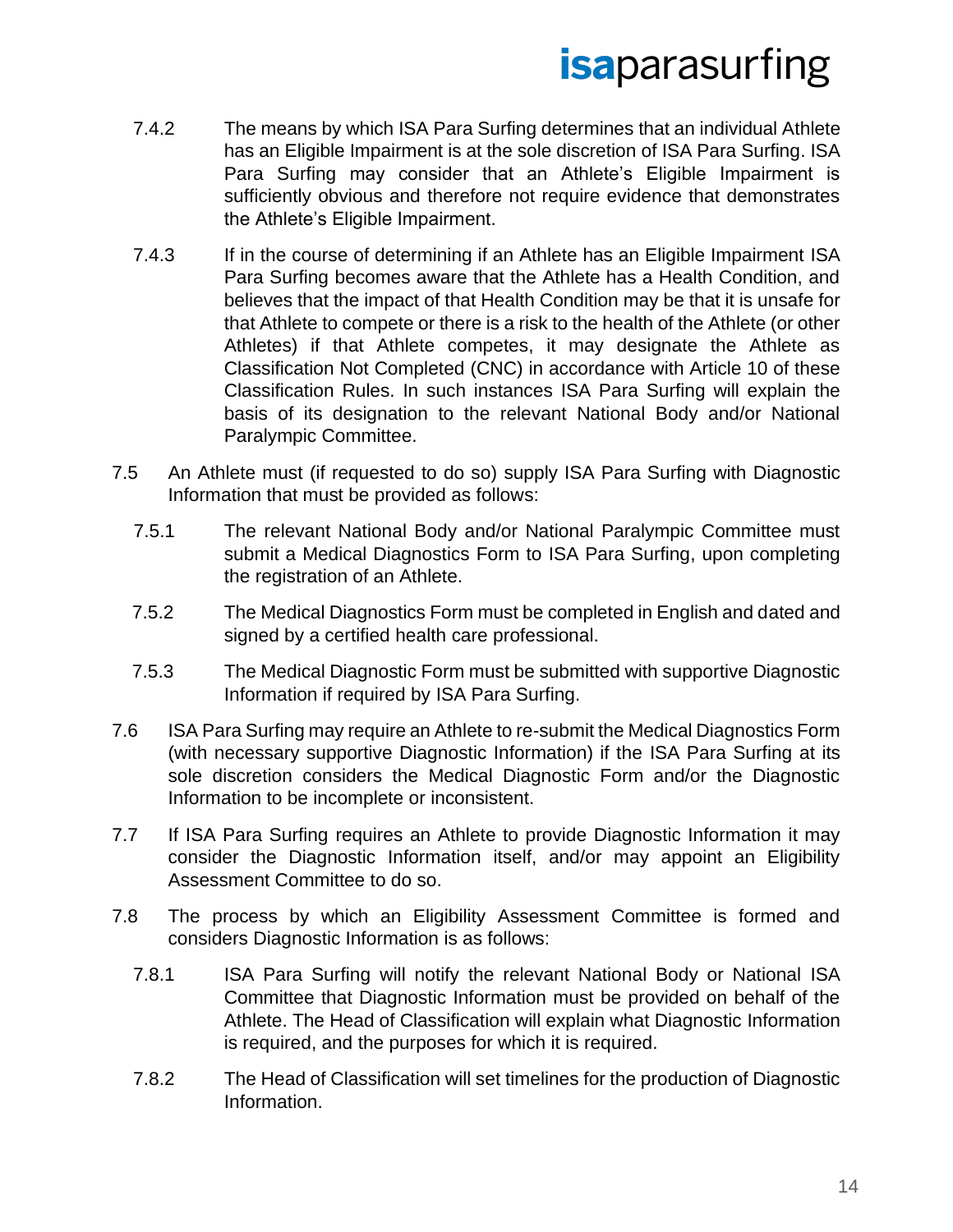- 7.8.3 The Head of Classification will appoint an Eligibility Assessment Committee. The Eligibility Assessment Committee must, if practicable, be comprised of the Head of Classification and at least two other experts with appropriate medical qualifications. All members of the Eligibility Assessment Committee must sign confidentiality undertakings.
- 7.8.4 If the Head of Classification believes that he or she does not hold the necessary competencies to assess the Diagnostic Information, he or she will not participate in the review of the Diagnostic Information but will assist the Eligibility Assessment Committee.
- 7.8.5 Wherever possible all references to the individual Athlete and the source(s) of the Diagnostic Information should be withheld from the Eligibility Assessment Committee. Each member of the Eligibility Assessment Committee will review the Diagnostic Information and decide whether such information establishes the existence of an Eligible Impairment.
- 7.8.6 If the Eligibility Assessment Committee concludes that the Athlete has an Eligible Impairment the Athlete will be permitted to complete Athlete Evaluation with a Classification Panel.
- 7.8.7 If the Eligibility Assessment Committee is not satisfied that the Athlete has an Eligible Impairment the Head of Classification will provide a decision to this effect in writing to the relevant National Body or ISA Para Surfing Committee. The National Body or ISA Para Surfing Committee will be given an opportunity to comment on the decision and may provide further Diagnostic Information to the Eligibility Assessment Committee for review. If the decision is subsequently revised, the Head of Classification will inform the National Body or ISA Para Surfing Committee.
- 7.8.8 If the decision is not changed, the Head of Classification will issue a final decision letter to the National Body or ISA Para Surfing Committee.
- 7.8.9 The Eligibility Assessment Committee may make its decisions by a majority. If the Head of Classification is part of the Eligibility Assessment Committee, he or she may veto any decision if he or she does not agree that the Diagnostic Information supports the conclusion that the Athlete has an Eligible Impairment.
- 7.9 ISA Para Surfing may delegate one or more of the functions described above to a Classification Panel.

### <span id="page-14-0"></span>**8 Minimum Impairment Criteria**

8.1 An Athlete who wishes to compete in a sport must have an Eligible Impairment that complies with the relevant Minimum Impairment Criteria for that sport.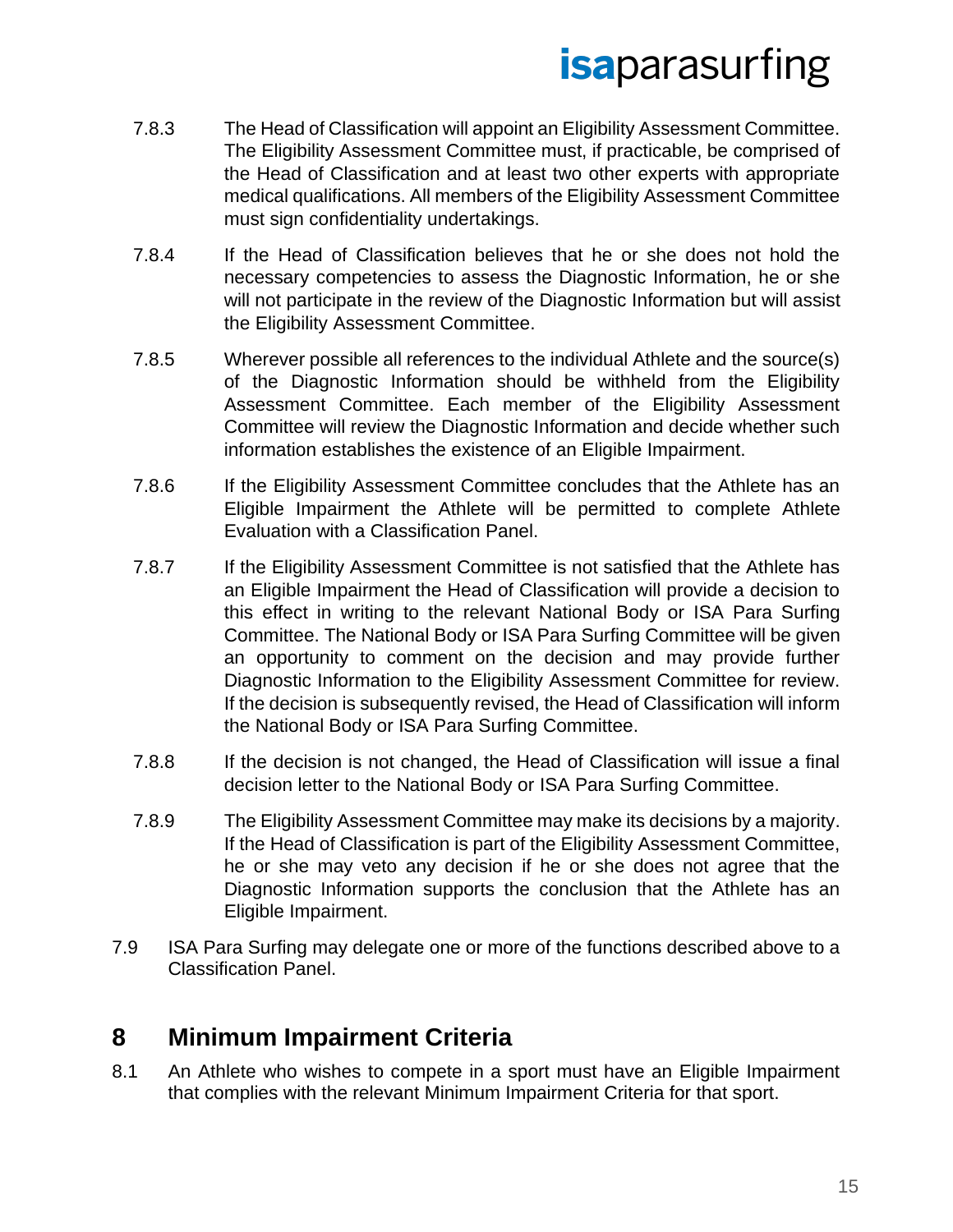- 8.2 ISA Para Surfing has set Minimum Impairment Criteria to ensure that an Athlete's Eligible Impairment affects the extent to which an Athlete is able to execute the specific tasks and activities fundamental to the sport.
- 8.3 Appendices Appendix One, Two, and Three of these Classification Rules specify the Minimum Impairment Criteria applicable to each sport and the process by which an Athlete's compliance with Minimum Impairment Criteria is to be assessed by a Classification Panel as part of an Evaluation Session.
- 8.4 Any Athlete who does not comply with the Minimum Impairment Criteria for a sport must be allocated Sport Class Not Eligible (NE) for that sport.
- 8.5 A Classification Panel must assess whether or not an Athlete complies with Minimum Impairment Criteria. This will take place as part of an Evaluation Session. Prior to participating in an Evaluation Session, an Athlete must first satisfy the ISA Para Surfing that he or she has an Eligible Impairment.
- 8.6 In relation to the use of Adaptive Equipment, ISA Para Surfing has set Minimum Impairment Criteria as follows:
	- 8.6.1 for Eligible Impairments other than Vision Impairment, Minimum Impairment Criteria must *not* consider the extent to which the use of Adaptive Equipment might affect how the Athlete is able to execute the specific tasks and activities fundamental to the sport;
	- 8.6.2 for Vision Impairment, Minimum Impairment Criteria must consider the extent to which the use of Adaptive Equipment might affect how the Athlete is able to execute the specific tasks and activities fundamental to the sport.

### <span id="page-15-0"></span>**9 Sport Class**

- 9.1 A Sport Class is a category defined by ISA Para Surfing in these Classification Rules, in which Athletes are grouped by reference to the impact of an Eligible Impairment on their ability to execute the specific tasks and activities fundamental to a sport.
	- 9.1.1 An Athlete who does not have an Eligible Impairment or does not comply with the Minimum Impairment Criteria for a sport must be allocated Sport Class Not Eligible (NE) for that sport in accordance with the provisions of Article 18 of these Classification Rules.
	- 9.1.2 An Athlete who complies with the Minimum Impairment Criteria for a sport must be allocated a Sport Class (subject to the provisions in these Classification Rules concerning Failure to Attend Athlete Evaluation and Suspension of Athlete Evaluation).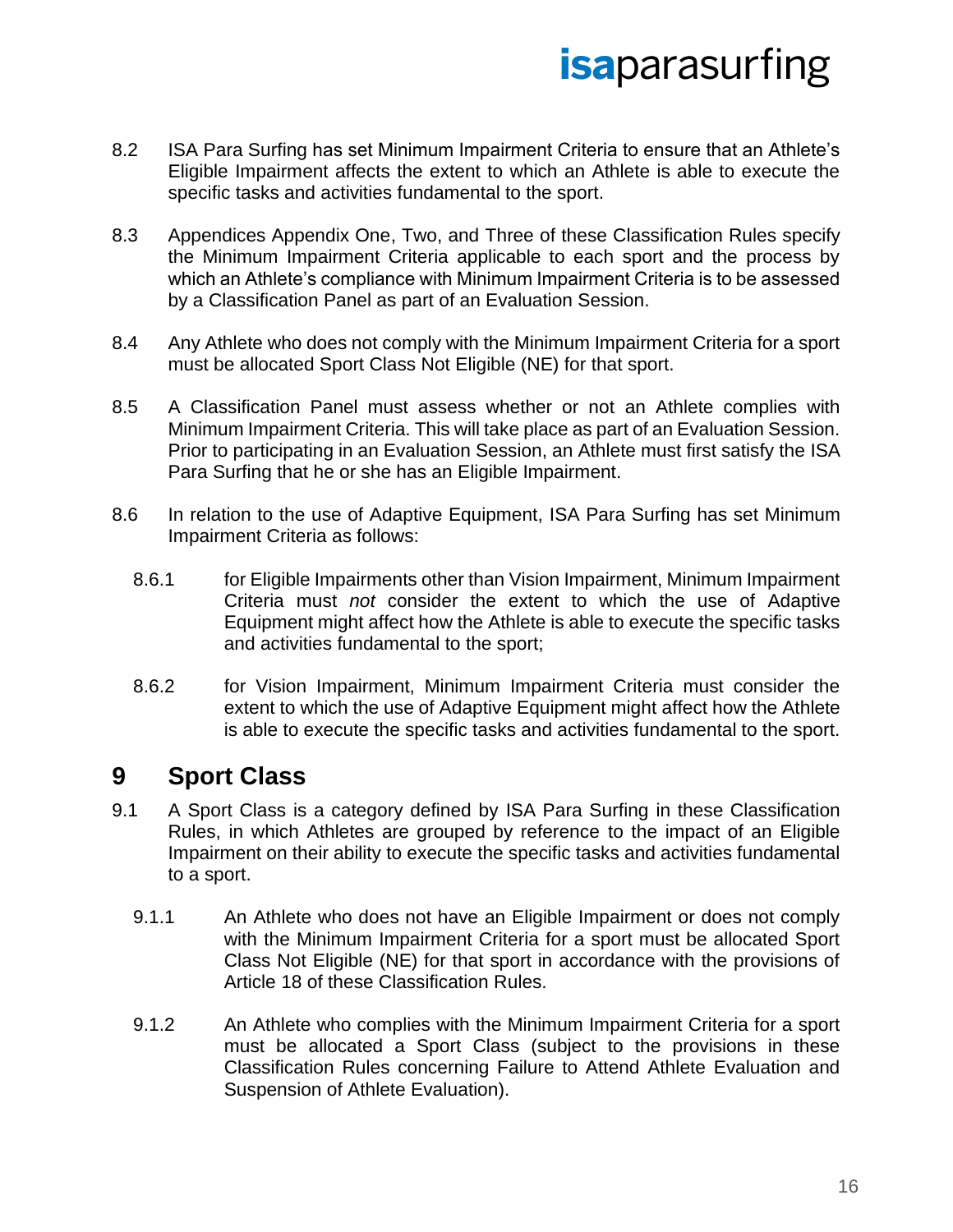- 9.1.3 Except for the allocation of Sport Class Not Eligible (NE) by ISA Para Surfing (in accordance with Article 18.1), the allocation of a Sport Class must be based solely on an evaluation by a Classification Panel of the extent to which the Athlete's Eligible Impairment affects the specific tasks and activities fundamental to the sport. This evaluation must take place in a controlled noncompetitive environment, which allows for the repeated observation of key tasks and activities.
- 9.2 Appendices Appendix One, Two, and Three of these Classification Rules specify the assessment methodology and assessment criteria for the allocation of a Sport Class and the designation of Sport Class Status.

### <span id="page-16-0"></span>**10 Classification Not Completed**

- 10.1 If at any stage of Athlete Evaluation ISA Para Surfing or a Classification Panel is unable to allocate a Sport Class to an Athlete, the Head of Classification or the relevant Chief Classifier may designate that Athlete as Classification Not Completed (CNC).
- 10.2 The designation Classification Not Completed (CNC) is not a Sport Class and is not subject to the provisions in these Classification Rules concerning Protests. The designation Classification Not Completed (CNC) will however be recorded for the purpose of the ISA Para Surfing Classification Master List.
- 10.3 An Athlete who is designated as Classification Not Completed (CNC) may not compete in the sport of ISA Para Surfing.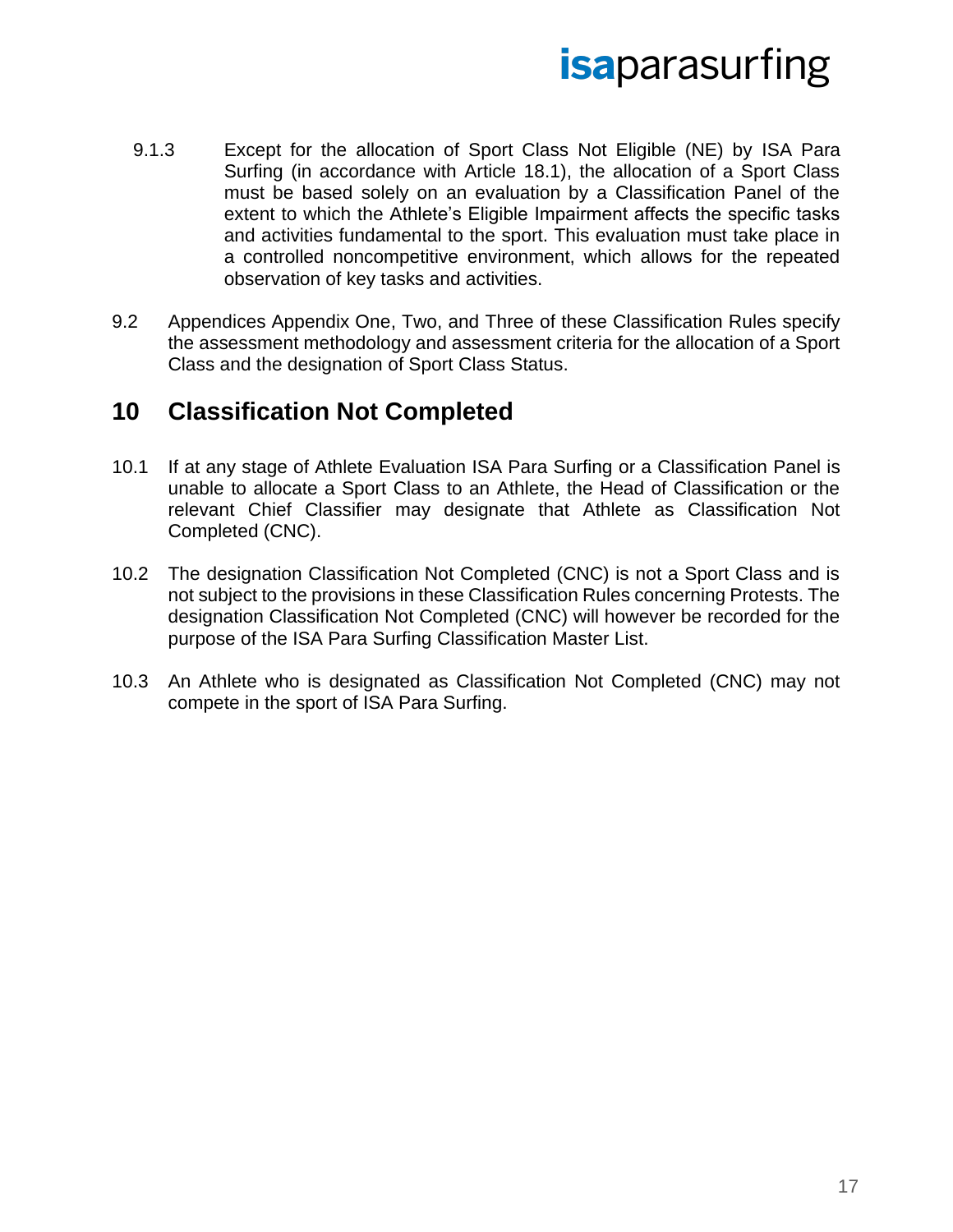### <span id="page-17-0"></span>**Part Four: Athlete Evaluation and the Classification Panel**

### <span id="page-17-1"></span>**11 The Classification Panel**

11.1 A Classification Panel is a group of Classifiers appointed by ISA Para Surfing to conduct some or all of the components of Athlete Evaluation including as part of an Evaluation Session.

#### **General Provisions**

- 11.2 A Classification Panel must be comprised of at least of two certified Classifiers. In exceptional circumstances a Chief Classifier may provide that a Classification Panel comprise only one Classifier, subject to that Classifier holding a valid medical qualification.
- 11.3 A Trainee Classifier may be part of a Classification Panel in addition to the required number of certified Classifiers and may participate in Athlete Evaluation.

#### <span id="page-17-2"></span>**12 Classification Panel Responsibilities**

- 12.1 A Classification Panel is responsible for conducting an Evaluation Session. As part of the Evaluation Session the Classification Panel must:
	- 12.1.1 assess whether an Athlete complies with Minimum Impairment Criteria for the sport;
	- 12.1.2 assess the extent to which an Athlete is able to execute the specific tasks and activities fundamental to the sport; and
	- 12.1.3 conduct (if required) Observation in Competition.
- 12.2 Following the Evaluation Session the Classification Panel must allocate a Sport Class and designate a Sport Class Status, or designate Classification Not Completed (CNC).
- 12.3 Prior to the Evaluation Session, the assessment as to whether an Athlete has an Eligible Impairment must be undertaken by ISA Para Surfing, unless ISA Para Surfing requests this to be undertaken by a Classification Panel.
- 12.4 The Evaluation Session must take place in a controlled non-competitive environment that allows for the repeated observation of key tasks and activities.
	- 12.4.1 Although other factors such as low fitness level, poor technical proficiency and aging may also affect the fundamental tasks and activities of the sport, the allocation of Sport Class must not be affected by these factors.
- 12.5 An Athlete who has a Non-Eligible Impairment and an Eligible Impairment may be evaluated by a Classification Panel on the basis of the Eligible Impairment,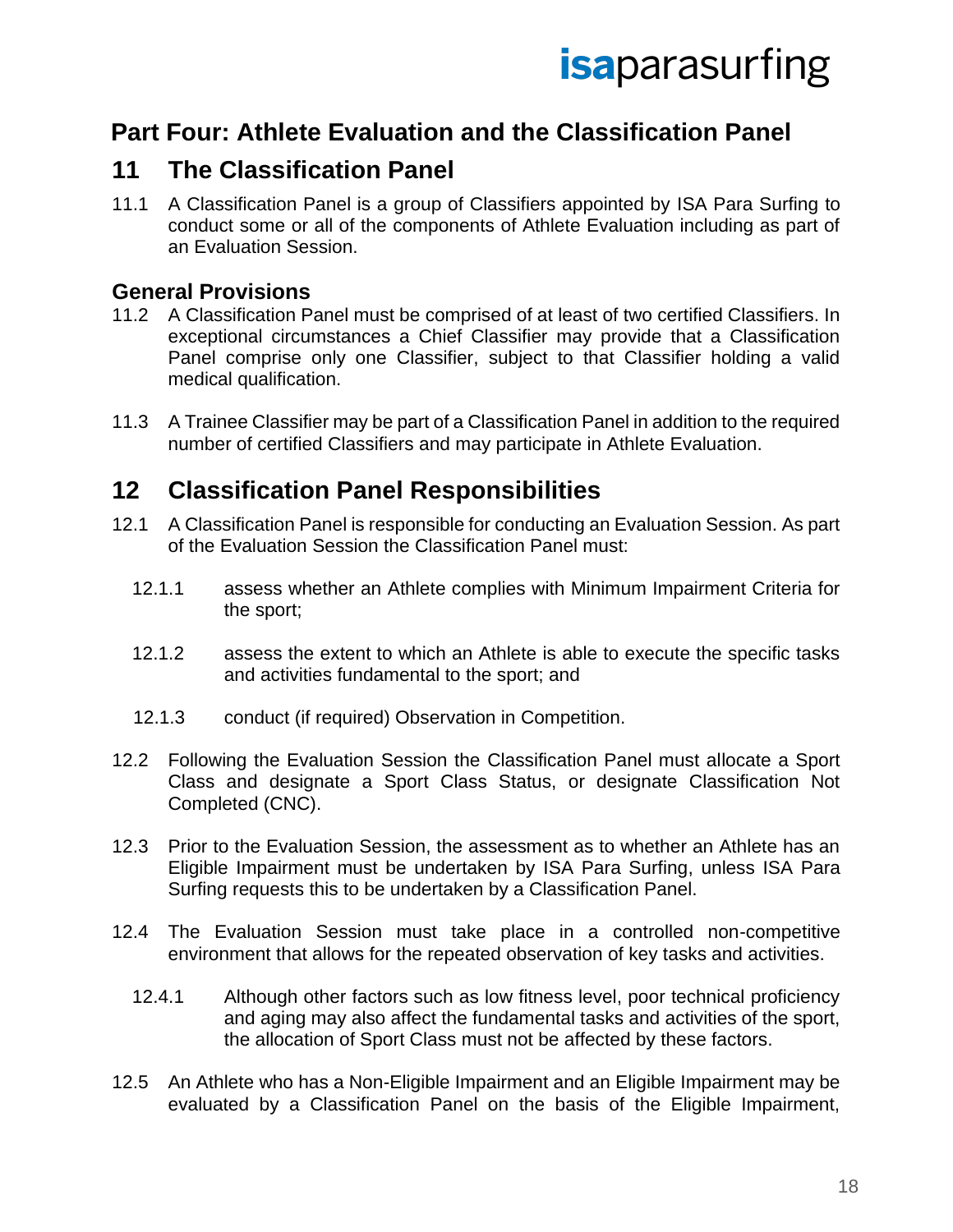provided the Non-Eligible Impairment does not affect the Classification Panel's ability to allocate a Sport Class.

12.6 The Sport Class allocated to the Athlete will be in accordance with the processes specified in Appendices Appendix One, Two and Three.

#### <span id="page-18-0"></span>**13 Evaluation Sessions**

- 13.1 This Article applies to all Evaluation Sessions.
- 13.2 The Athlete's National Body or National Paralympic Committee is responsible for ensuring that Athletes comply with their duties in relation to the provisions in this Article.
- 13.3 In respect of Athletes:
	- 13.3.1 Athletes have the right to be accompanied by a member of the Athlete's National Body or ISA Para Surfing Committee when attending an Evaluation Session. The Athlete must be accompanied if the Athlete is a minor or has an Intellectual Impairment.
	- 13.3.2 The person chosen by the Athlete to accompany the Athlete at an Evaluation Session should be familiar with the Athlete's Impairment and sport history.
	- 13.3.3 The Athlete and accompanying person must acknowledge the terms of the Athlete Evaluation Agreement Form as specified by ISA Para Surfing.
	- 13.3.4 The Athlete must verify his or her identity to the satisfaction of the Classification Panel, by providing a document such as a passport, ID card, ISA Para Surfing Classification Card, or event accreditation.
	- 13.3.5 The Athlete must attend the Evaluation Session with any sports attire or equipment relevant to the sport for which the Athlete wishes to be allocated a Sport Class.
	- 13.3.6 The Athlete must disclose the use of any medication and/or medical device/implant to the Classification Panel.
	- 13.3.7 The Athlete must comply with all reasonable instructions given by a Classification Panel.
- 13.4 In respect of the Classification Panel:
	- 13.4.1 The Classification Panel may request that an Athlete provide medical documentation relevant to the Athlete's Eligible Impairment if the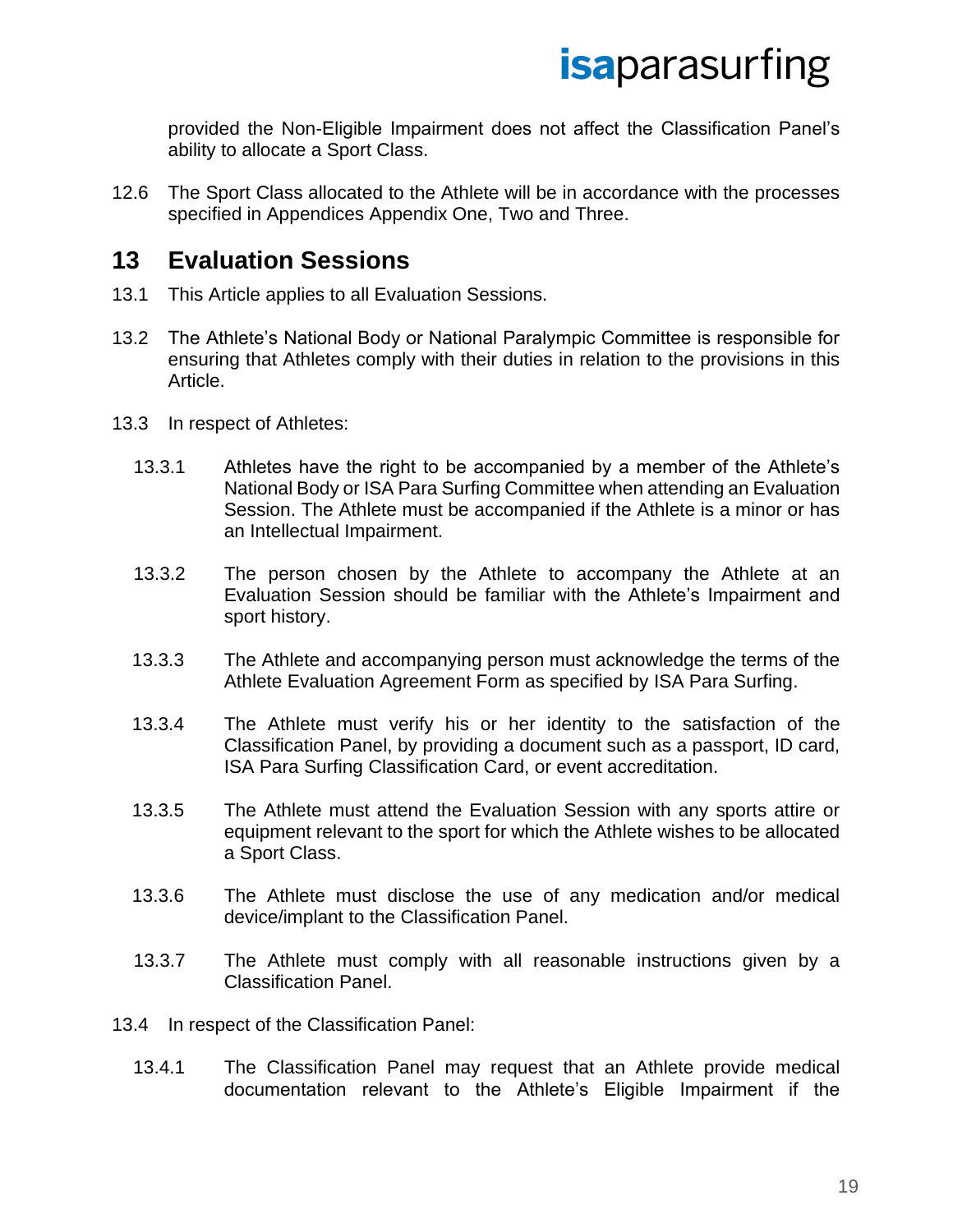Classification Panel believes that this information will be necessary in order for it to allocate a Sport Class.

- 13.4.2 The Classification Panel will conduct Evaluation Sessions in English unless otherwise stipulated by ISA Para Surfing. If the Athlete requires an interpreter, a member of the Athlete's National Body or ISA Para Surfing Committee will be responsible for arranging for an interpreter. The interpreter is permitted to attend the Evaluation Session in addition to the person referred to in Article 13.3.1 above.
- 13.4.3 The Classification Panel may at any stage seek medical, technical or scientific opinion(s), with the agreement of the Head of Classification and/or a Chief Classifier if the Classification Panel feels that such opinion(s) is necessary in order to allocate a Sport Class.
- 13.4.4 In addition to any opinion(s) sought in accordance with Article 13.4.3, a Classification Panel may only have regard to evidence supplied to it by the relevant Athlete, National Body, ISA Para Surfing Committee and ISA Para Surfing (from any source) when allocating a Sport Class.
- 13.4.5 The Classification Panel may make, create or use video footage and/or other records to assist it when allocating a Sport Class.

#### <span id="page-19-0"></span>**14 Observation in Competition**

- 14.1 A Classification Panel may require that an Athlete undertake Observation in Competition Assessment before it allocates a final Sport Class and designates a Sport Class Status to that Athlete.
- 14.2 The methods by which Observation in Competition Assessment may be undertaken, and the matters to be observed, are set out in Appendix One.
- 14.3 If a Classification Panel requires an Athlete to complete Observation in Competition Assessment, the Athlete will be entered in the Competition with the Sport Class allocated by the Classification Panel after the conclusion of the initial components of the Evaluation Session.
- 14.4 An Athlete who is required to complete Observation in Competition Assessment will be designated with Tracking Code: Observation Assessment (OA). This designation replaces the Athlete's Sport Class Status for the duration of Observation in Competition Assessment.
- 14.5 Observation in Competition Assessment must take place during First Appearance. In this regard: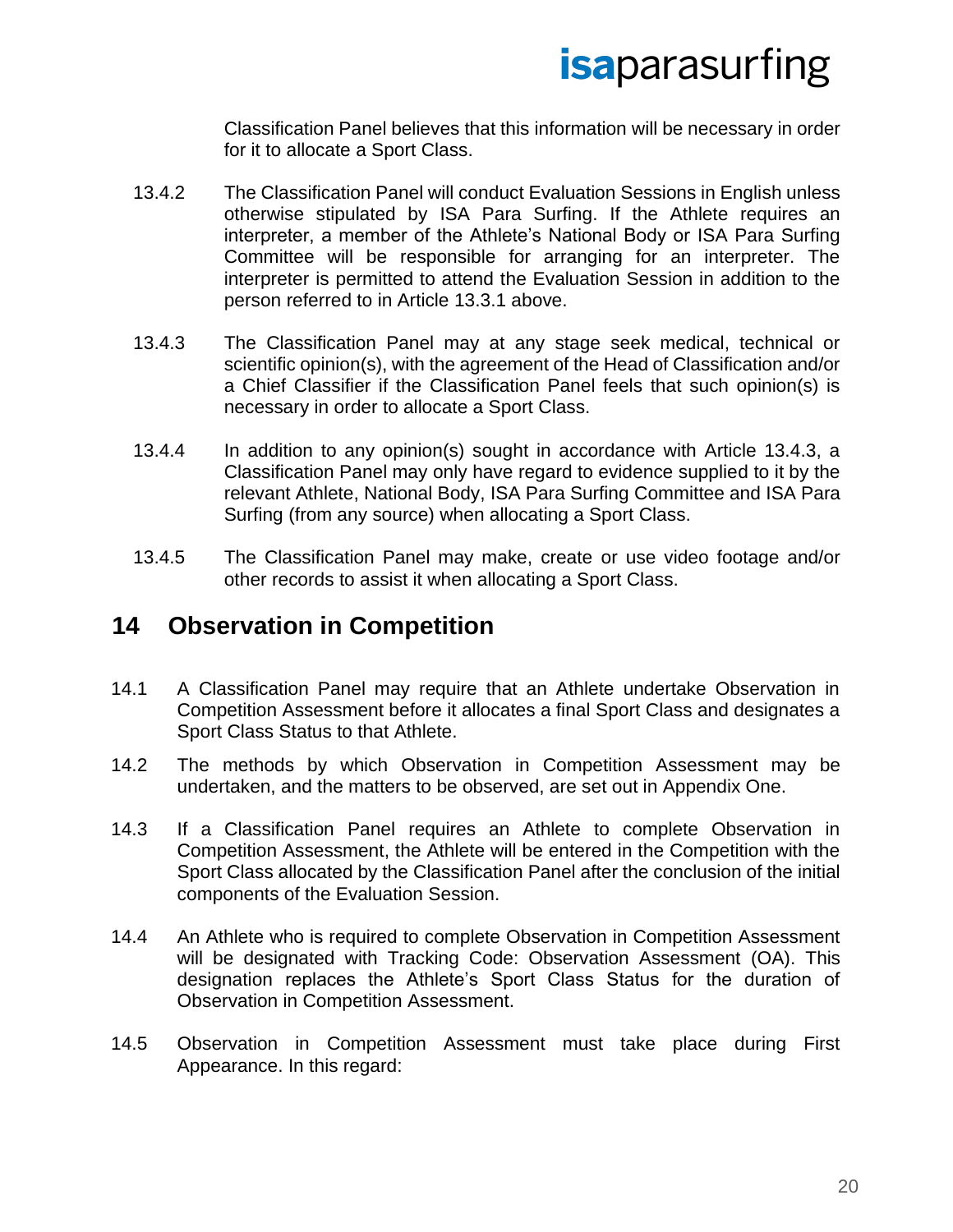- 14.5.1 First Appearance is the first time an Athlete competes in an Event during a Competition in a particular Sport Class.
- 14.5.2 First Appearance within a Sport Class applies to participation in all Events within the same Sport Class.
- 14.5.3 An Athlete who competes in a Team Sport must make First Appearance during the preliminary rounds of a Competition. First Appearance must not take place in the elimination rounds of a Competition.
- 14.6 If an Athlete is:
	- 14.6.1 subject to a Protest following Observation in Competition; and
	- 14.6.2 the second Evaluation Session is conducted at that same Competition; and
	- 14.6.3 pursuant to the second Evaluation Session the Athlete is required to undergo Observation in Competition, Observation in Competition must take place at the next opportunity within the Sport Class allocated to the Athlete by the Protest Panel with Tracking Code: Observation Assessment (OA).
	- 14.6.4 The Classification Panel must allocate a Sport Class and replace the Athlete's Tracking Code Observation Assessment (OA) by designating a Sport Class Status upon completion of First Appearance (or completion of any Observation in Competition conducted as part of a Protest). If changes to an Athlete's Sport Class or Sport Class Status are made following Observation in Competition, the changes are effective immediately.
- 14.7 The impact of an Athlete changing Sport Class after First Appearance on medals, records and results is detailed in the ISA Para Surfing Rules and Regulations.
- 14.8 Routinely in-competition observations will be made by ISA Para Surfing Classification. When observation in competition reveals:
	- 14.8.1 inconsistencies with the Athlete's Evaluation and/or Technical Assessments, a re-assessment of the Athlete may be requested at the discretion of the ISA.
- 14.9 An Athlete who is required to complete a re-assessment,
	- 14.9.1 the Athlete's Sport Class will remain unchanged pending the outcome of the re-assessment;
	- 14.9.2 the Athlete's Sport Class Status will be changed to Review (R); and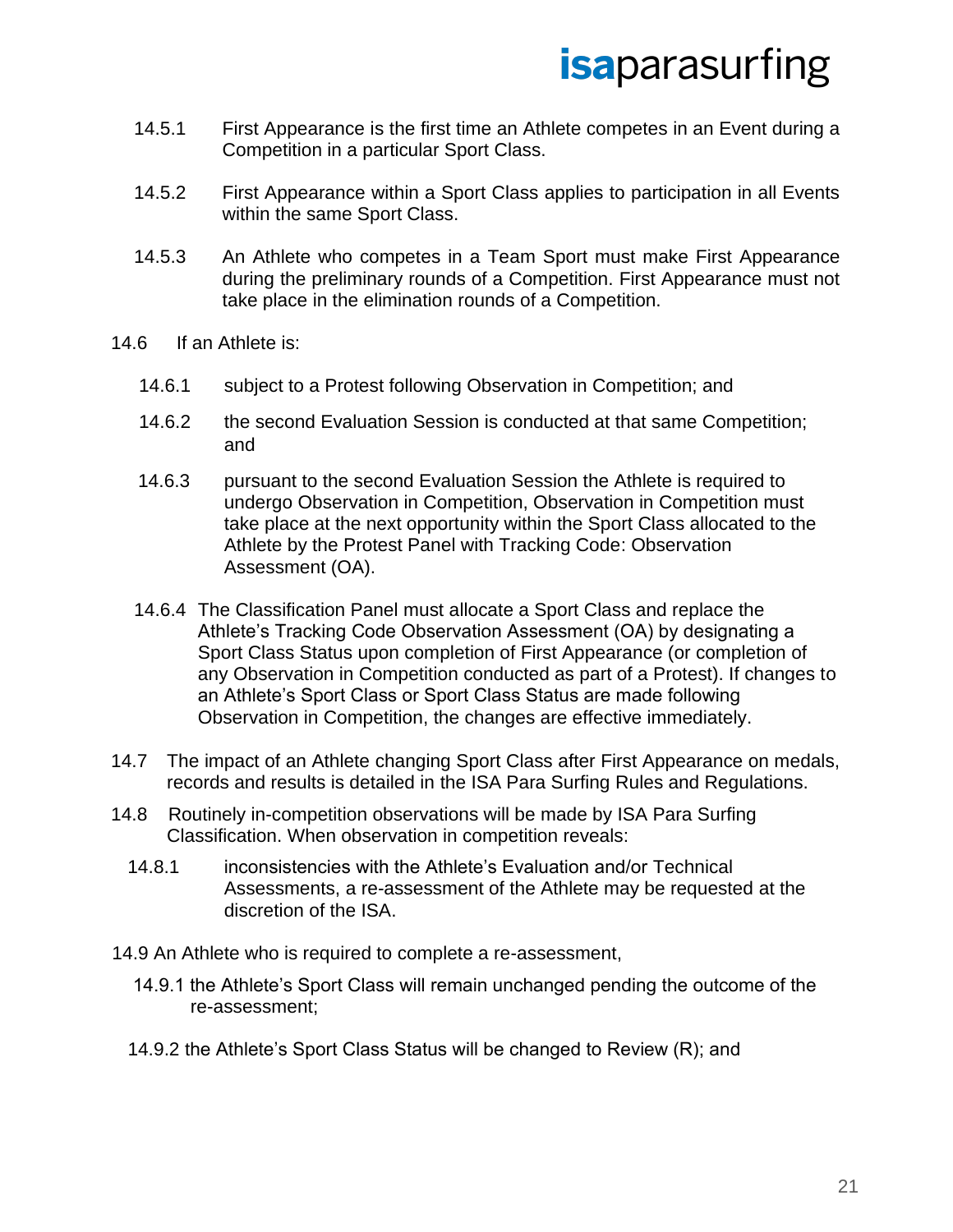14.9.3 A classification panel will be appointed to conduct the re-assessment prior to competing in the next competition (see section 15.5 Sport Class Status Review).

### <span id="page-21-0"></span>**15 Sport Class Status**

- 15.1 If a Classification Panel allocates a Sport Class to an Athlete, it must also designate a Sport Class Status. Sport Class Status indicates whether or not an Athlete will be required to undertake Athlete Evaluation in the future; and if the Athlete's Sport Class may be subject to Protest.
- 15.2 The Sport Class Status designated to an Athlete by a Classification Panel at the conclusion of an Evaluation Session will be one of the following:
	- Confirmed (C)
	- Review (R)
	- Review with a Fixed Review Date (FRD)

#### **Sport Class Status New**

15.3 An Athlete is allocated Sport Class Status New (N) by ISA Para Surfing prior to attending the Athlete's first Evaluation Session. An Athlete with Sport Class Status New (N) must attend an Evaluation Session prior to competing at any International Competition, unless ISA Para Surfing specifies otherwise.

#### **Sport Class Status Confirmed**

- 15.4 An Athlete will be designated with Sport Class Status Confirmed (C) if the Classification Panel is satisfied that both the Athlete's Eligible Impairment and the Athlete's ability to execute the specific tasks and activities fundamental to the sport are and will remain stable (with the exception for Athletes with Vision Impairment as referred to in Article 6.2.3).
	- 15.4.1 An Athlete with Sport Class Status Confirmed (C) is not required to undergo any further Athlete Evaluation (save pursuant to the provisions in these Classification Rules concerning Protests (Article 19), Medical Review (Article 31) and changes to Sport Class criteria (Article 15.7).
	- 15.4.2 A Classification Panel that consists of only one Classifier may not designate an Athlete with Sport Class Status Confirmed (C) but must designate the Athlete with Sport Class Status Review (R).

#### **Sport Class Status Review**

15.5 An Athlete will be designated Sport Class Status Review (R) if the Classification Panel believes that further Evaluation Sessions will be required.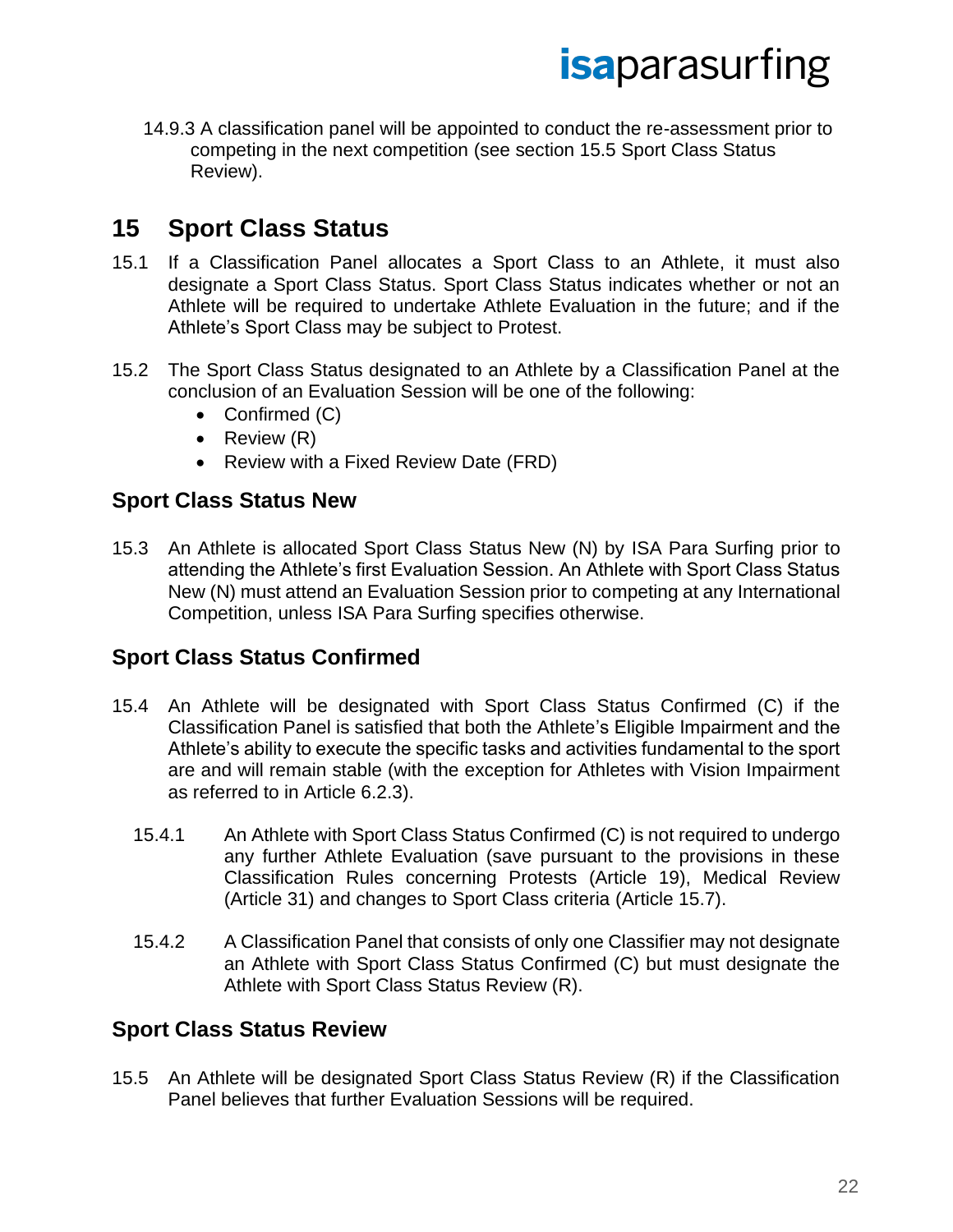- 15.5.1 A Classification Panel may base its belief that further Evaluation Sessions will be required based on a number of factors, including but not limited to situations where the Athlete has only recently entered Competitions sanctioned or recognized by ISA Para Surfing; has a fluctuating and/or progressive Impairment/Impairments that is/are permanent but not stable; and/or has not yet reached full muscular skeletal or sports maturity.
- 15.5.2 An Athlete with Sport Class Status Review (R) must complete Athlete Evaluation prior to competing at any subsequent International Competition, unless ISA Para Surfing specifies otherwise.

#### **Sport Class Status Review with Fixed Review Date**

- 15.6 An Athlete may be designated Sport Class Status Review with a Fixed Review Date (FRD) if the Classification Panel believes that further Athlete Evaluation will be required but will not be necessary before a set date, being the Fixed Review Date.
	- 15.6.1 An Athlete with Sport Class Status Review with a Fixed Review Date (FRD) will be required to attend an Evaluation Session at the first opportunity after the relevant Fixed Review Date. For example, an Athlete with Sport Class Status Review with a Fixed Review Date of 2020 will be required to attend an Evaluation Session at the first opportunity in 2020.
	- 15.6.2 An Athlete who has been allocated Sport Class Status Review with a Fixed Review Date (FRD) may not attend an Evaluation Session prior to the relevant Fixed Review Date save pursuant to a Medical Review Request and/or Protest.
	- 15.6.3 A Classification Panel that consists of only one Classifier may not designate an Athlete with Sport Class Status Review with a Fixed Review Date (FRD) but must designate the Athlete with Sport Class Status Review (R).

#### **Changes to Sport Class Criteria**

- 15.7 If ISA Para Surfing changes any Sport Class criteria and/ or assessment methods defined in the Appendices to these Rules, then:
	- 15.7.1 ISA Para Surfing may re-assign any Athlete who holds Sport Class Status Confirmed (C) with Sport Class Status Review (R) and require that the Athlete attend an Evaluation Session at the earliest available opportunity; or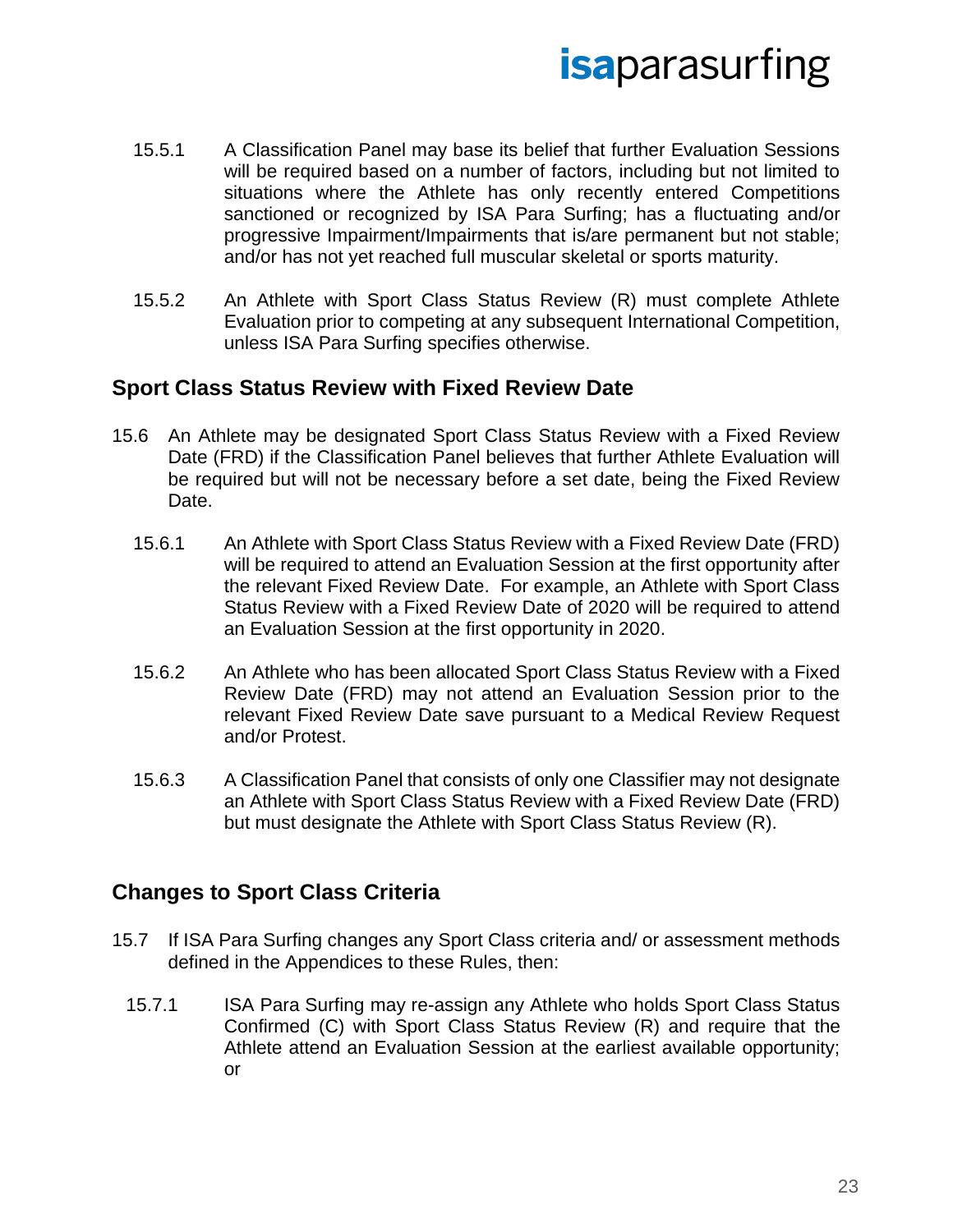- 15.7.2 ISA Para Surfing may remove the Fixed Review Date for any Athlete and require that the Athlete attend an Evaluation Session at the earliest available opportunity; and
- 15.7.3 in both instances the relevant National Body or ISA Para Surfing Committee shall be informed as soon as is practical.

#### <span id="page-23-0"></span>**16 Multiple Sport Classes**

16.1 This Article applies to Athletes who are potentially eligible to be allocated more than one Sport Class.

#### **Multiple Eligible Impairments**

- 16.2 An Athlete who has a Physical and Vision Impairment may be eligible to be allocated more than one Sport Class in relation to those Eligible Impairments. In such instances:
	- 16.2.1 the Athlete's National Body or ISA Para Surfing Committee must notify ISA Para Surfing as to the Athlete's Eligible Impairments and the Athlete's eligibility to be allocated more than one Sport Class in respect of those Impairment types, and provide all necessary medical diagnostic information as required;
	- 16.2.2 the Athlete must be offered the opportunity to participate in an Evaluation Session in respect of each Sport Class relevant to his or her multiple Impairments, either at the relevant Competition or the subsequent Competition;
	- 16.2.3 at the conclusion of the Evaluation Sessions referred to in Article 16.2.2 the Athlete must choose the Sport Class that he or she wishes to compete in ('the preferred Sport Class'). If the allocation of any Sport Class is subject to observation in Competition the Athlete must select the preferred Sport Class before making any First Appearance;
	- 16.2.4 the selection of Sport Class will be subject to all applicable ISA Para Surfing Rules and Regulations (including but not limited to those in relation to the use of equipment, the weight of equipment, and the use of guides); and
	- 16.2.5 the Athlete will be permitted to compete in the preferred Sport Class and details of the Athlete's preferred Sport Class will be published.

#### **Athletes with Physical Impairment**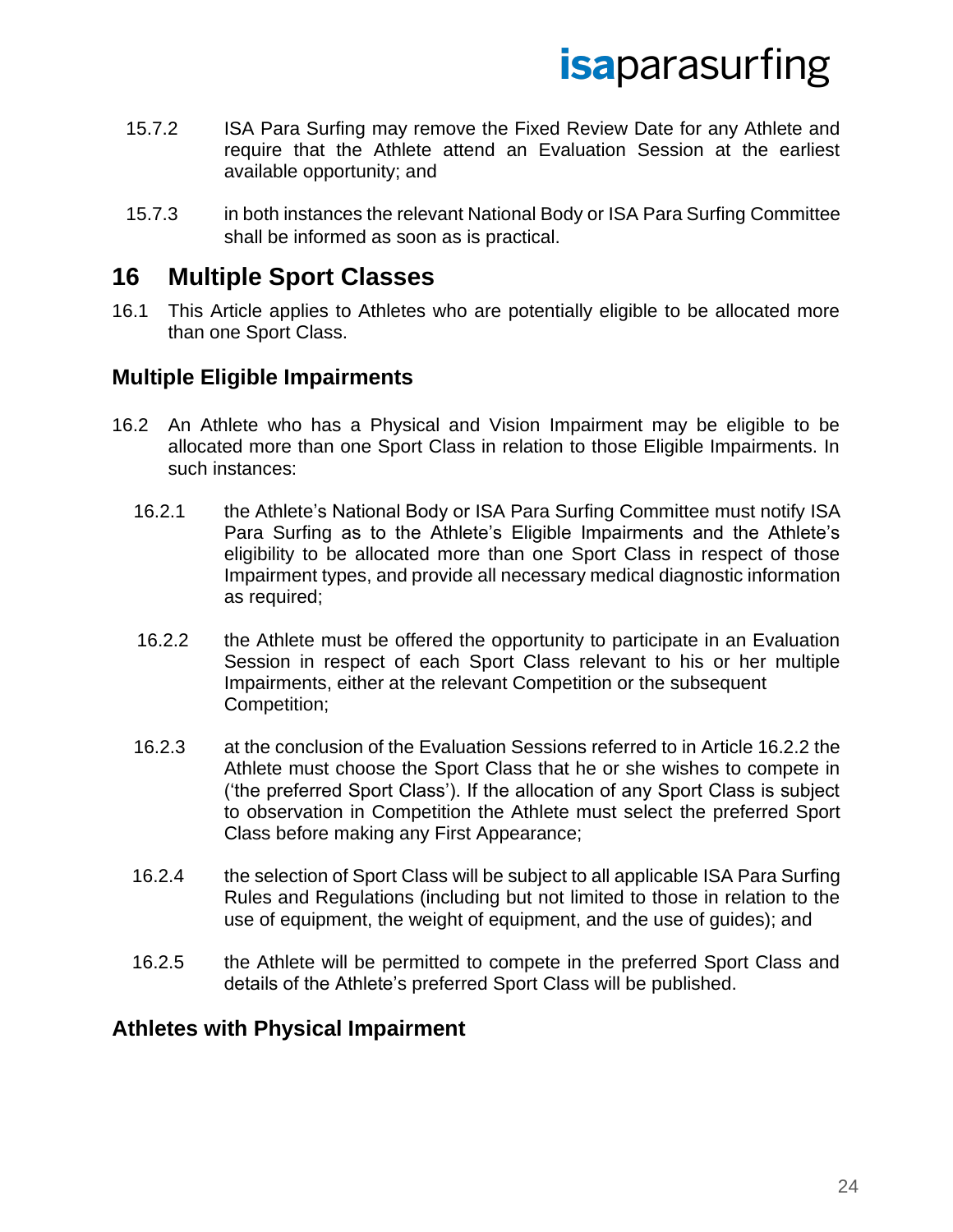- 16.3 An Athlete who has a Physical Impairment may be allocated more than one Sport Class relevant to that Physical Impairment subject to any applicable ISA Para Surfing Rules and Regulations.
- 16.4 Any such Athlete must not be allocated more than one Sport Class if the combination of those Sport Classes would allow the Athlete to compete kneeling or sit without a paddle in one Event, and standing in another Event, at the same Competition.

#### **Changing Sport Class**

- 16.5 An Athlete who has a Physical and Vision Impairment may request to change his or her preferred Sport Class:
	- a) at the end of the season when the Athlete's first Evaluation Session was completed; or
	- b) after the close of the ISA World Championships and before the start of the next season thereafter.
- 16.6 A request to change a preferred Sport Class must be made to ISA Para Surfing by the Athlete's National Body or ISA Para Surfing Committee. The application must be submitted to ISA Para Surfing in accordance with the time frame identified under Article 16.5.
- 16.7 Nothing in this Article 16 precludes an Athlete from making a Medical Review Request at any time in respect of any Sport Class.

#### <span id="page-24-0"></span>**17 Notification**

- 17.1 The outcome of Athlete Evaluation must be notified to the Athlete and/or National Body or ISA Para Surfing Committee and published as soon as practically possible after completion of Athlete Evaluation.
- 17.2 ISA Para Surfing must publish the outcome of Athlete Evaluation at the Competition following Athlete Evaluation, and the outcomes must be made available post Competition via the Classification Master List at ISA Para Surfing website.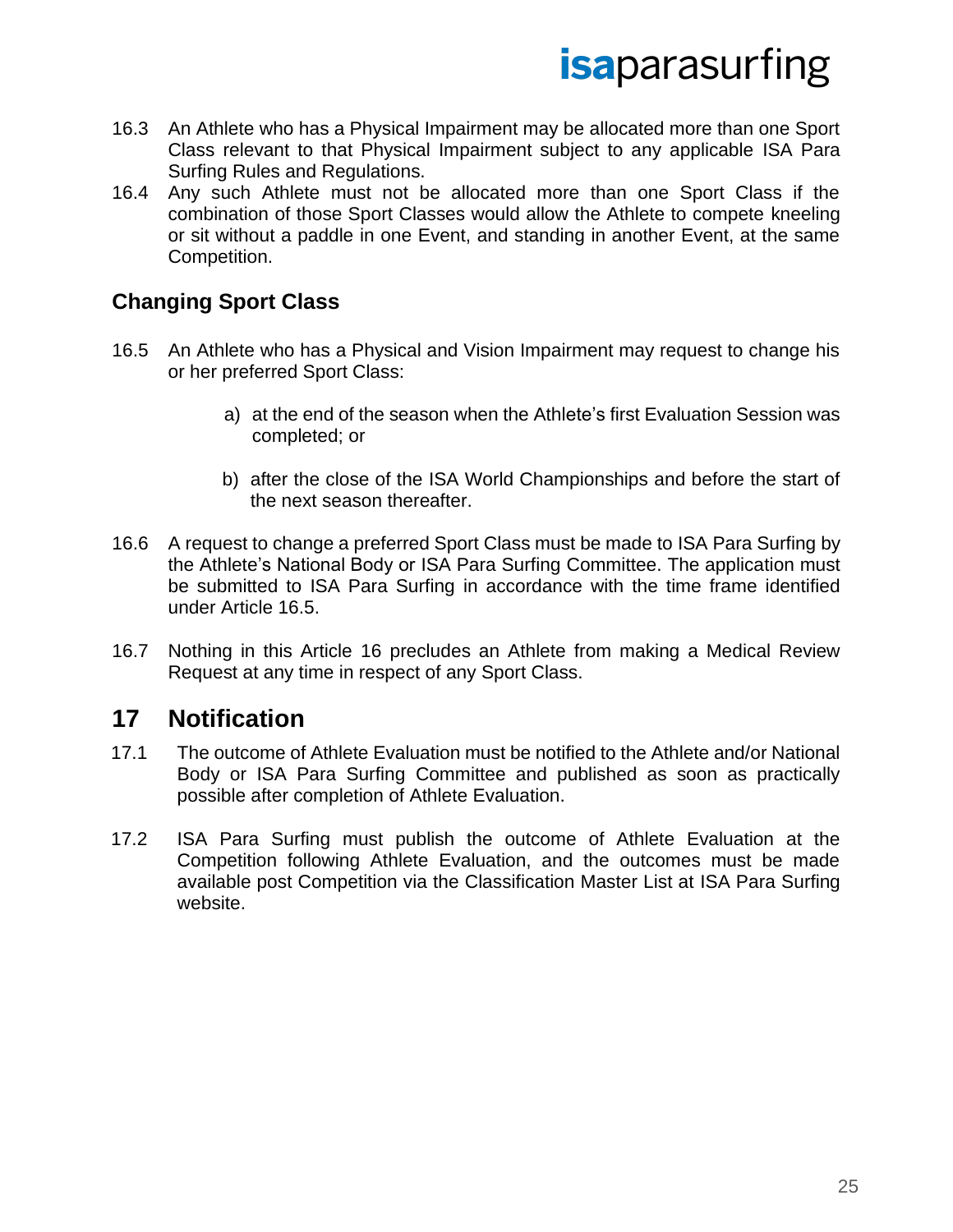### <span id="page-25-0"></span>**Part Five: Sport Class Not Eligible**

### <span id="page-25-1"></span>**18 Sport Class Not Eligible**

#### **General Provisions**

- 18.1 If ISA Para Surfing determines that an Athlete:
	- 18.1.1 has an Impairment that is not an Eligible Impairment; or
	- 18.1.2 does not have an Underlying Health Condition,

ISA Para Surfing must allocate that Athlete Sport Class Not Eligible (NE).

18.2 If a Classification Panel determines that an Athlete who has an Eligible Impairment does not comply with Minimum Impairment Criteria for a sport that Athlete must be allocated Sport Class Not Eligible (NE) for that sport.

#### **Absence of Eligible Impairment**

- 18.3 If ISA Para Surfing determines that an Athlete does not have an Eligible Impairment, that Athlete:
	- 18.3.1 will not be permitted to attend an Evaluation Session; and
	- 18.3.2 will be allocated with Sport Class Not Eligible (NE) and designated with Sport Class Status Confirmed (C) by ISA Para Surfing.
- 18.4 If another International Sport Federation has allocated an Athlete with Sport Class Not Eligible (NE) because the Athlete does not have an Eligible Impairment ISA Para Surfing may likewise do so without the need for the process detailed in Article 7 of these Classification Rules.
- 18.5 An Athlete who is allocated Sport Class Not Eligible (NE) by ISA Para Surfing or a Classification Panel (if delegated by ISA Para Surfing) because that Athlete has
	- 18.5.1 an Impairment that is not an Eligible Impairment; or
	- 18.5.2 a Health Condition that is not an Underlying Health Condition; has no right to request such determination be reviewed by a second Classification Panel and will not be permitted to participate in any sport.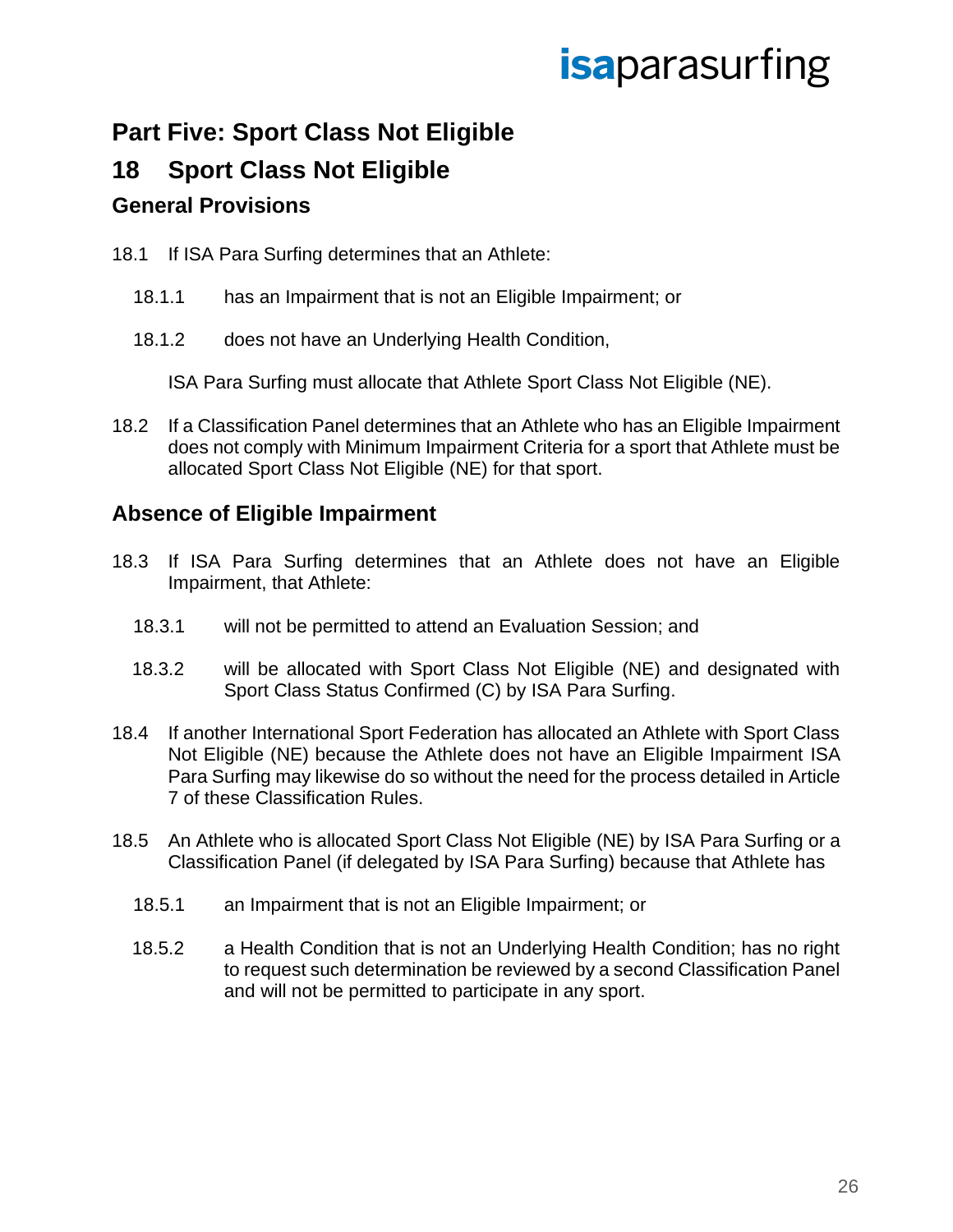#### **Absence of Compliance with Minimum Impairment Criteria**

- 18.6 A second Classification Panel must review by way of a second Evaluation Session any Athlete who is allocated Sport Class Not Eligible (NE) on the basis that a Classification Panel determines that the Athlete does not comply with Minimum Impairment Criteria. This second Classification Panel must take place as soon as is practicable.
	- 18.6.1 Pending the second Evaluation Session the Athlete will be allocated Sport Class Not Eligible (NE) and designated Sport Class Status Review (R). The Athlete will not be permitted to compete before such re-assessment.
	- 18.6.2 If the second Classification Panel determines the Athlete does not comply with Minimum Impairment Criteria (or if the Athlete declines to participate in a second Evaluation Session at the time set by the Chief Classifier); Sport Class Not Eligible (NE) will be allocated and the Athlete designated with Sport Class Status Confirmed (C).
- 18.7 If an Athlete makes (or is subject to) a Protest on a previously allocated Sport Class other than Not Eligible (NE) and is allocated Sport Class Not Eligible (NE) by a Protest Panel, the Athlete must be provided with a further and final Evaluation Session which will review the decision to allocate Sport Class Not Eligible (NE) made by the Protest Panel.
- 18.8 If a Classification Panel allocates Sport Class Not Eligible (NE) on the basis that it has determined that an Athlete does not comply with Minimum Impairment Criteria for a sport the Athlete may be eligible to compete in another sport, subject to Athlete Evaluation for that sport.
- 18.9 If an Athlete is allocated Sport Class Not Eligible (NE), this allocation does not question the presence of a genuine Impairment. It is only a ruling on the eligibility of the Athlete to compete in the sport of ISA Para Surfing.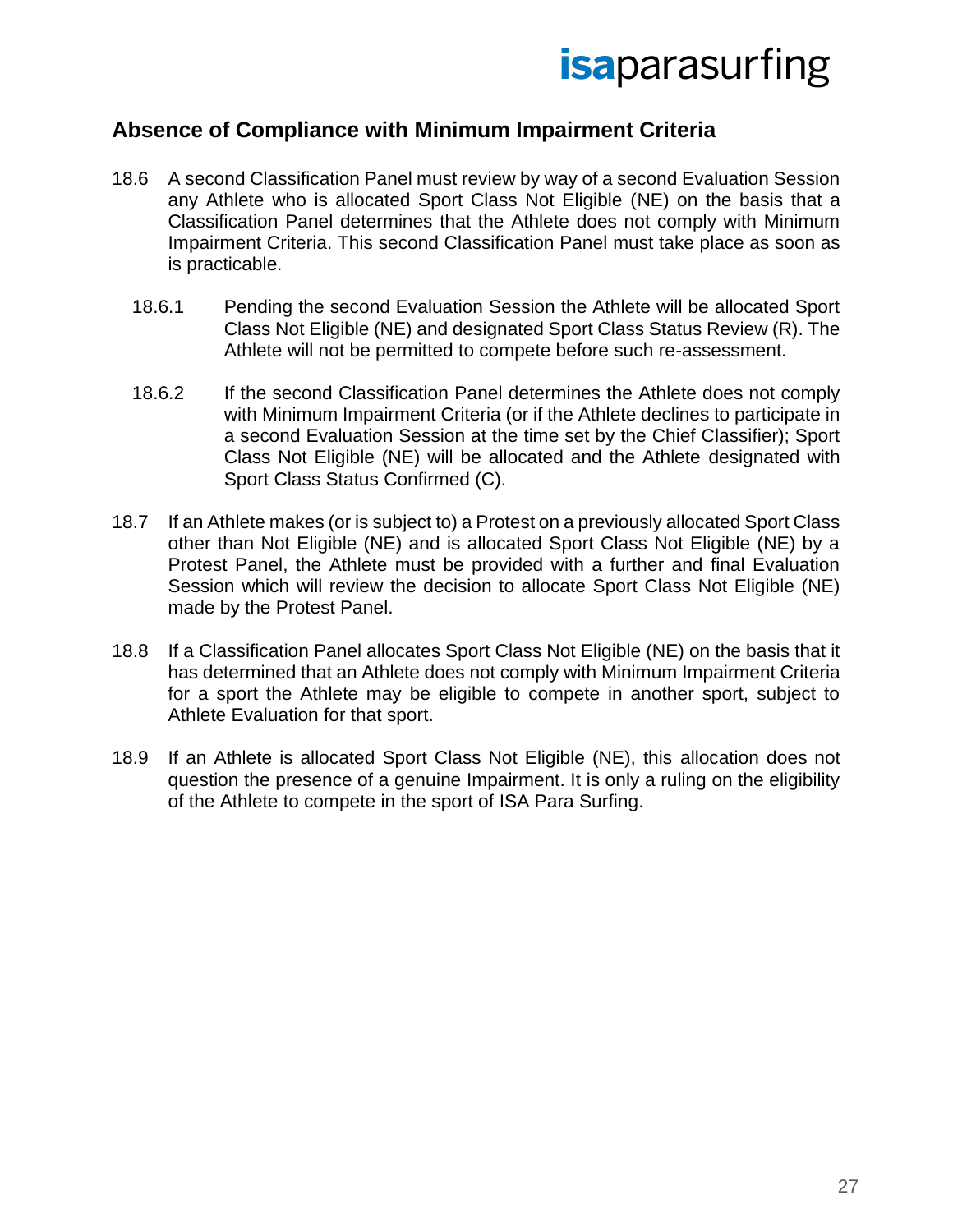### <span id="page-27-0"></span>**Part Six: Protests**

### <span id="page-27-1"></span>**19 Scope of a Protest**

- 19.1 A Protest may only be made in respect of an Athlete's Sport Class. A Protest may not be made in respect of an Athlete's Sport Class Status.
- 19.2 A Protest may not be made in respect of an Athlete who has been allocated Sport Class Not Eligible (NE).

### <span id="page-27-2"></span>**20 Parties Permitted to Make a Protest**

A Protest may only be made by one of the following bodies:

- 20.1 a National Body (see Articles 21-22); or
- 20.2 a ISA Para Surfing Committee (see Articles 21-22); or
- 20.3 ISA Para Surfing (see Articles 23-24).

#### <span id="page-27-3"></span>**21 National Protests**

- 21.1 A National Body or an ISA Para Surfing Committee may only make a Protest in respect of an Athlete under its jurisdiction at a Competition or venue set aside for Athlete Evaluation.
- 21.2 If the outcome of Athlete Evaluation is published during a Competition (pursuant to Article 17 of these Classification Rules) a National Protest must be submitted within one (1) hour of that outcome being published. If the outcome of Athlete Evaluation is published following Observation in Competition a National Protest must be submitted within fifteen (15) minutes of that outcome being published.
- 21.3 If an Athlete is required by a Classification Panel to undergo Observation in Competition Assessment, a National Body or an ISA Para Surfing Committee may make a Protest before or after First Appearance takes place. If a Protest is made before First Appearance takes place the Athlete must not be permitted to compete until the Protest has been resolved.

### <span id="page-27-4"></span>**22 National Protest Procedure**

- 22.1 To submit a National Protest, a National Body or an ISA Para Surfing Committee must show that the Protest is bona fide with supporting evidence and complete a Protest Form, that must be made available by ISA Para Surfing at the Competition and via ISA Para Surfing website, and must include the following:
	- 22.1.1 the name and ISA Para Surfing ID of the Protested Athlete;
	- 22.1.2 the details of the Protested Decision and/or a copy of the Protested Decision;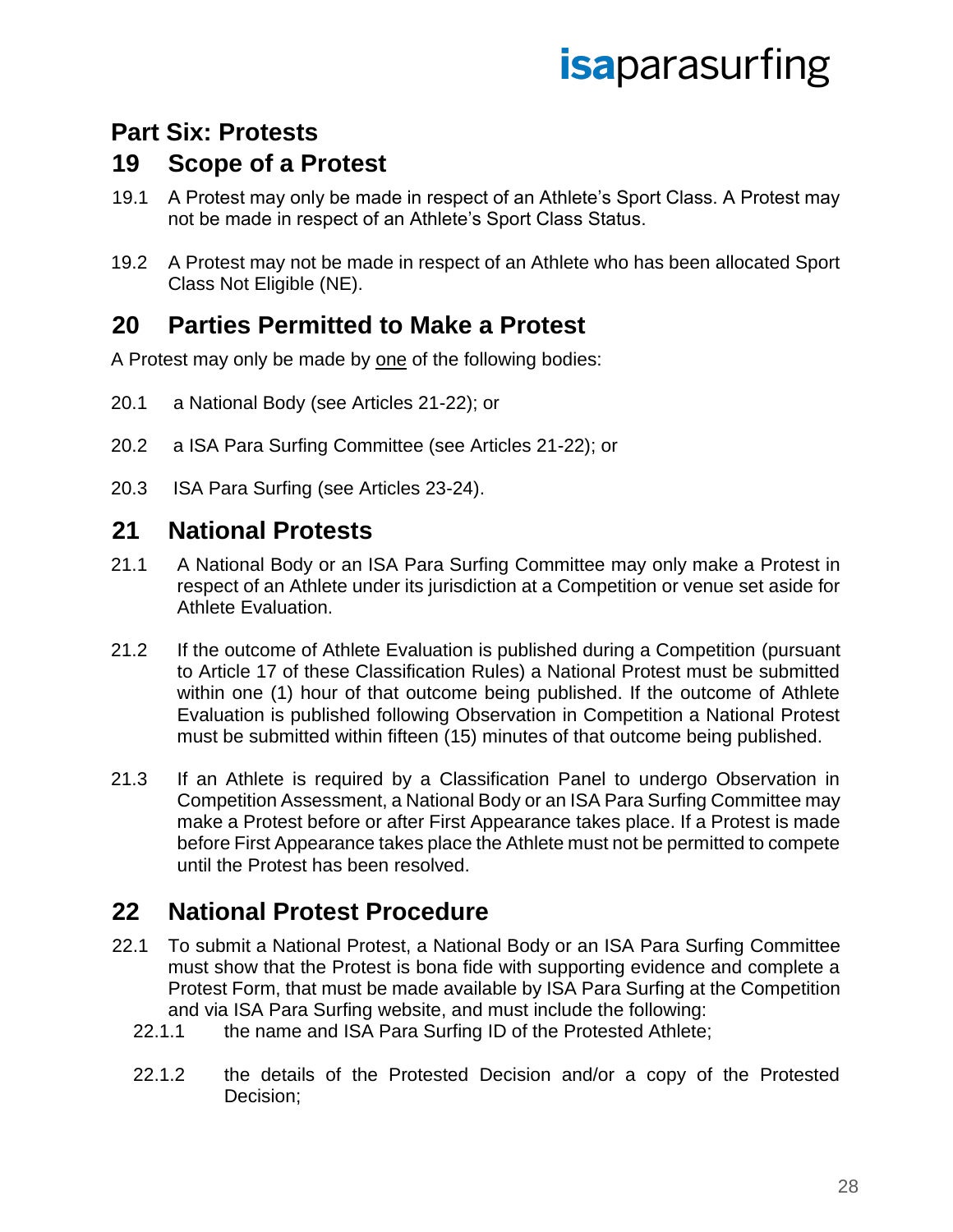- 22.1.3 an explanation as to why the Protest has been made and the basis on which the National Body or ISA Para Surfing Committee believes that the Protested Decision is flawed;
- 22.1.4 reference to the specific rule(s) alleged to have been breached; and
- 22.1.5 the Protest Fee of \$100
- 22.2 The Protest Documents must be submitted to the Chief Classifier of the relevant Competition within the timeframes specified by ISA Para Surfing. Upon receipt of the Protest Documents the Chief Classifier must conduct a review of the Protest, in consultation with ISA Para Surfing, of which there are two possible outcomes:
	- 22.2.1 the Chief Classifier may dismiss the Protest if, in the discretion of the Chief Classifier, the Protest does not comply with the Protest requirements in this Article 22; or
	- 22.2.2 the Chief Classifier may accept the Protest if, in the discretion of the Chief Classifier, the Protest complies with the Protest requirements in this Article 22.
	- 22.3 If the Protest is dismissed the Chief Classifier must notify all relevant parties and provide a written explanation to the National Body or ISA Para Surfing Committee as soon as practicable. The Protest Fee will be forfeited.
	- 22.4 If the Protest is accepted:
		- 22.4.1 the Protested Athlete's Sport Class must remain unchanged pending the outcome of the Protest, but the Protested Athlete's Sport Class Status must immediately be changed to Review (R) unless the Protested Athlete's Sport Class Status is already under Review (R);
		- 22.4.2 the Chief Classifier must appoint a Protest Panel to conduct a new Evaluation Session as soon as possible, which must be either at the Competition the Protest was made or at the next Competition; and
		- 22.4.3 ISA Para Surfing must notify all relevant parties of the time and date the new Evaluation Session is to be conducted by the Protest Panel.

#### <span id="page-28-0"></span>**23 ISA Para Surfing Protests**

23.1 ISA Para Surfing may, in its discretion, make a Protest at any time in respect of an Athlete under its jurisdiction if: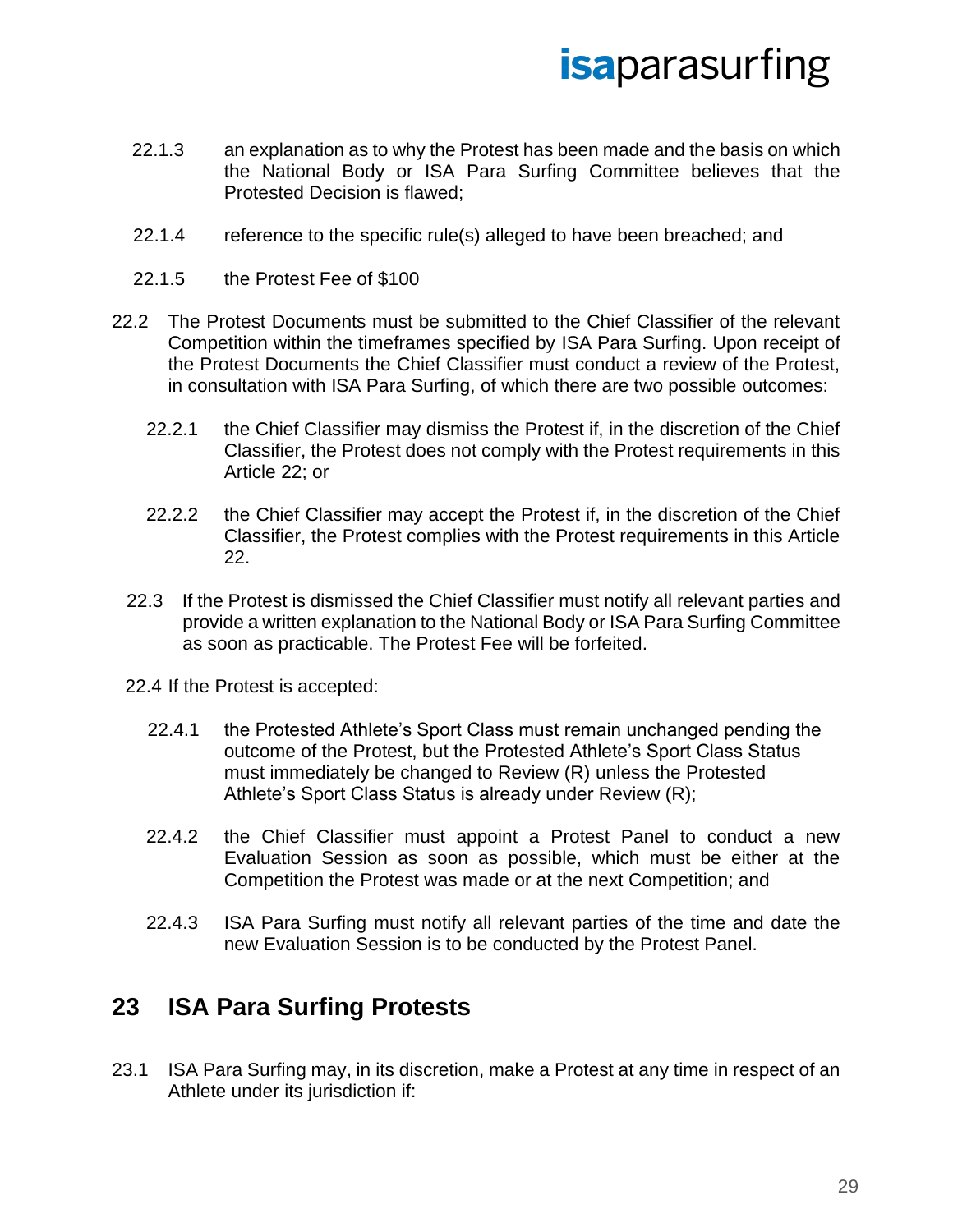- 23.1.1 it considers an Athlete may have been allocated an incorrect Sport Class; or
- 23.1.2 a National Body or ISA Para Surfing Committee makes a documented request to ISA Para Surfing. The assessment of the validity of the request is at the sole discretion of ISA Para Surfing.

#### <span id="page-29-0"></span>**24 ISA Para Surfing Protest Procedure**

- 24.1 If ISA Para Surfing decides to make a Protest, the Head of Classification must advise the relevant National Body or ISA Para Surfing Committee of the Protest at the earliest possible opportunity.
- 24.2 The Head of Classification must provide the relevant National Body or ISA Para Surfing Committee with a written explanation as to why the Protest has been made and the basis on which the Head of Classification considers it is justified.
- 24.3 If ISA Para Surfing makes a Protest:
	- 24.3.1 the protested Athlete's Sport Class must remain unchanged pending the outcome of the Protest;
	- 24.3.2 the Protested Athlete's Sport Class Status must immediately be changed to Review (R) unless the Protested Athlete's Sport Class Status is already Review (R); and
	- 24.3.3 a Protest Panel must be appointed to resolve the Protest as soon as is reasonably possible.

#### <span id="page-29-1"></span>**25 Protest Panel**

- 25.1 A Chief Classifier may fulfill one or more of the Head of Classification's obligations in this Article if authorized to do so by the Head of Classification.
- 25.2 A Protest Panel must be appointed by the Head of Classification in a manner consistent with the provisions for appointing a Classification Panel in these Classification Rules.
- 25.3 Protest Panel must not include any person who was a member of the Classification Panel that:
	- 25.3.1 made the Protested Decision; or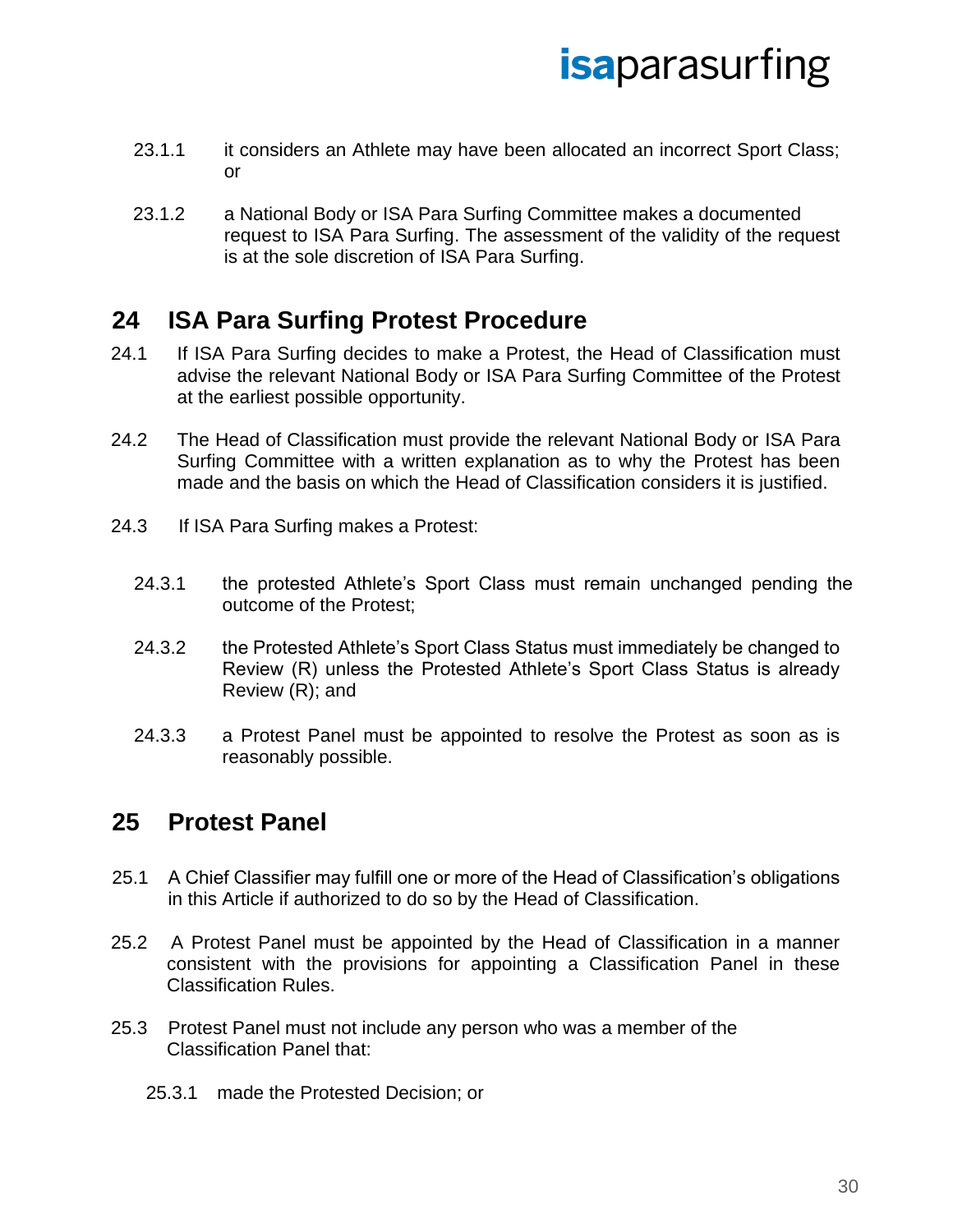- 25.3.2 conducted any component of Athlete Evaluation in respect of the Protested Athlete within a period of 12 months prior to the date of the Protested Decision, unless otherwise agreed by the National Body. ISA Para Surfing Committee, or ISA Para Surfing (whichever is relevant).
- 25.4 The Head of Classification must notify all relevant parties of the time and date for the Evaluation Session that must be conducted by the Protest Panel.
- 25.5 The Protest Panel must conduct the new Evaluation Session in accordance with these Classification Rules. The Protest Panel may refer to the Protest Documents when conducting the new Evaluation Session.
- 25.6 The Protest Panel must allocate a Sport Class and designate a Sport Class Status. All relevant parties must be notified of the Protest Panel's decision in a manner consistent with the provisions for notification in these Classification Rules.
- 25.7 The decision of a Protest Panel in relation to both a National Protest and a ISA Para Surfing Protest is final. A National Body, ISA Para Surfing Committee or ISA Para Surfing may not make another Protest at the relevant Competition.
- 25.8 If the decision of the Protest Panel results in the Sport Class of the Athlete being changed, the Protest Fee will be refunded to the National Body or National ISA Para Surging Committee (whichever is relevant).

#### <span id="page-30-0"></span>**26 Provisions Where No Protest Panel is Available**

- 26.1 If a Protest is made at a Competition but there is no opportunity for the Protest to be resolved at that Competition:
	- 26.1.1 the Protested Athlete must be permitted to compete in the Sport Class that is the subject of the Protest with Sport Class Status Review (R), pending the resolution of the Protest; and
	- 26.1.2 all reasonable steps must be taken to ensure that the Protest is resolved at the earliest opportunity.

### <span id="page-30-1"></span>**27 Special Provisions**

27.1 ISA Para Surfing may make arrangements for some or all of the components of Athlete Evaluation to be carried out at a place and at a time away from a Competition. If so, ISA Para Surfing must also implement Protest provisions to enable Protests to take place in respect of any Evaluation Sessions carried out away from a Competition.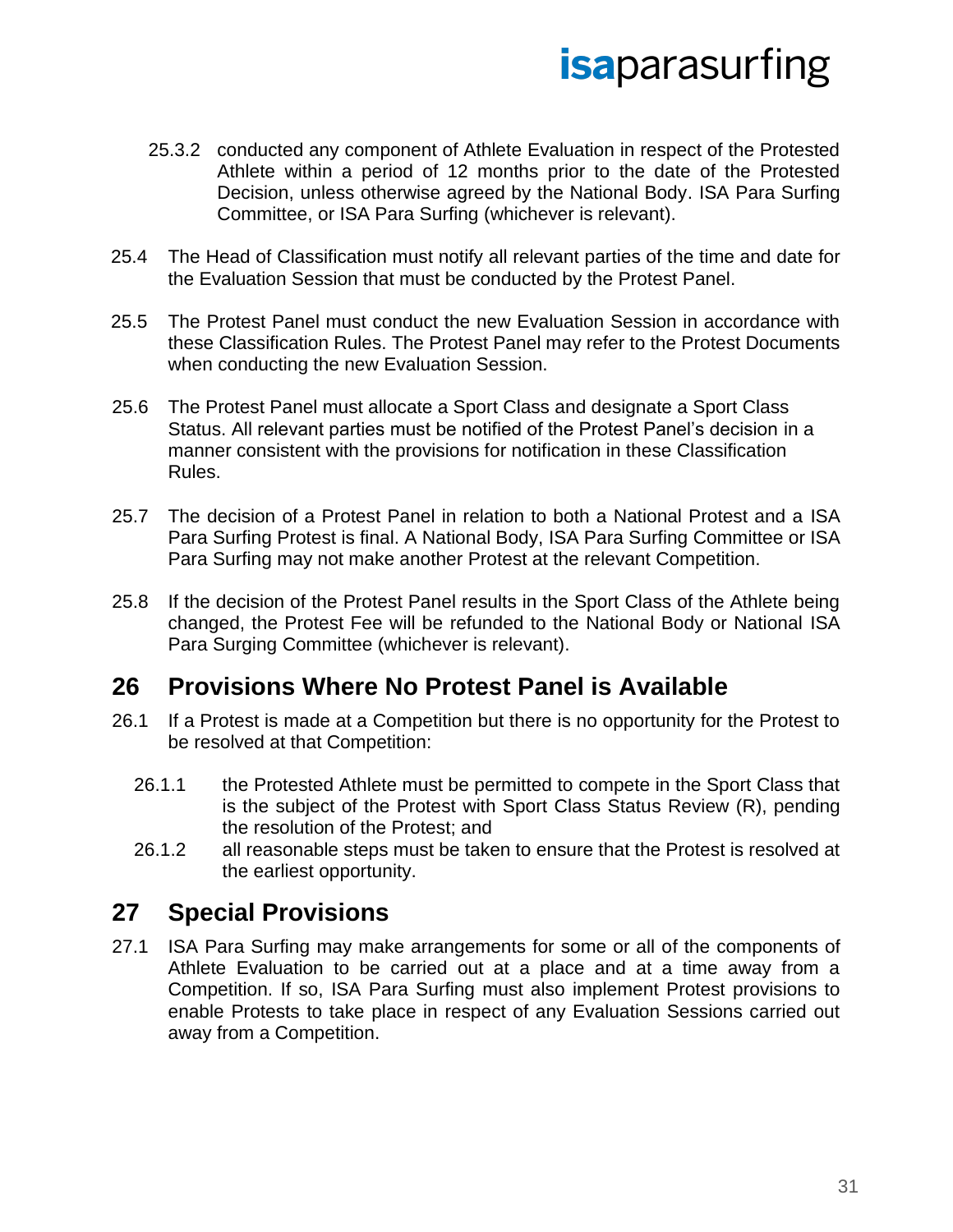### <span id="page-31-0"></span>**Application during Major Competitions**

### <span id="page-31-1"></span>**28 Ad Hoc Provisions Relating to Protests**

28.1 The IPC and/or ISA Para Surfing may issue special ad hoc provisions to operate during the Paralympic Games or other Competitions.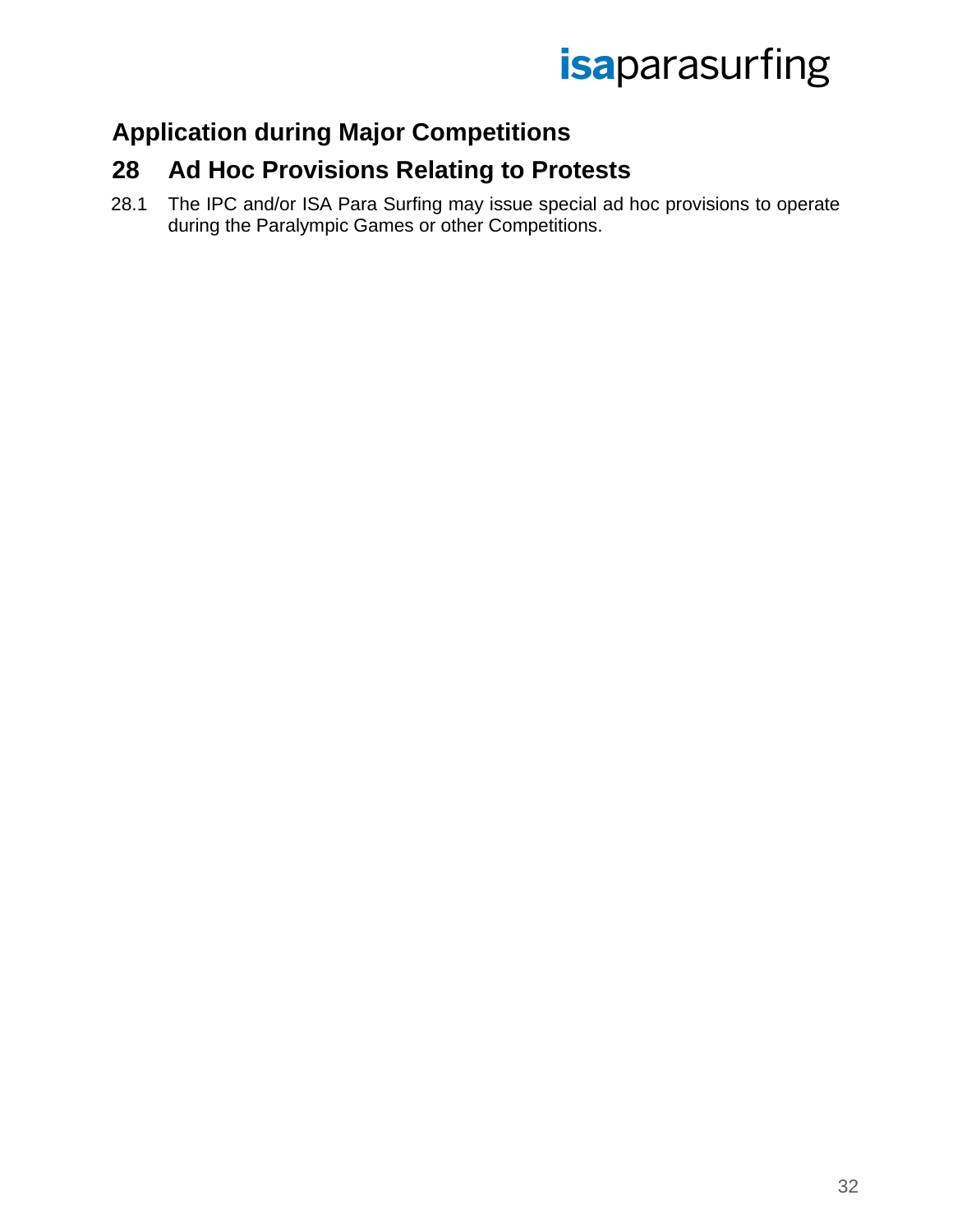### <span id="page-32-0"></span>**Part Seven: Misconduct during Evaluation Session**

### <span id="page-32-1"></span>**29 Failure to Attend Evaluation Session**

- 29.1 An Athlete is personally responsible for attending an Evaluation Session.
- 29.2 An Athlete's National Body or ISA Para Surfing Committee must take reasonable steps to ensure that the Athlete attends an Evaluation Session.
- 29.3 If an Athlete fails to attend an Evaluation Session, the Classification Panel will report the failure to the Chief Classifier. The Chief Classifier may, if satisfied that a reasonable explanation exists for the failure to attend and subject to the practicalities at a Competition, specify a revised date and time for the Athlete to attend a further Evaluation Session before the Classification Panel.
- 29.4 If the Athlete is unable to provide a reasonable explanation for non-attendance, or if the Athlete fails to attend an Evaluation Session on a second occasion, no Sport Class will be allocated and the Athlete will not be permitted to compete at the relevant Competition.

### <span id="page-32-2"></span>**30 Suspension of Evaluation Session**

- 30.1 A Classification Panel, in consultation with the Chief Classifier, may suspend an Evaluation Session if it cannot allocate a Sport Class to the Athlete, including but not limited to, in one or more of the following circumstances:
	- 30.1.1 a failure on the part of the Athlete to comply with any part of these Classification Rules;
	- 30.1.2 a failure on the part of the Athlete to provide any medical information that is reasonably required by the Classification Panel;
	- 30.1.3 the Classification Panel believes that the use (or non-use) of any medication and/or medical procedures/device/implant disclosed by the Athlete will affect the ability to conduct its determination in a fair manner;
	- 30.1.4 the Athlete has a Health Condition that may limit or prohibit complying with requests by the Classification Panel during an Evaluation Session, which the Classification Panel considers will affect its ability to conduct the Evaluation Session in a fair manner;
	- 30.1.5 the Athlete is unable to communicate effectively with the Classification Panel;
	- 30.1.6 the Athlete refuses or is unable to comply with any reasonable instructions given by any Classification Personnel to such an extent that the Evaluation Session cannot be conducted in a fair manner; and/or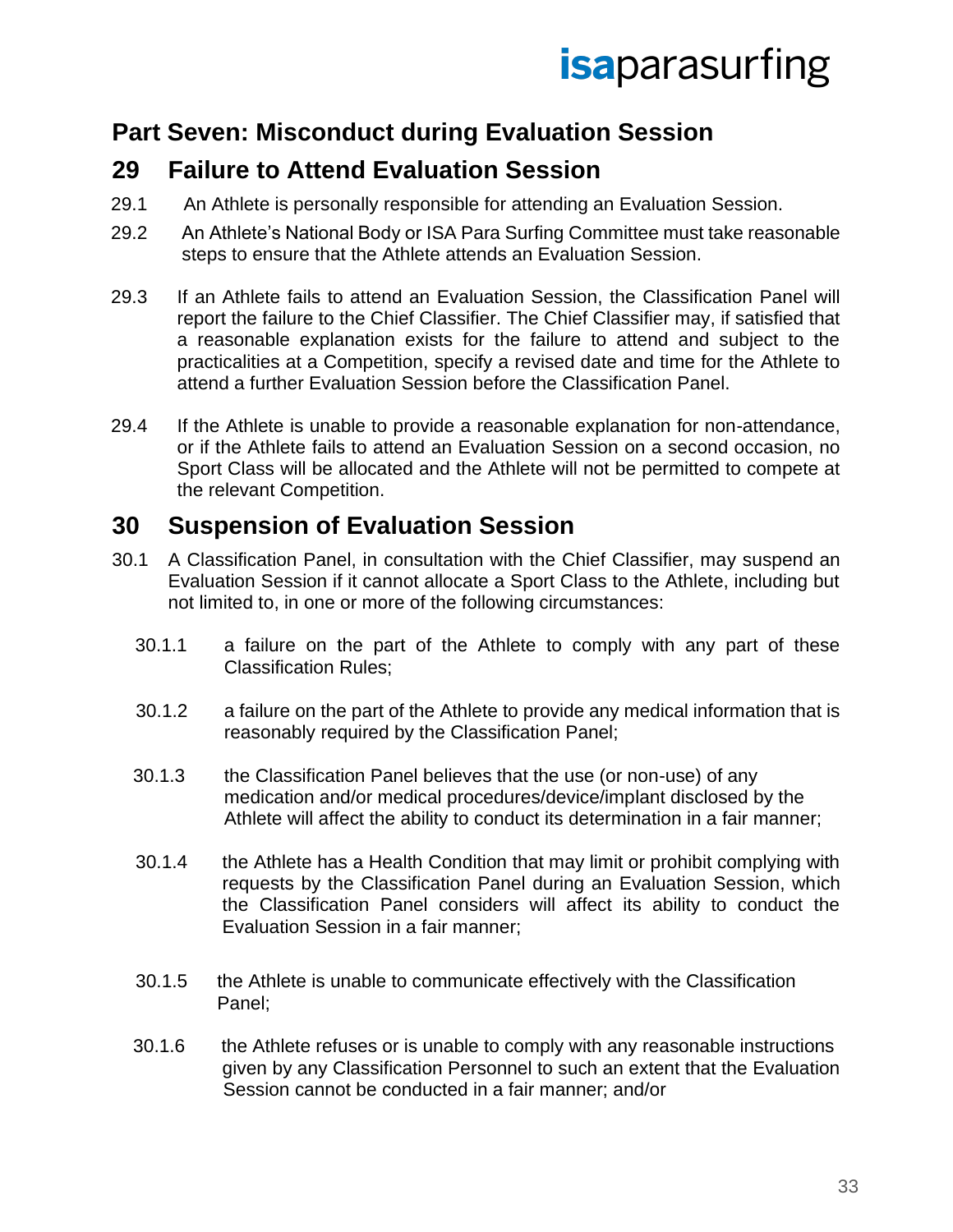- 30.1.7 the Athlete's representation of his or her abilities is inconsistent with any information available to the Classification Panel to such an extent that the Evaluation Session cannot be conducted in a fair manner.
- 30.2 If an Evaluation Session is suspended by a Classification Panel, the following steps must be taken:
	- 30.2.1 an explanation for the suspension and details of the remedial action that is required on the part of the Athlete will be provided to the Athlete and/or the relevant National Body or National Paralympic Committee;
	- 30.2.2 if the Athlete takes the remedial action to the satisfaction of the Chief Classifier or Head of Classification, the Evaluation Session will be resumed; and
	- 30.2.3 if the Athlete fails to comply and does not take the remedial action within the timeframe specified, the Evaluation Session will be terminated, and the Athlete must be precluded from competing at any Competition until the determination is completed.
- 30.3 If an Evaluation Session is suspended by a Classification Panel, the Classification Panel may designate the Athlete as Classification Not Completed (CNC) in accordance with Article 10 of these Classification Rules.
- 30.4 A Suspension of an Evaluation Session may be subject to further investigation into any possible Intentional Misrepresentation.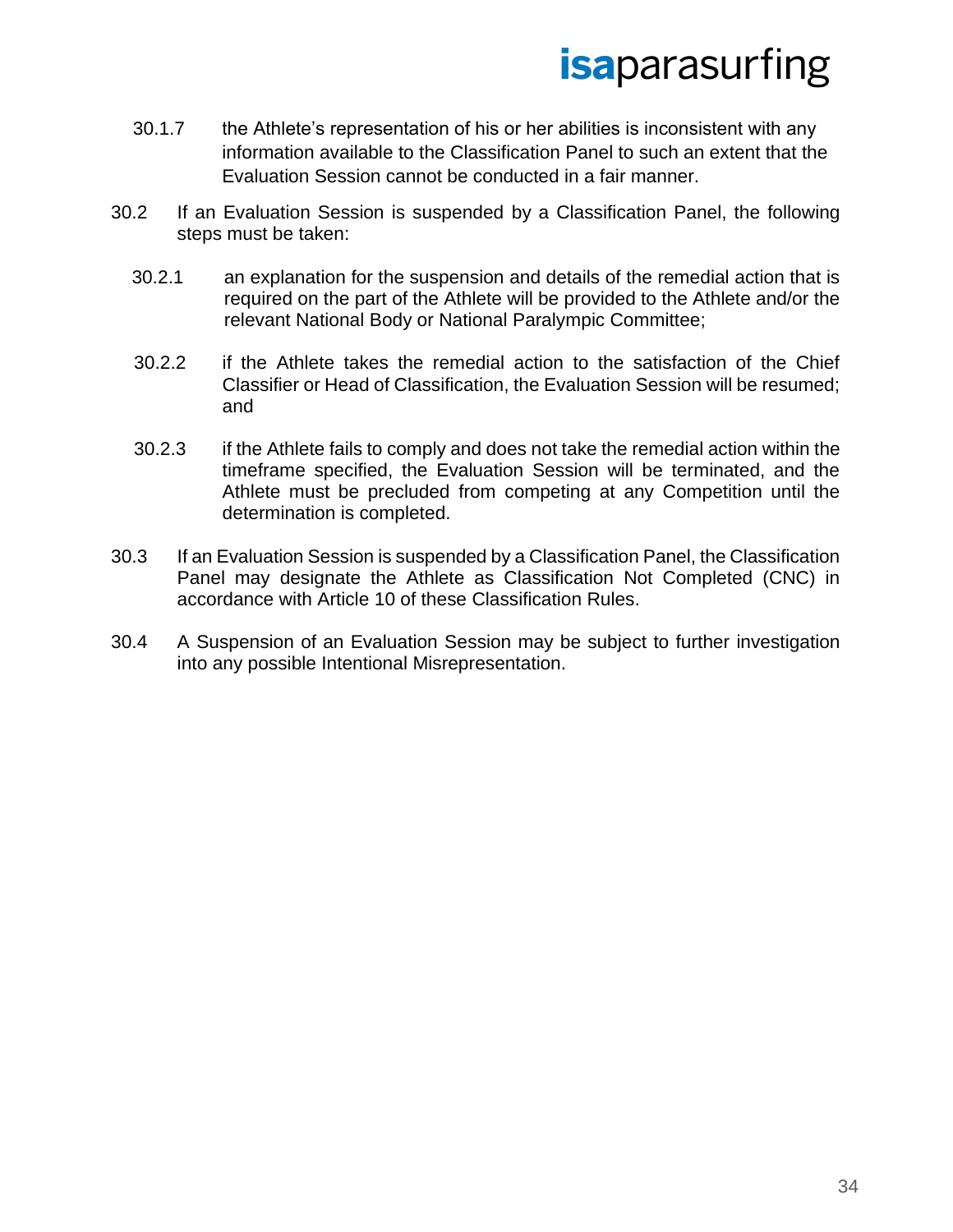### <span id="page-34-0"></span>**Part Eight: Medical Review**

#### <span id="page-34-1"></span>**31 Medical Review**

- 31.1 This Article applies to any Athlete who has been allocated a Sport Class with Sport Class status Confirmed (C) or Review with Fixed Review Date (FRD).
- 31.2 A Medical Review Request must be made if a change in the nature or degree of an Athlete's Impairment changes the Athlete's ability to execute the specific tasks and activities required by a sport in a manner that is clearly distinguishable from changes attributable to levels of training, fitness, and proficiency.
- 31.3 A Medical Review Request must be made by the Athlete's National Body or ISA Para Surfing Committee (together with a \$100 non-refundable fee and any supporting documentation). The Medical Review Request must explain how and to what extent the Athlete's Impairment has changed and why it is believed that the Athlete's ability Impairment to execute the specific tasks and activities required by a sport has changed.
- 31.4 A Medical Review Request must be received by ISA Para Surfing as soon as reasonably practicable.
- 31.5 The Head of Classification must decide whether or not the Medical Review Request is upheld as soon as is practicable following receipt of the Medical Review Request.
- 31.6 Any Athlete or Athlete Support Personnel who becomes aware of such changes outlined in Article 31.2 but fails to draw those to the attention of their National Body or ISA Para Surfing may be investigated in respect of possible Intentional Misrepresentation.
- 31.7 If a Medical Review Request is accepted, the Athletes Sport Class Status will be changed to Review (R) with immediate effect.
- 31.8 If a Medical Review Request does not include sufficient evidence to explain how and to what extent the Athlete's Impairment has changed and why it is believed that the Athlete's ability to execute the specific tasks and activities required by the sport of Para Surfing has changed, the Medical Review will not be accepted and the Athletes Sport Class Status will not be changed.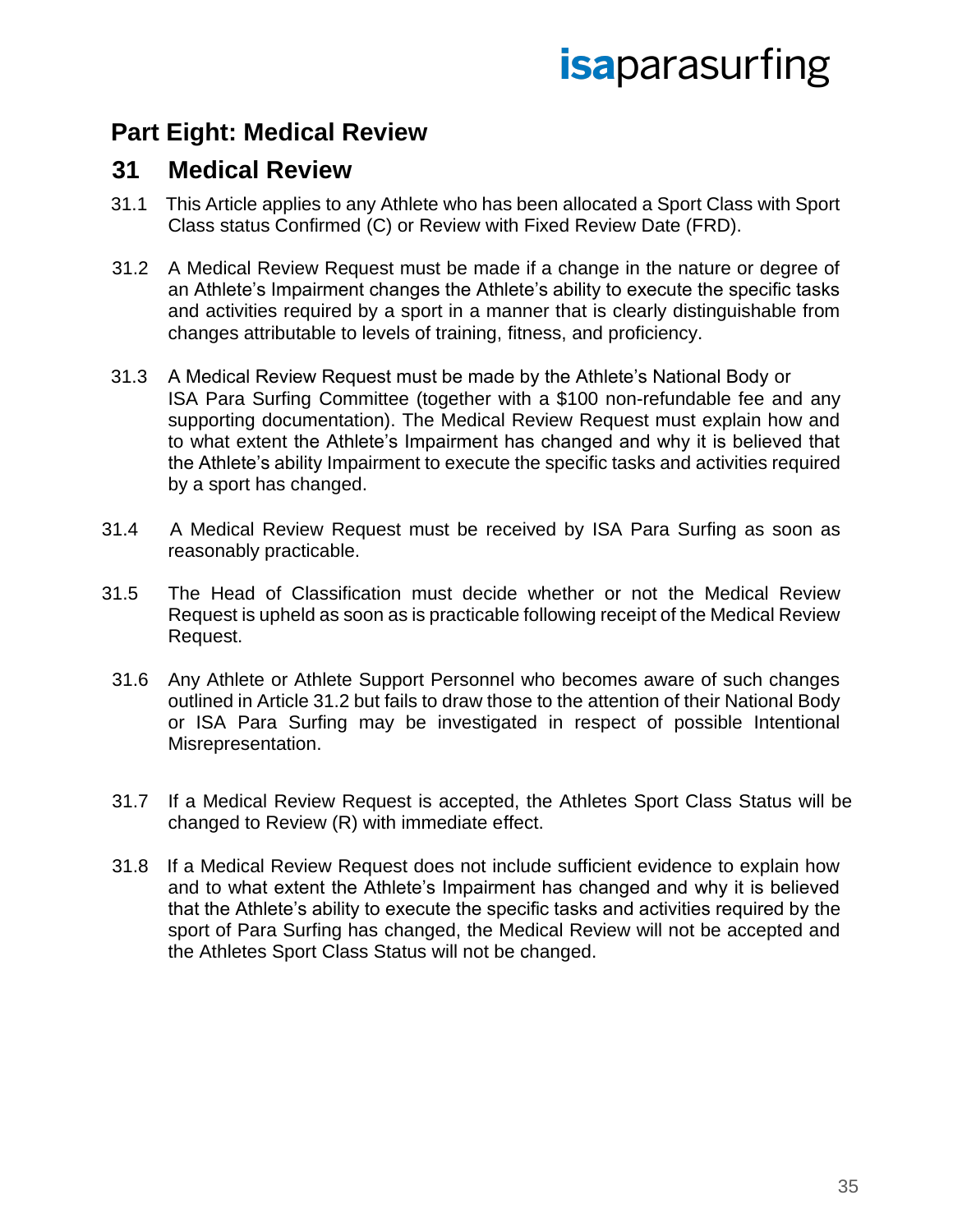### <span id="page-35-0"></span>**Part Nine: Intentional Misrepresentation**

### <span id="page-35-1"></span>**32 Intentional Misrepresentation**

- 32.1 It is a disciplinary offence for an Athlete to intentionally misrepresent (either by act or omission) his or her skills and/or abilities and/or the degree or nature of Eligible Impairment during Athlete Evaluation and/or at any other point after the allocation of a Sport Class. This disciplinary offense is referred to as 'International Misrepresentation'.
- 32.2 It will be a disciplinary offence for any Athlete or Athlete Support Personnel to assist an Athlete in committing Intentional Misrepresentation or to be in any other way involved in any other type of complicity involving Intentional Misrepresentation, including but not limited to covering up Intentional Misrepresentation or disrupting any part of the Athlete Evaluation process.
- 32.3 In respect of any allegation relating to Intentional Misrepresentation a hearing will be convened by ISA Para Surfing to determine whether the Athlete or Athlete Support Personnel has committed Intentional Misrepresentation.
- 32.4 The consequences to be applied to an Athlete or Athlete Support Personnel who is found to have been guilty of Intentional Misrepresentation and/or complicity involving Intentional Misrepresentation will be one or more of the following:
	- 32.4.1 disqualification from all events at the Competition at which the Intentional Misrepresentation occurred, and any subsequent Competitions at which the Athlete competed;
	- 32.4.2 being allocated with Sport Class Not Eligible (NE) and designated a Review with Fixed Review Date (FRD) Sport Class Status for a specified period of time ranging from 1 to 4 years;
	- 32.4.3 suspension from participation in Competitions in all sport for a specified period of time ranging from 1 to 4 years; and
	- 32.4.4 publication of their names and suspension period.
- 32.5 Any Athlete who is found to have been guilty of Intentional Misrepresentation and/or complicity involving Intentional Misrepresentation on more than one occasion will be allocated Sport Class Not Eligible with Fixed Review Date Status for a period of time from four years to life.
- 32.6 Any Athlete Support Personnel who is found to have been guilty of Intentional Misrepresentation and/or complicity involving Intentional Misrepresentation on more than one occasion will be suspended from participation in any Competition for a period of time from 4 years to life.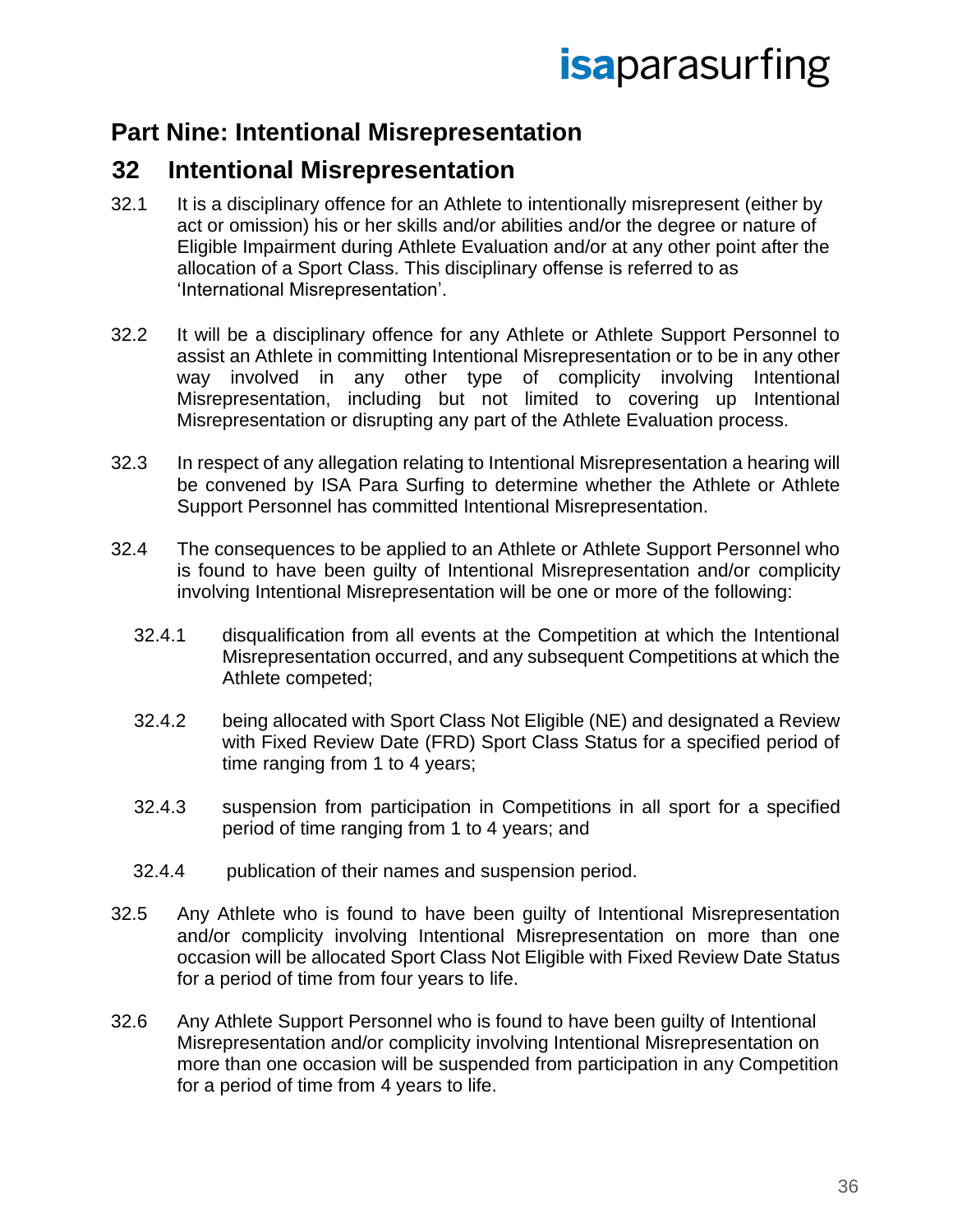- 32.7 If another International Sports Federation brings disciplinary proceedings against an Athlete or Athlete Support Personnel in respect of Intentional Misrepresentation which results in consequences being imposed on that Athlete or Athlete Support Personnel, those consequences will be recognized, respected and enforced by ISA Para Surfing.
- 32.8 Any consequences to be applied to teams, which include an Athlete or Athlete Support Personnel who is found to have been guilty of Intentional Misrepresentation and/or complicity involving Intentional Misrepresentation, will be at the discretion of ISA Para Surfing.
- 32.9 Any disciplinary action taken by ISA Para Surfing pursuant these Classification Rules must be resolved in accordance with the applicable Board of Appeal of Classification Bylaws.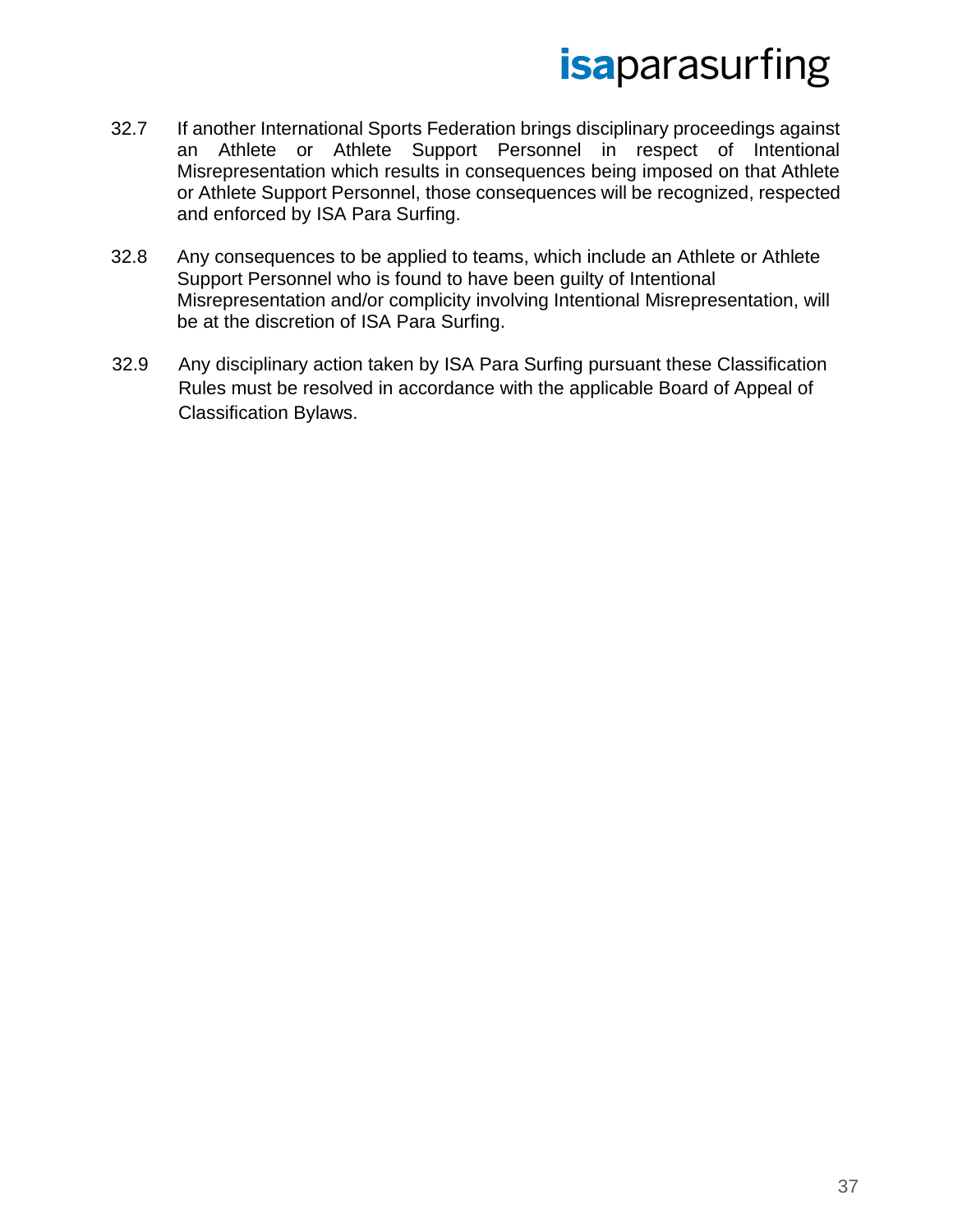### **Part Ten: Use of Athlete Information**

#### **33 Classification Data**

- 33.1 ISA Para Surfing may only Process Classification Data if such Classification Data is considered necessary to conduct Classification.
- 33.2 All Classification Data Processed by ISA Para Surfing must be accurate, complete and kept up to date.

#### **34 Consent and Processing**

- 34.1 Subject to Article 34.3, ISA Para Surfing may only Process Classification Data with the consent of the Athlete to whom that Classification Data relates.
- 34.2 If an Athlete cannot provide consent (for example because the Athlete is underage) the legal representative, guardian or other designated representative of that Athlete must give consent on their behalf.
- 34.3 ISA Para Surfing may only Process Classification Data without consent of the relevant Athlete if permitted to do so in accordance with National Laws.

#### **35 Classification Research**

- 35.1 ISA Para Surfing may request that an Athlete provide it with Personal Information for Research Purposes.
- 35.2 The use by ISA Para Surfing of Personal Information for Research Purposes must be consistent with these Classification Rules and all applicable ethical use requirements.
- 35.3 Personal Information that has been provided by an Athlete to ISA Para Surfing solely and exclusively for Research Purposes must not be used for any other purpose.
- 35.4 ISA Para Surfing may only use Classification Data for Research Purposes with the express consent of the relevant Athlete. If ISA Para Surfing wishes to publish any Personal Information provided by an Athlete for Research Purposes, it must obtain consent to do so from that Athlete prior to any publication. This restriction does not apply if the publication is anonymized so that it does not identify any Athlete(s) who consented to the use of their Personal Information.

#### **36 Notification to Athletes**

36.1 ISA Para Surfing must notify an Athlete who provides Classification Data as to:

36.1.1 that fact that ISA Para Surfing is collecting the Classification Data; and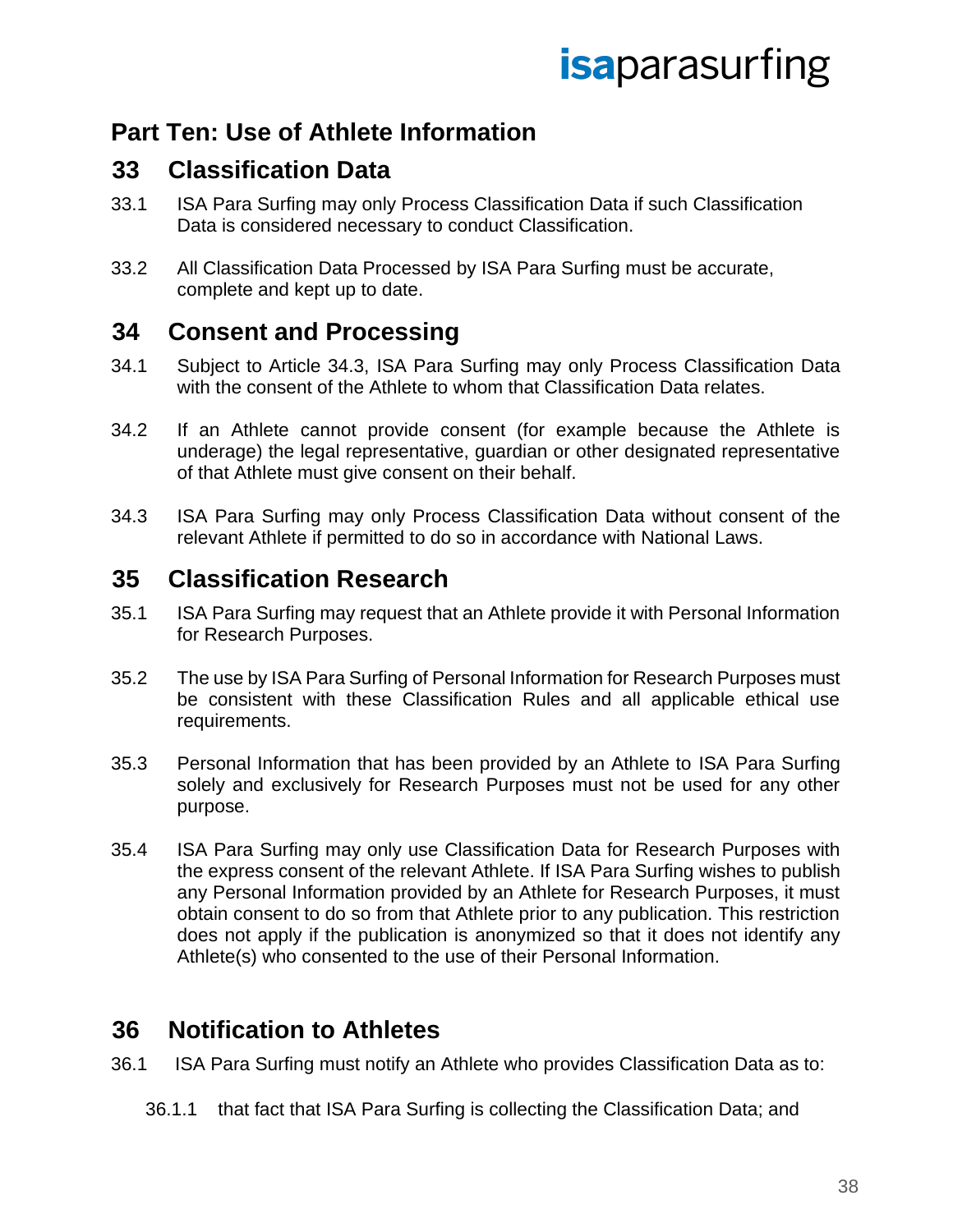- 36.1.2 the purpose for the collection of the Classification Data; and
- 36.1.3 the duration that the Classification Data will be retained.

#### **37 Classification Data Security**

- 37.1 ISA Para Surfing must:
	- 37.1.1 protect Classification Data by applying appropriate security safeguards, including physical, organizational, technical, and other measures to prevent the loss, theft or unauthorized access, destruction, use, modification or disclosure of Classification Data; and
	- 37.1.2 take reasonable steps to ensure that any other party provided with Classification Data uses that Classification Data in a manner consistent with these Classification Rules.

#### **38 Disclosures of Classification Data**

- 38.1 ISA Para Surfing must not disclose Classification Data to other Classification Organizations except where such disclosure is related to Classification conducted by another Classification Organization and/or the disclosure is consistent with applicable National Laws.
- 38.2 ISA Para Surfing may disclose Classification Data to other parties only if such disclosure is in accordance with these Classification Rules and permitted by National Laws.

#### **39 Retaining Classification Data**

- 39.1 ISA Para Surfing must ensure that Classification Data is only retained for as long as it is needed for the purpose it was collected. If Classification Data is no longer necessary for Classification purposes, it must be deleted, destroyed or permanently anonymized.
- 39.2 ISA Para Surfing must publish guidelines regarding retention times in relation to Classification Data.
- 39.3 ISA Para Surfing must implement policies and procedures that ensure that Classifiers and Classification Personnel retain Classification Data for only as long as is necessary in order for them to carry out their Classification duties in relation to an Athlete.

#### **40 Access Rights to Classification Data**

40.1 Athletes may request from ISA Para Surfing: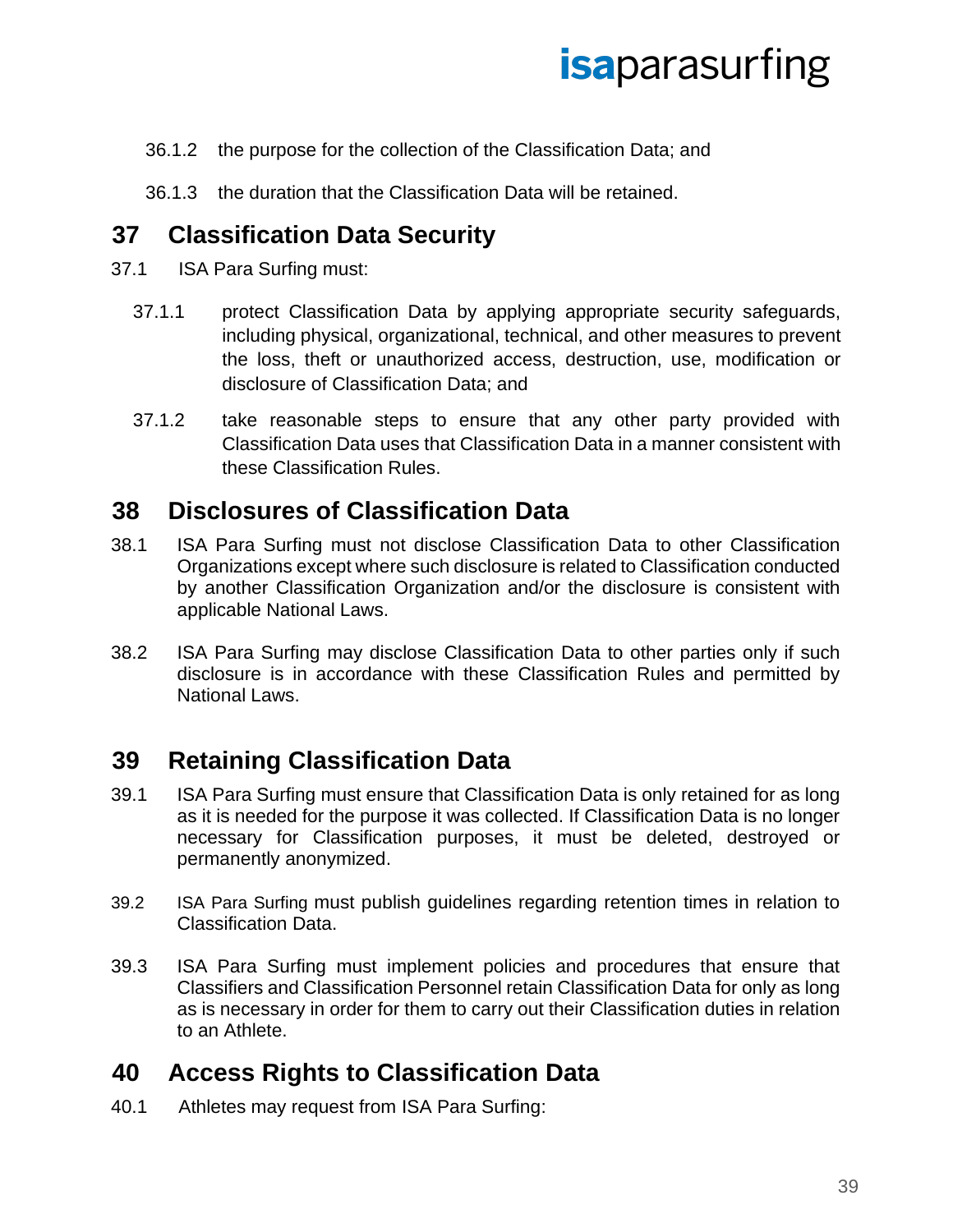- 40.1.1 confirmation of whether or not that ISA Para Surfing Processes Classification Data relating to them personally and a description of the Classification Data that is held;
- 40.1.2 a copy of the Classification Data held by ISA Para Surfing; and/or
- 40.1.3 correction or deletion of the Classification Data held by ISA Para Surfing.
- 40.2 A request may be made by an Athlete or a National Body or a ISA Para Surfing Committee on an Athlete's behalf and must be complied with within a reasonable period of time.

#### **41 Classification Master Lists**

- 41.1 ISA Para Surfing must maintain a Classification Master List of Athletes, which must include the Athlete's name, gender, year of birth, country, Sport Class and Sport Class Status. The Classification Master List must identify Athletes that enter International Competitions.
- 41.2 ISA Para Surfing must make available the Classification Master List to all relevant National Bodies on the ISA Para Surfing website.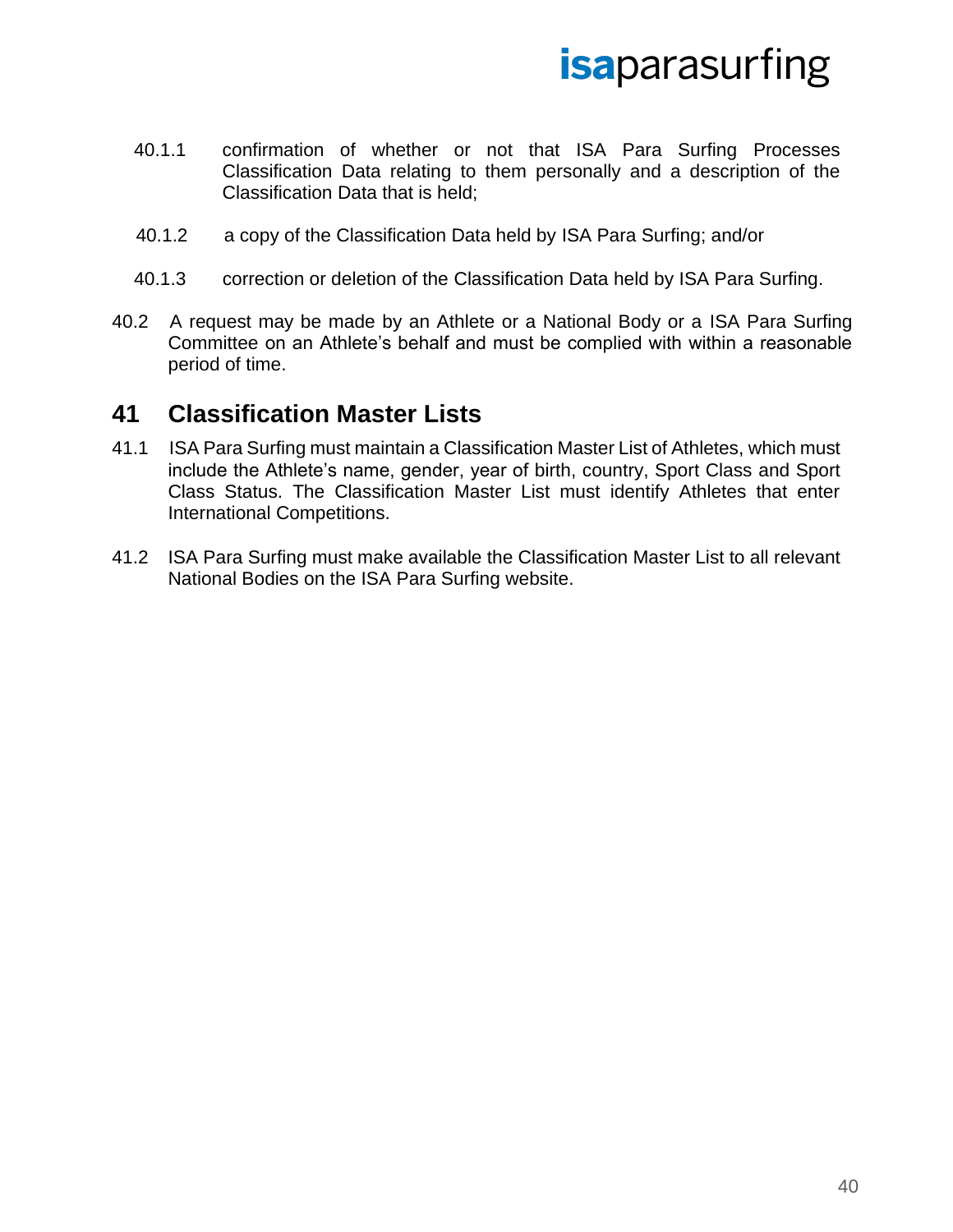### **Part Eleven: Appeals**

#### **42 Appeal**

42.1 An Appeal is the process by which a formal objection to how Athlete Evaluation and/or Classification procedures have been conducted is submitted and subsequently resolved.

#### **43 Parties Permitted to Make an Appeal**

- 43.1 An Appeal may onl*y* be made by one of the following bodies:
	- 43.1.1 a National Body; or
	- 43.1.2 an ISA Para Surfing Committee.

#### **44 Appeals**

- 44.1 If a National Body or ISA Para Surfing Committee considers there have been procedural errors made in respect of the allocation of a Sport Class and/or Sport Class Status and as a consequence an Athlete has been allocated an incorrect Sport Class or Sport Class Status, it may submit an Appeal.
- 44.2 The Board of Appeal of Classification (BAC) will act as the hearing body for the resolution of Appeals.
- 44.3 An Appeal must be made and resolved in accordance with the applicable BAC Bylaws.

#### **45 Ad Hoc Provisions Relating to Appeals**

45.1 The IPC and/or ISA Para Surfing may issue special ad hoc provisions to operate during the Paralympic Games or other Competitions.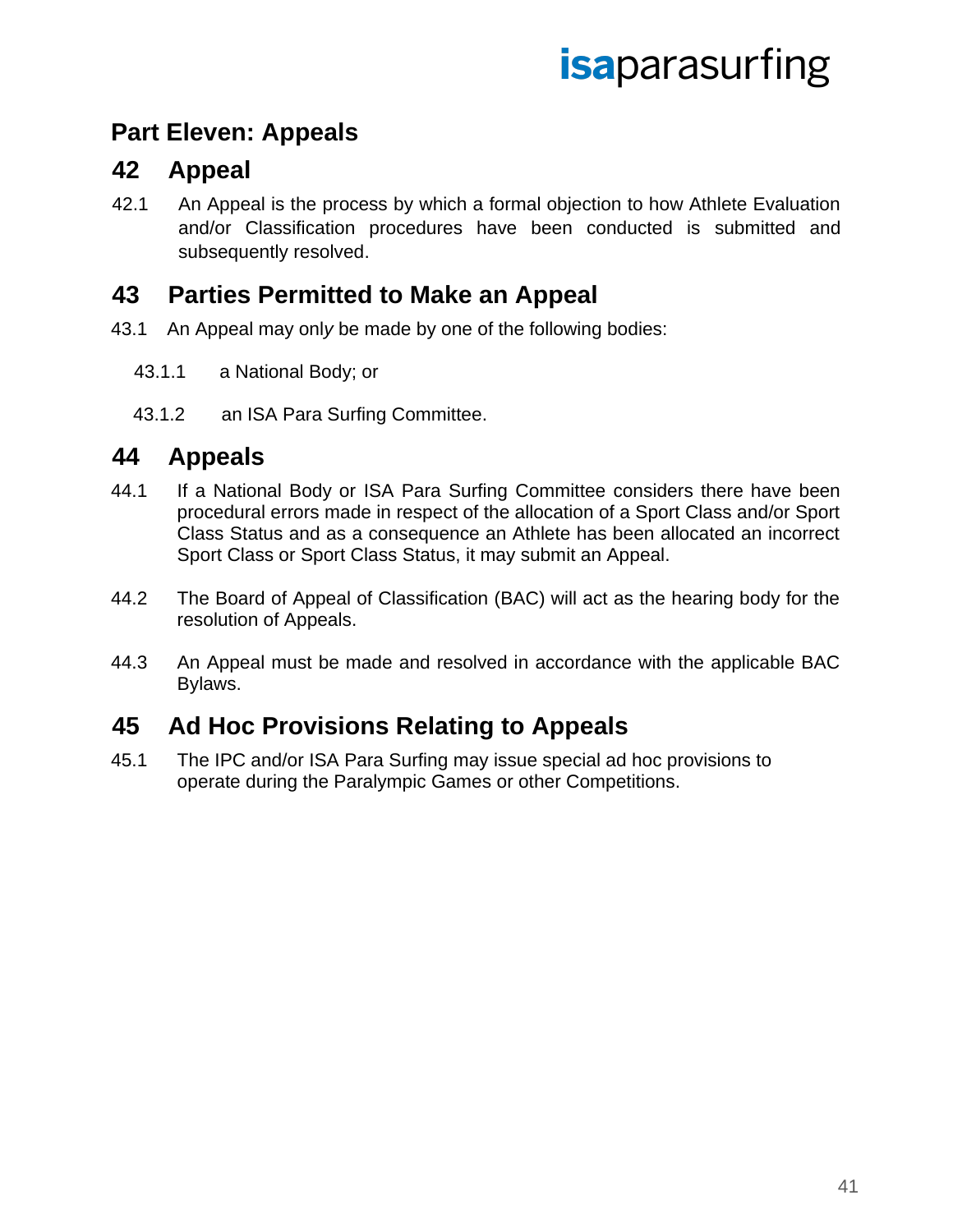### **Part Twelve: Glossary**

**Adaptive Equipment:** Implements and apparatus adapted to the special needs of Athletes and used by Athletes during Competition to facilitate participation and/or to achieve results.

**Appeals:** The means by which a complaint that ISA Para Surfing has made an unfair decision during the Classification process is resolved.

**Athlete:** For purposes of Classification, any person who participates in sport at the international level (as defined by ISA Para Surfing) or national level (as defined by each National Federation) and any additional person who participates in sport at a lower level if designated by the person's National Federation.

**Athlete Evaluation:** The process by which an Athlete is assessed in accordance with these Classification Rules in order that an Athlete may be allocated a Sport Class and Sport Class Status.

**Athlete Support Personnel:** Any coach, trainer, manager, interpreter, agent, team staff, official, medical, or para-medical personnel working with or treating Athletes participating in or preparing for training and/or Competition.

**BAC:** The IPC Board of Appeal of Classification.

**Chief Classifier:** A classifier appointed by ISA Para Surfing to direct, administer, coordinate, and implement Classification matters for a specific Competition according to these Classification Rules.

**Classification:** Grouping Athletes into Sport Classes according to how much their Impairment affects fundamental activities in each specific sport or discipline. This is also referred to as Athlete Classification.

**Classification Data:** Personal Information and/or sensitive Personal Information provided by an Athlete and/or a National Body and/or any other person to a Classification Organization in connection with Classification.

**Classification Intelligence:** Information obtained and used by an International Sport Federation in relation to Classification.

**Classification Master List:** A list made available by the ISA Para Surfing that identifies Athletes who have been allocated a Sport Class and designated a Sport Class Status. Classification Not Completed: the designation applied to an Athlete who has commenced but not completed Athlete Evaluation to the satisfaction of Para Sport.

**Classification Organization:** Any organization that conducts the process of Athlete Evaluation and allocates Sport Classes and/or holds Classification Data.

**Classification Panel:** A group of Classifiers, appointed by ISA Para Surfing, to determine Sport Class and Sport Class Status in accordance with these Classification Rules.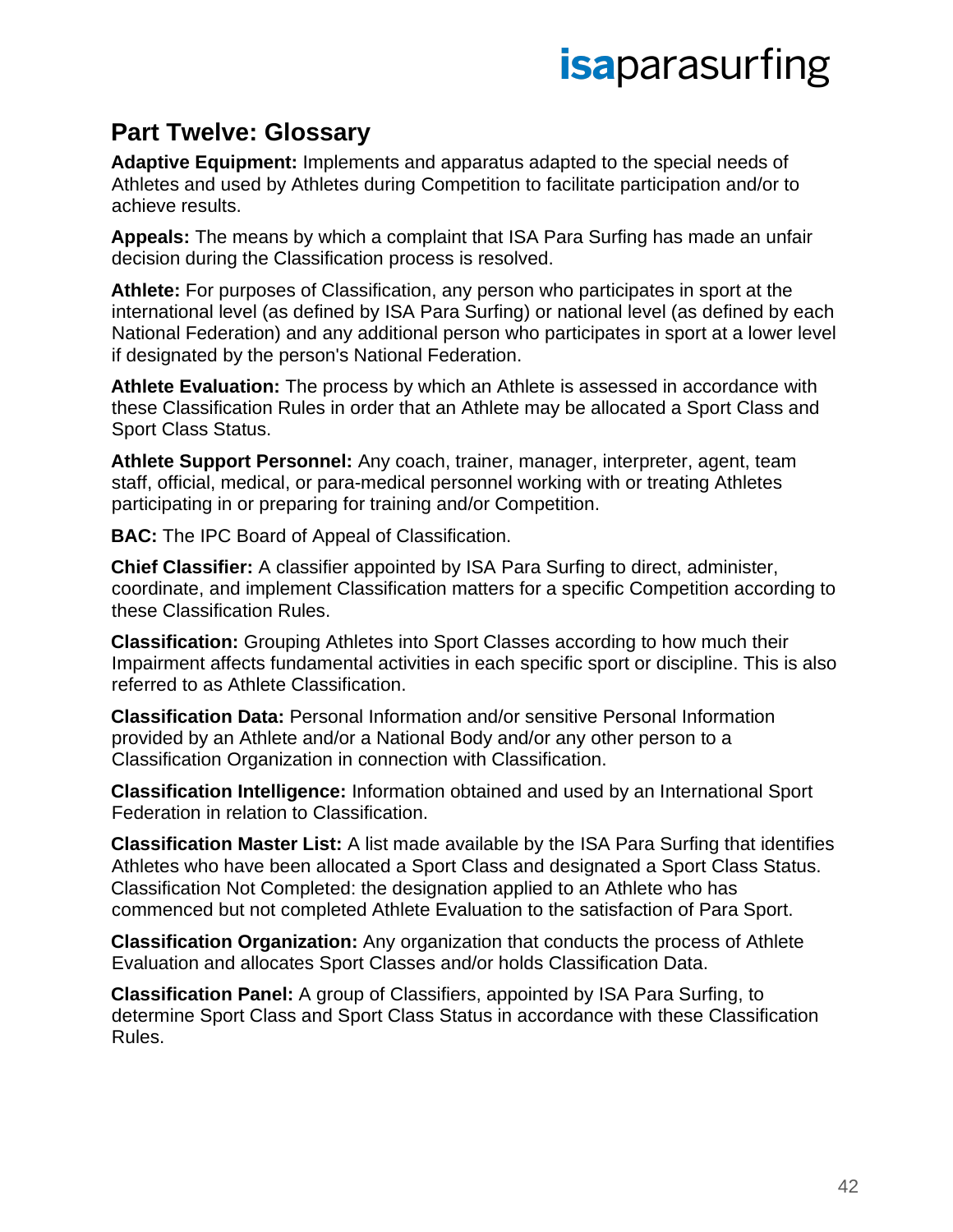**Classification Personnel:** Persons, including Classifiers, acting with the authority of a Classification Organization in relation to Athlete Evaluation, for example administrative officers.

**Classification Rule:** Also referred to as Classification Rules and Regulations. The policies, procedures, protocols and descriptions adopted by ISA Para Surfing in connection with Athlete Evaluation.

**Classification System:** The framework used by ISA Para Surfing to develop and designate Sport Classes within a Para sport.

**Classifier:** A person authorized as an official by ISA Para Surfing to evaluate Athletes as a member of a Classification Panel.

**Classifier Certification:** The processes by which ISA Para Surfing must assess that a Classifier has met the specific Classifier Competencies required to obtain and maintain certification or licensure.

**Classifier Competencies:** The qualifications and abilities that ISA Para Surfing deems necessary for a Classifier to be competent to conduct Athlete Evaluation for sport(s) governed by ISA Para Surfing.

**Classifier Code of Conduct:** The behavioral and ethical standards for Classifiers specified by ISA Para Surfing.

**Code:** The Athlete Classification Code 2015 together with the International Standards for: Athlete Evaluation; Eligible Impairments; Protests and Appeals; Classifier Personnel and Training; and Classification Data Protection.

**Competition:** A series of individual events conducted together under one ruling body.

**Compliance:** The implementation of rules, regulations, policies and processes that adhere to the text, spirit and intent of the Code as defined by the IPC. Where terms such as (but not limited to) 'comply', 'conform' and 'in accordance' are used in the Code they shall have the same meaning as 'Compliance.'

**Continuing Education:** The delivery of higher knowledge and practical skills specified by ISA Para Surfing to preserve and/or advance knowledge and skills as a Classifier in the sport(s) under its governance.

**Diagnostic Information:** Medical records and/or any other documentation that enables ISA Para Surfing to assess the existence or otherwise of an Eligible Impairment or Underlying Health Condition

**Eligible Impairment:** An Impairment designated as being a prerequisite for competing in Para sport, as detailed in these Classification Rules.

**Eligibility Assessment Committee:** An ad hoc body formed to assess the existence or otherwise of an Eligible Impairment.

**Entry Criteria:** Standards set by ISA Para Surfing relating to the expertise or experience levels of persons who wish to be Classifiers. This may be, for example, former Athletes or coaches, sports scientists, physical educators and medical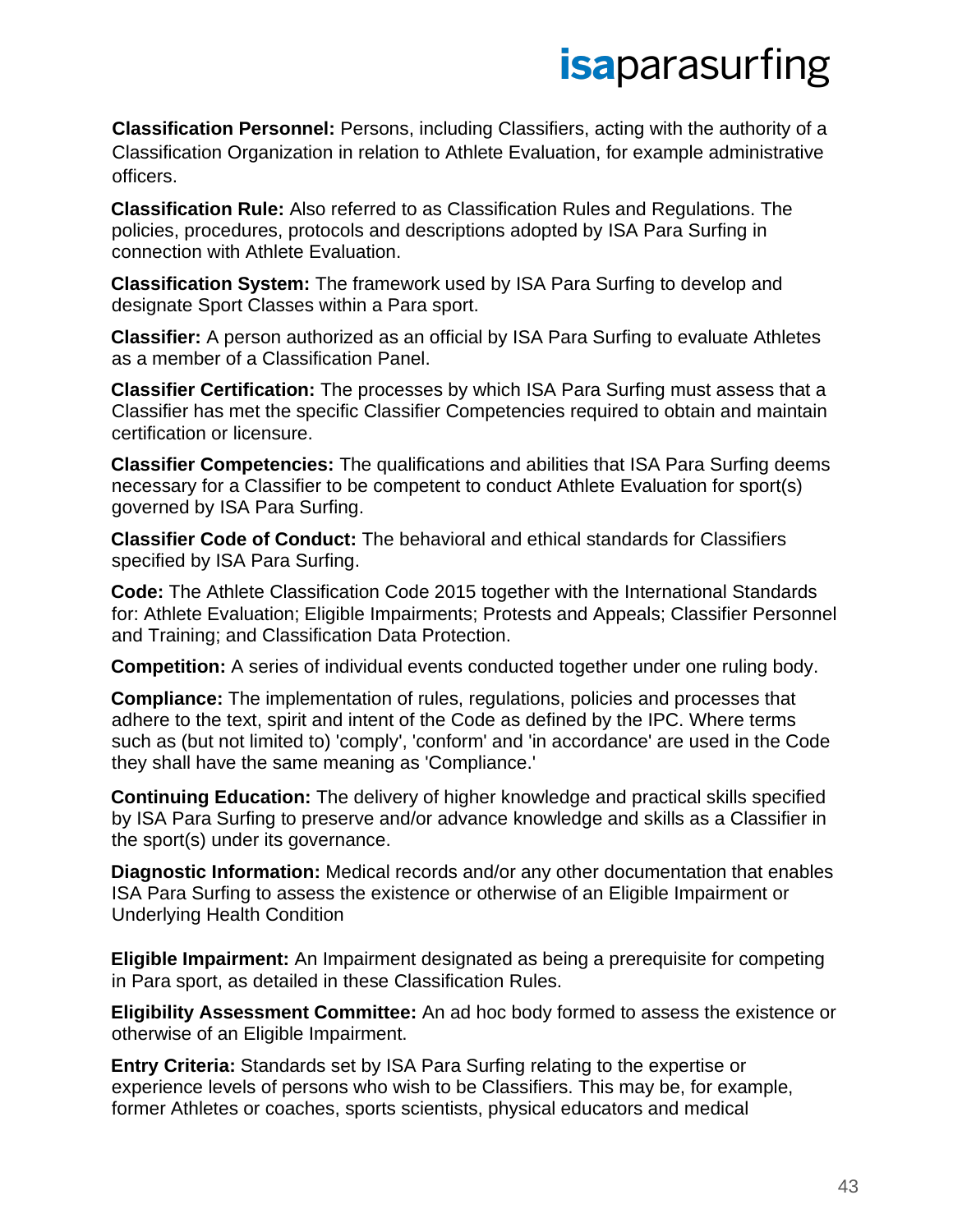professionals, all of whom have the qualifications and abilities relevant to conduct all, or specific parts of, Athlete Evaluation.

**Entry-level Education:** the basic knowledge and practical skills specified by ISA Para Surfing to begin as a Classifier in the sport(s) under its governance.

**Evaluation Session:** the session an Athlete is required to attend for a Classification Panel to assess that Athlete's compliance with the Minimum Impairment Criteria for a sport; and allocation of a Sport Class and Sport Class Status depending on the extent to which that Athlete is able to execute the specific tasks and activities fundamental to that sport. An Evaluation Session may include Observation in Competition.

**Event:** A single race, match, game or singular sport contest.

**First Appearance:** The first time an Athlete competes in an Event during a Competition in a particular Sport Class.

**Fixed Review Date:** A date set by a Classification Panel prior to which an Athlete designated with a Sport Class Status Review with a Fixed Review Date will not be required to attend an Evaluation Session save pursuant to a Medical Review Request and/or Protest.

**Head of Classification:** A person appointed by ISA Para Surfing to direct, administer, co-ordinate and implement Classification matters for ISA Para Surfing.

**Health Condition:** A pathology, acute or chronic disease, disorder, injury or trauma.

**Impairment:** A Physical, Vision or Intellectual Impairment.

Intellectual Impairment: A limitation in intellectual functioning and adaptive behavior as expressed in conceptual, social and practical adaptive skills that originates before the age of eighteen (18).

**Intentional Misrepresentation:** A deliberate attempt (either by fact or omission) to mislead an International Sport Federation or National Body as to the existence or extent of skills and/or abilities relevant to a Para sport and/or the degree or nature of Eligible Impairment during Athlete Evaluation and/or at any other point after the allocation of a Sport Class.

**International Competitions:** A Competition where the IPC, an International Sport Federation or a Major Competition Organization is the governing body for the Competition and/or appoints the technical officials for the Competition.

**International Sport Federation:** A sport federation recognized by the IPC as the sole worldwide representative of a sport for Athletes with an Impairment that has been granted the status as a Para sport by the IPC. The IPC and the International Organizations of Sports for the Disabled act as an International Sport Federation for certain sports.

**International Standards:** A document complementing the Code and providing additional technical and operational requirements for Classification.

**IPC:** International Paralympic Committee.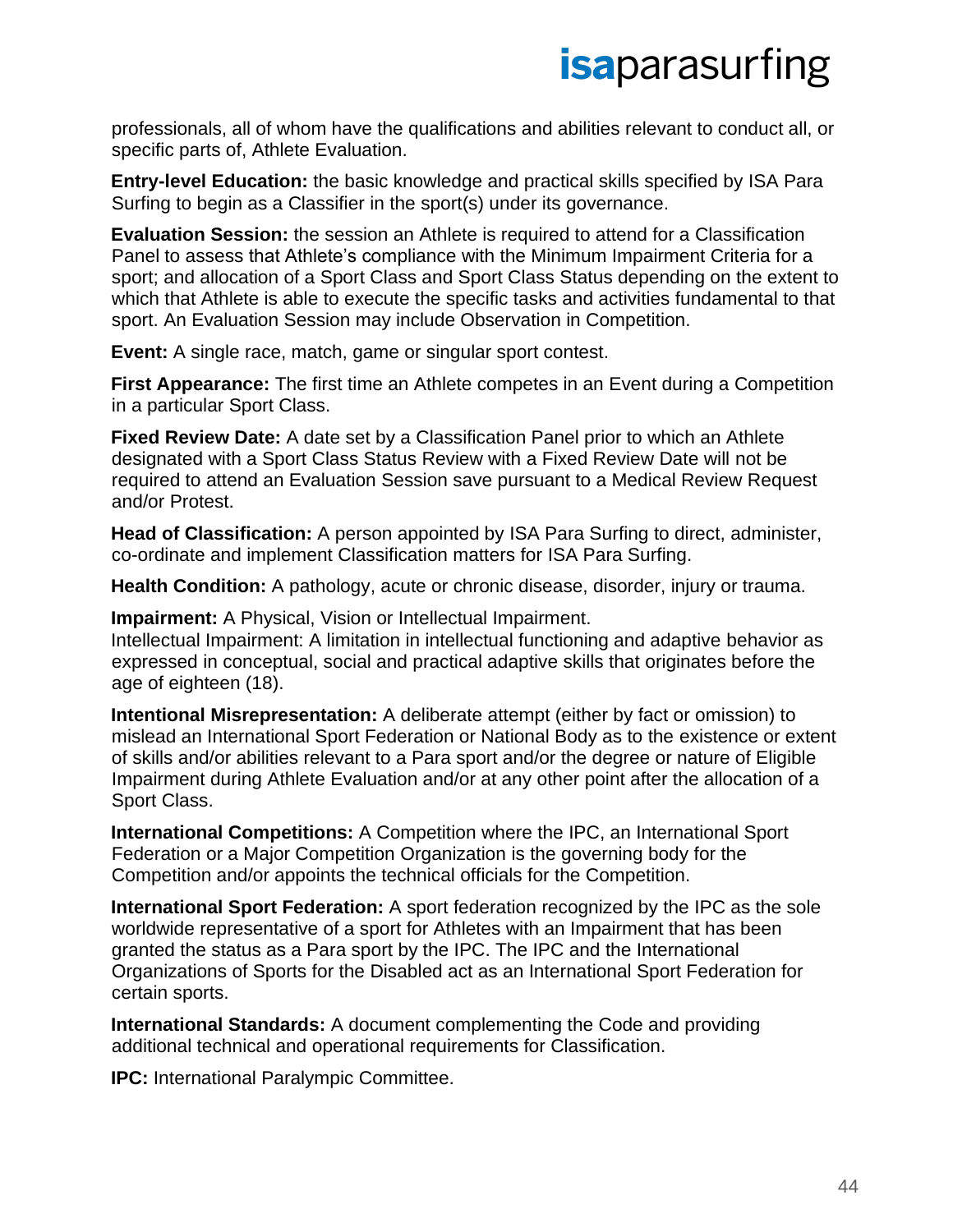**Maintaining Certification:** The advanced training, education and practice necessary for continued competency as a Classifier.

**Major Competition Organizer:** An organization that functions as the ruling body for an International Competition.

**Medical Diagnostics Form:** a form that a National Body or National Paralympic Committee must submit in order for an Athlete to undergo Athlete Evaluation, identifying the Athlete's Health Condition if so required.

**Medical Review:** The process by which ISA Para Surfing identifies if a change in the nature or degree of an Athlete's Impairment means that some or all of the components of Athlete Evaluation are required to be undertaken in order to ensure that any Sport Class allocated to that Athlete is correct.

**Medical Review Request:** A request made by a National Body or National Paralympic Committee for Medical Review, made on behalf of an Athlete.

**Models of Best Practice:** An ad hoc guidance document prepared by the IPC to assist in the implementation of the Code and International Standards. National Body: Refers to the national member of an International Sport Federation.

**National Laws:** The national data protection and privacy laws, regulations and policies applicable to a Classification Organization.

**National Paralympic Committees:** The national member of the IPC who is the sole representative of Athletes with an Impairment in that country or territory. These are the national members of the IPC.

**National Protest:** A Protest made by a National Body or a National Paralympic Committee in respect of an Athlete under its jurisdiction.

**Non-Competition Venue:** Any place or location (outside of a Competition) designated by ISA Para Surfing as being a place or location where Athlete Evaluation is made available to Athletes in order that they may be allocated a Sport Class and designated with a Sport Class Status.

**Observation in Competition:** The observation of an Athlete in a Competition by a Classification Panel so that the Classification Panel can complete its determination as to the extent to which an Eligible Impairment affects that Athlete's ability to execute the specific tasks and activities fundamental to the sport.

**Paralympic Games:** Umbrella term for both Paralympic Games and Paralympic Winter Games.

**Permanent:** The term Permanent as used in the Code and Standards describes an Impairment that is unlikely to be resolved meaning the principal effects are lifelong.

**Personal Information:** Any information that refers to, or relates directly to, an Athlete.

**Physical Impairment:** An Impairment that affects an Athlete's biomechanical execution of sporting activities, comprising Ataxia, Athetosis, Hypertonia, Impaired Muscle Power,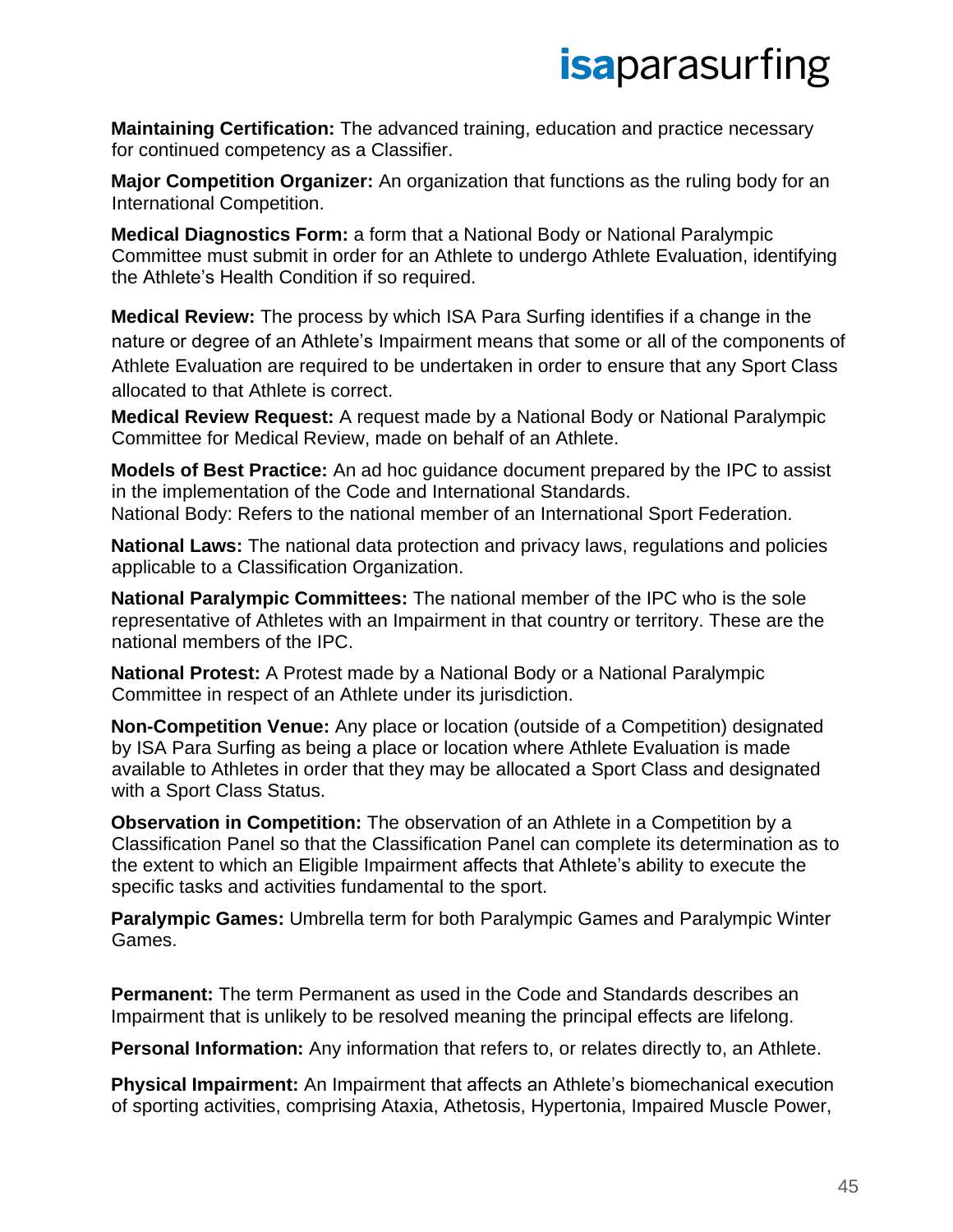Impaired Passive Range of Movement, Limb Deficiency, Leg Length Difference and Short Stature.

**Process/Processing:** The collection, recording, storage, use or disclosure of Personal Information and/or sensitive Personal Information.

**Protested Athlete:** An Athlete whose Sport Class is being challenged.

**Protested Decision:** The Sport Class decision being challenged.

**Protest Documents:** The information provided in the Protest Form together with the Protest Fee.

**Protest Fee:** The \$100 fee prescribed by ISA Para Surfing, payable by the National Body or National Paralympic Committee when submitting a Protest.

**Protest Form:** The form on which a National Protest must be submitted. **Protest:** The procedure by which a reasoned objection to an Athlete's Sport Class is submitted and subsequently resolved.

**Protest Panel:** A Classification Panel appointed by the Chief Classifier to conduct an Evaluation Session as a result of a Protest

**Re-certification:** The process by which ISA Para Surfing must assess that a Classifier has maintained specific Classifier Competencies.

**Recognized Competition:** A Competition that is sanctioned or approved by ISA Para Surfing.

**Research Purposes:** Research into matters pertaining to the development of sports within the Paralympic Movement, including the impact of Impairment on the fundamental activities in each specific sport and the impact of assistive technology on such activities.

**Signatories:** Any organization that accepts the Code and commits to implement it and the International Standards by way of its Classification Rules.

**Sport Class:** A category for Competition defined by ISA Para Surfing by reference to the extent to which an Athlete can perform the specific tasks and activities required by a sport.

**Sport Class Status:** A designation applied to a Sport Class to indicate the extent to which an Athlete may be required to undertake Athlete Evaluation and/or be subject to a Protest.

**Tracking Code Observation Assessment (OA):** a designation given to an Athlete that replaces the Athlete's Sport Class Status until Observation in Competition has been completed.

**Underlying Health Condition:** A Health Condition that may lead to an Eligible Impairment.

**Vision Impairment:** An Impairment of the eye structure, optical nerves or optical pathways, or visual cortex of the central brain that adversely affects an Athlete's vision.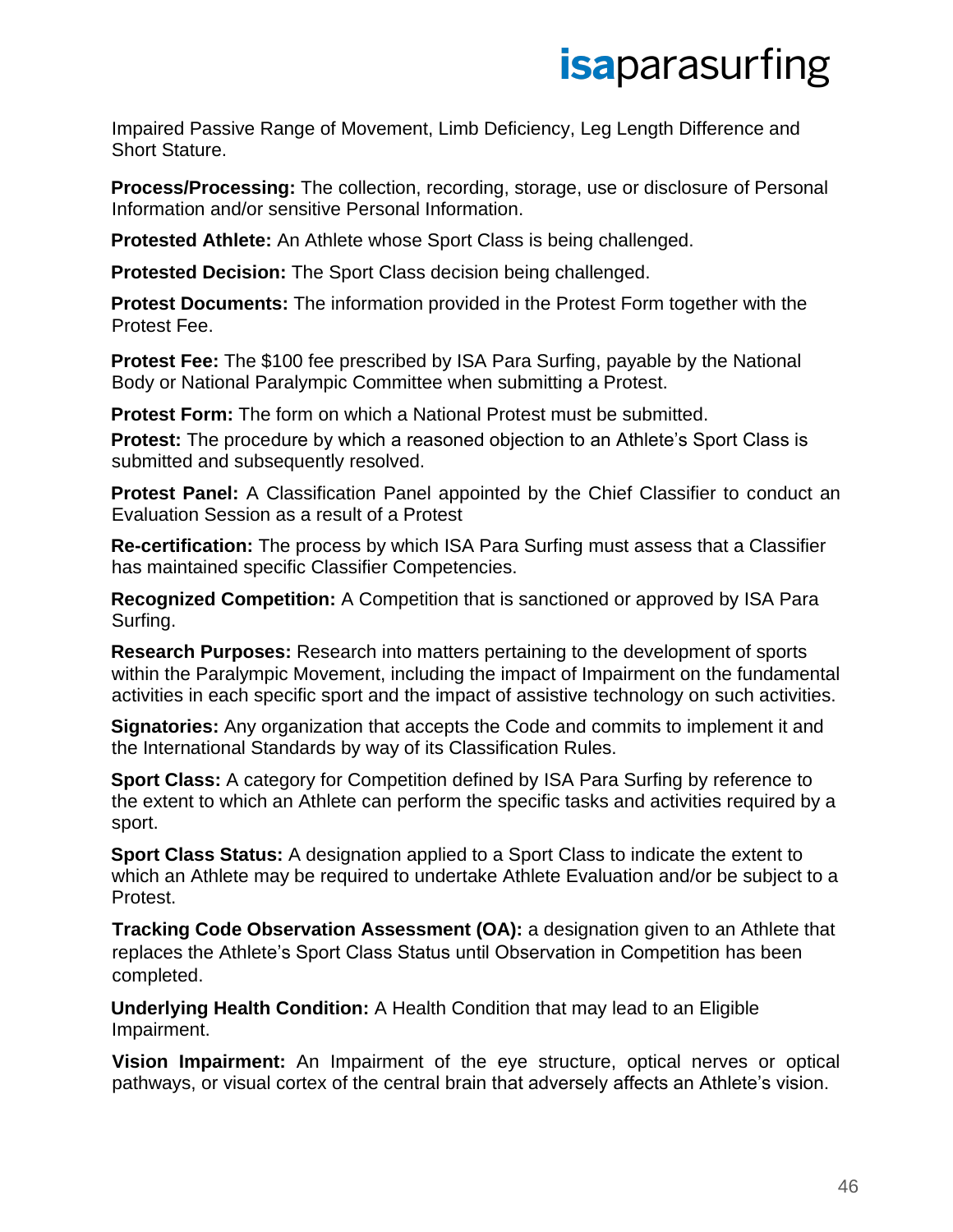### **Appendix One Athletes with Physical Impairment Introduction**

This Appendix outlines the process by which an Athlete with a Physical Impairment(s) will be classified and allocated a Sport Class for Para Surfing. It is divided into three parts:

- **Section 1** Eligible Impairment Types: describes the Eligible Impairment Types for Para Surfing and lists examples of Underlying Health Conditions that can give rise to Eligible Impairments.
- **Section 2** Minimum Impairment Criteria (MIC) and Assessment Methodology: identifies how severe Eligible Impairment Types must be in order to be eligible for Para Surfing and describes the assessment techniques to be applied during Athlete Evaluation.
- **Section 3** Sport Class Profiles: describes the Sport Classes for Para Surfing.

**Figure 1** Provides a general overview of the decision-making process that must be made by Classifiers when conducting Athlete Evaluation for Athletes with Physical Impairments.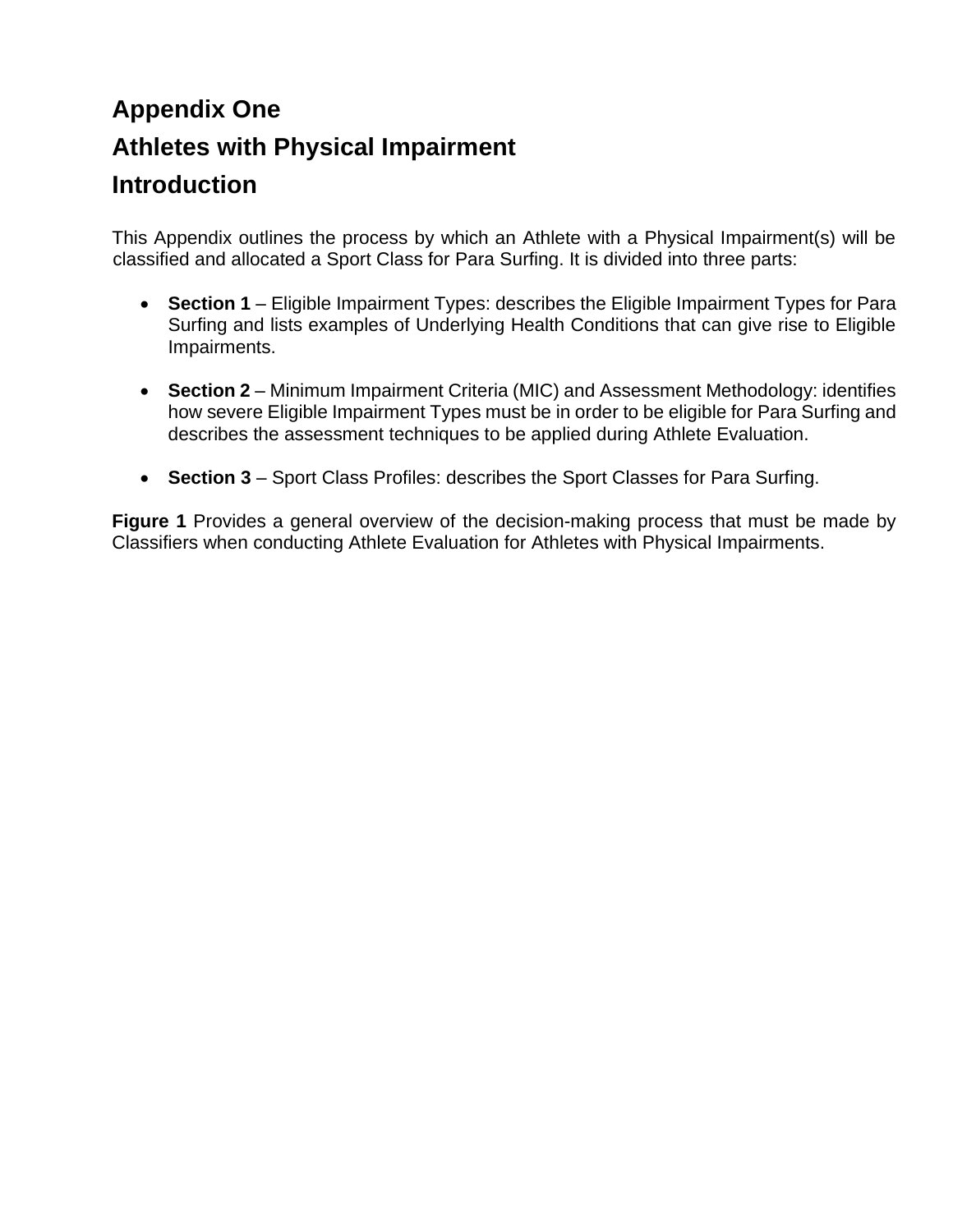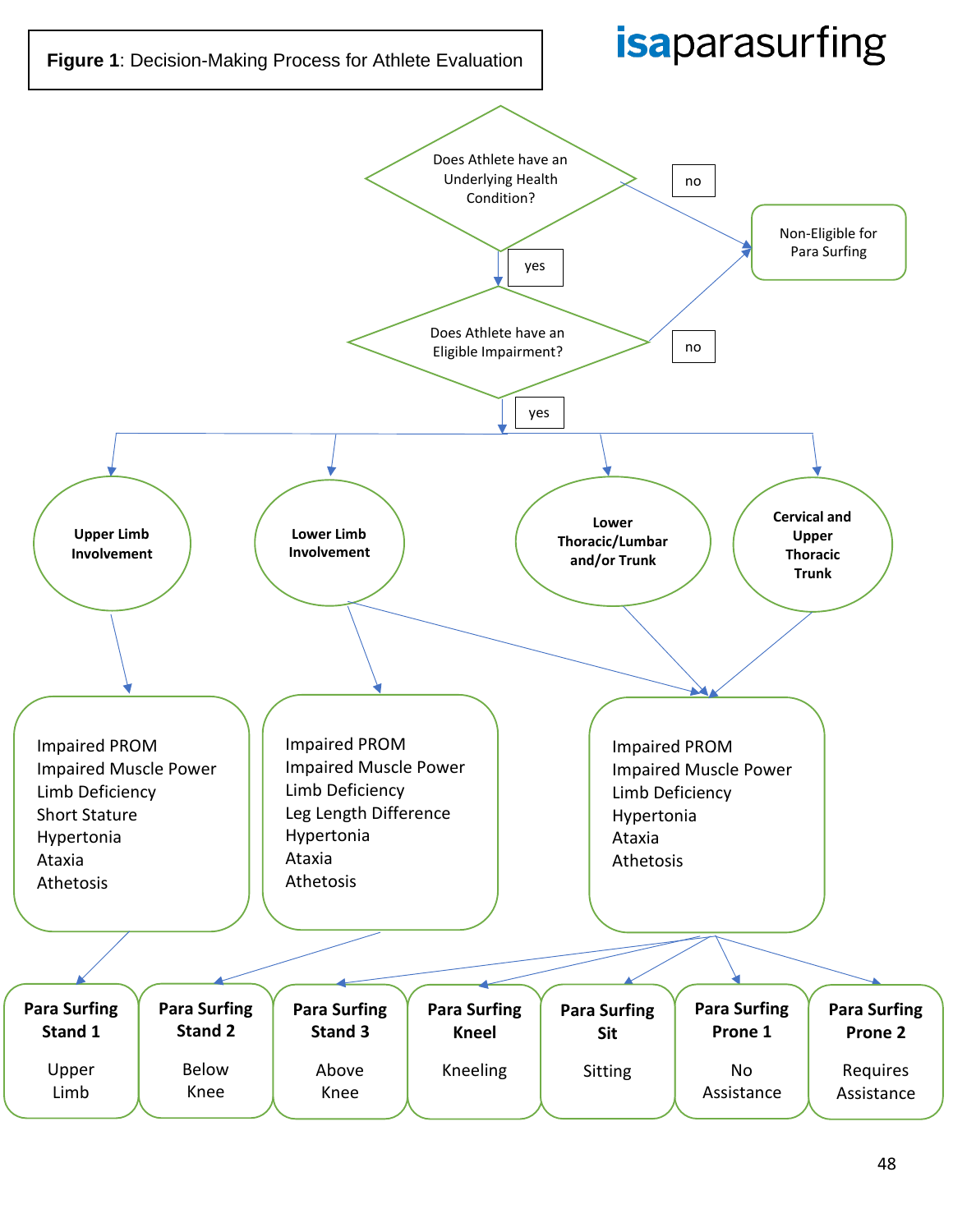The three components of Athlete Evaluation for Athletes with a Physical Impairment are:

- Physical Assessment
- Technical Assessment; and
- (if required) Water Observation Assessment

Each Classification Panel must conduct a Physical Assessment and a Technical Assessment prior to assigning an Athlete with a Sport Class, unless a Classification Panel determines that a Sport Class and Sport Class Status may be assigned solely on the basis of a Physical Assessment for an Athlete with one or more of the following Impairments:

- Limb Deficiency
- Short Stature, and/or
- Leg Length Difference

A Classification Panel may require that an Athlete undertake a Water Observation Assessment before it allocates a final Sport Class and designates a Sport Class Status to that Athlete.

#### **Step 1: Physical Assessment**

#### **1. Impairment Tests**

The Physical Assessment must include impairment tests. These tests include, but are not limited to, passive range of motion goniometry, manual muscle testing, spasticity testing, reflex testing, and bone length measuring.

#### **2. Novel Activities**

The Physical Assessment may include coordination tests of the upper limbs and lower limbs. These are activities that may reflect strength, range of motion, and coordination. The activities are unlikely to have been practiced by the Athlete in the usual course of training for surfing. Examples of such novel activities are foot tapping tasks, eye-hand coordination, and balance activities.

#### **3. Practiced Activities**

The Physical Assessment may include practiced activities. These are activities that incorporate elements of strength, range of motion, and coordination. They are highly likely to have been practiced by the Athlete in the course of training for surfing. For example, rapid alternation movements of the upper extremities and walking over sand.

#### **4. Assessment of Training History and Other Personal Factors**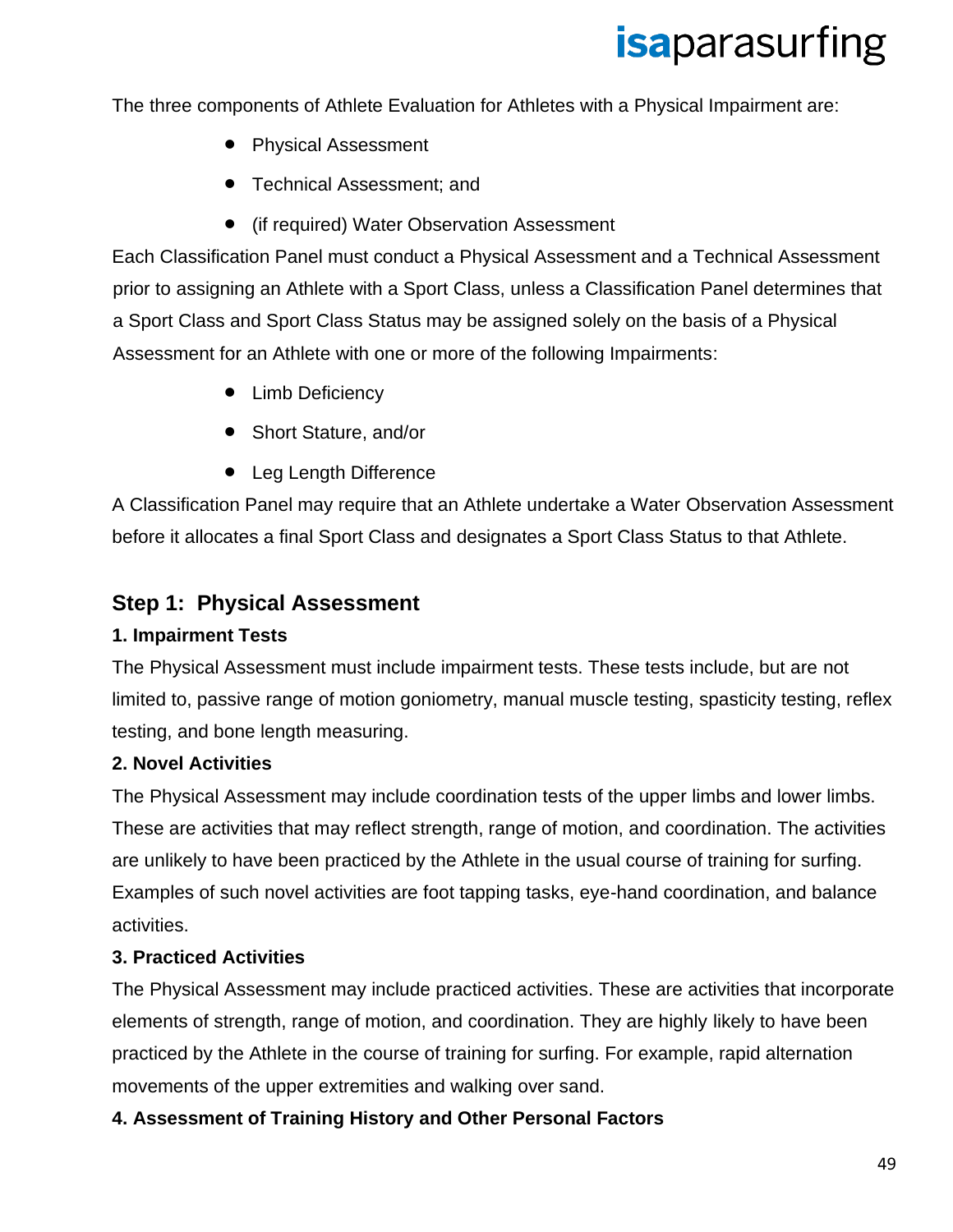The Physical Assessment may include the Classification Panel asking the Athlete questions to determine the frequency and duration of training, periodization of training, coaching, assistance in and out of the water. In addition, other factors such as Athlete age, gender, medical history and medications may also be considered by the Classification Panel in the allocation of Sport Class and Sport Class Status.

#### **Step 2: Technical Assessment**

The Technical Assessment refers to the sport specific assessment conducted prior to the Athlete taking part in their first event in the Competition (First Appearance). The aim is to replicate the activity that the Athlete will do in the Event(s) that the Athlete will compete in. Importantly, the Athlete is required to execute the activity with best effort. During the Technical Assessment, the Athlete must wear the same attire and use the same equipment (surfboard, prosthesis, orthosis) that the Athlete uses in Competition.

#### **Step 3: Water Observation in Competition Assessment**

Water Observation in Competition Assessment refers to the observation of an Athlete in a Competition by a Classification Panel. The Water Observation in Competition is only required if a Classification Panel considers it necessary in order to complete an Evaluation Session. Water Observation in Competition Assessment follows the principles of the Technical Assessment (as outlined above). It complements the Technical Assessment by providing the Classification Panel an opportunity to observe the Athlete in a competitive sport situation where he or she is more likely to be using their best effort in order to be competitive against other Athletes. When Water Observation in Competition Assessment reveals: inconsistencies with the Physical Assessment and/or the Technical Assessment; and /or, in sole discretion of the Classification Panel, that the Athlete may have not performed to his/her best ability, reassessment may take place before a Sport Class is allocated.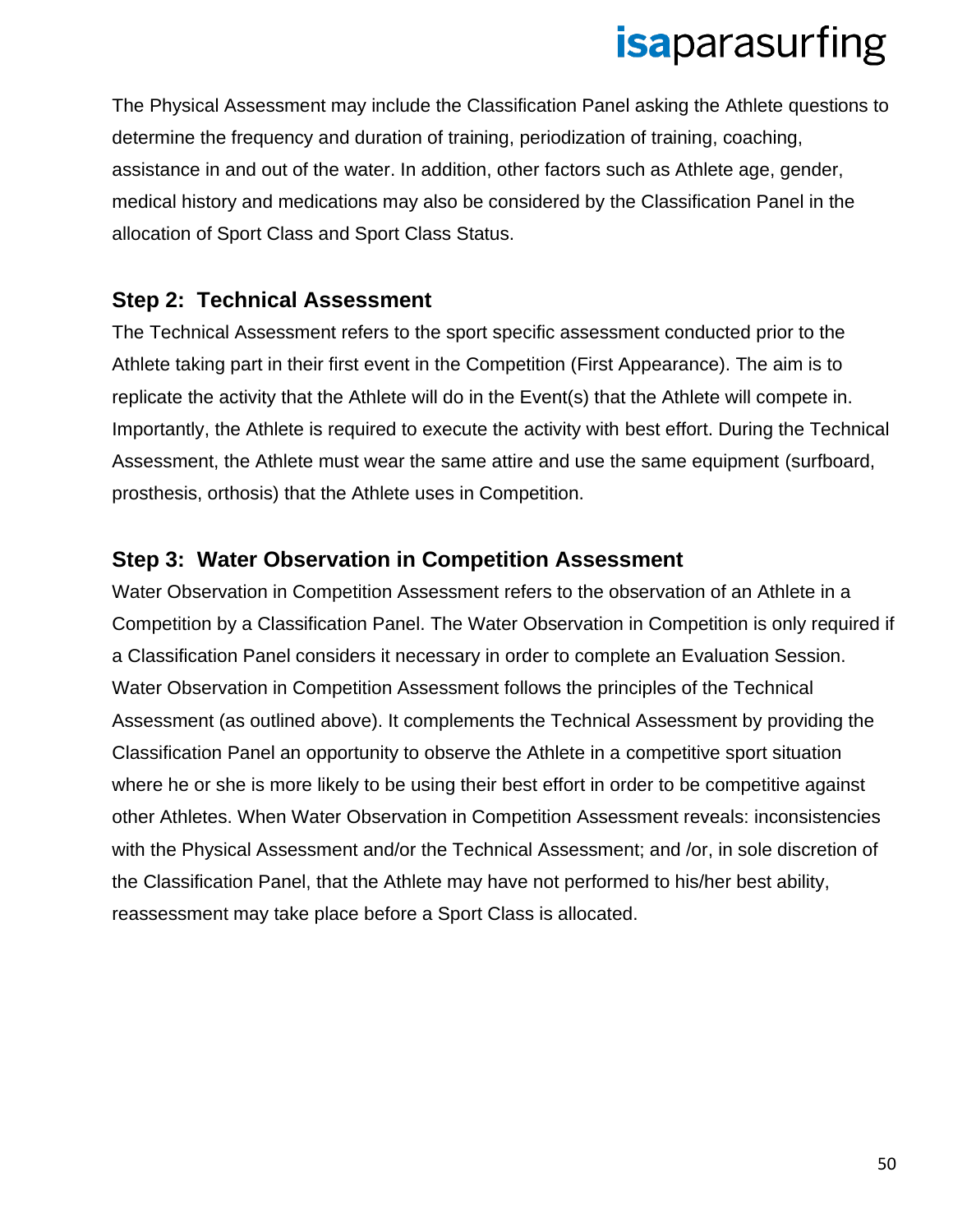#### 1. **Eligible Impairment Types**

#### **1.1 Eligible Impairment Types**

The following eight (8) Physical Impairment types are eligible in Para Surfing (Table 1) under the following conditions:

1.1.1 an Athlete must be affected by at least one (1) of the Eligible Impairments listed in the first column of the table; and

1.1.2 the Eligible Impairment must result directly from a permanent Underlying Health Condition, examples of which are included in the second column.

*Table 1 – Eligible Impairment Types: In order to compete in Para Surfing, an Athlete must be affected by at least one (1) of the eight (8) Eligible Impairments listed in the first column of the below table*.

| <b>Eligible Impairment</b>                                                                                                                                                                           | <b>Examples of Underlying Heath Conditions</b>                                                                                                                                                                                                   |
|------------------------------------------------------------------------------------------------------------------------------------------------------------------------------------------------------|--------------------------------------------------------------------------------------------------------------------------------------------------------------------------------------------------------------------------------------------------|
| <b>Impaired Muscle Power</b>                                                                                                                                                                         |                                                                                                                                                                                                                                                  |
| Athletes with Impaired Muscle Power<br>have a Health Condition that either<br>reduces or eliminates their ability to<br>voluntarily contract their muscles in order<br>to move or to generate force. | Examples of an Underlying Health Condition that<br>can lead to Impaired Muscle Power include spinal<br>cord injury (complete or incomplete, tetra-or<br>paraplegia or paraparesis), muscular dystrophy,<br>post-polio syndrome and spina bifida. |
| <b>Impaired Passive Range of Movement</b>                                                                                                                                                            |                                                                                                                                                                                                                                                  |
| Athletes with Impaired Passive Range of<br>Movement have a restriction or a lack of<br>passive movement in one or more joints.                                                                       | Examples of an Underlying Health Condition that<br>can lead to Impaired Passive Range of Movement<br>include arthrogryposis and contracture resulting<br>from chronic joint immobilization or trauma<br>affecting a joint.                       |
| <b>Limb Deficiency</b>                                                                                                                                                                               |                                                                                                                                                                                                                                                  |
| Athletes with Limb Deficiency have total<br>or partial absence of bones or joints as a<br>consequence of trauma.                                                                                     | Examples of an Underlying Health Condition that<br>can lead to Limb Deficiency include traumatic<br>amputation, illness (for example amputation due to<br>bone cancer) or congenital Limb Deficiency (for<br>example dysmelia).                  |
| <b>Leg Length Difference</b>                                                                                                                                                                         |                                                                                                                                                                                                                                                  |
| Athletes with Leg Length Difference have<br>a difference in the length of their legs.                                                                                                                | Examples of an Underlying Health Condition that<br>can lead to Leg Length Difference include: dysmelia<br>and congenital or traumatic disturbance of limb<br>growth.                                                                             |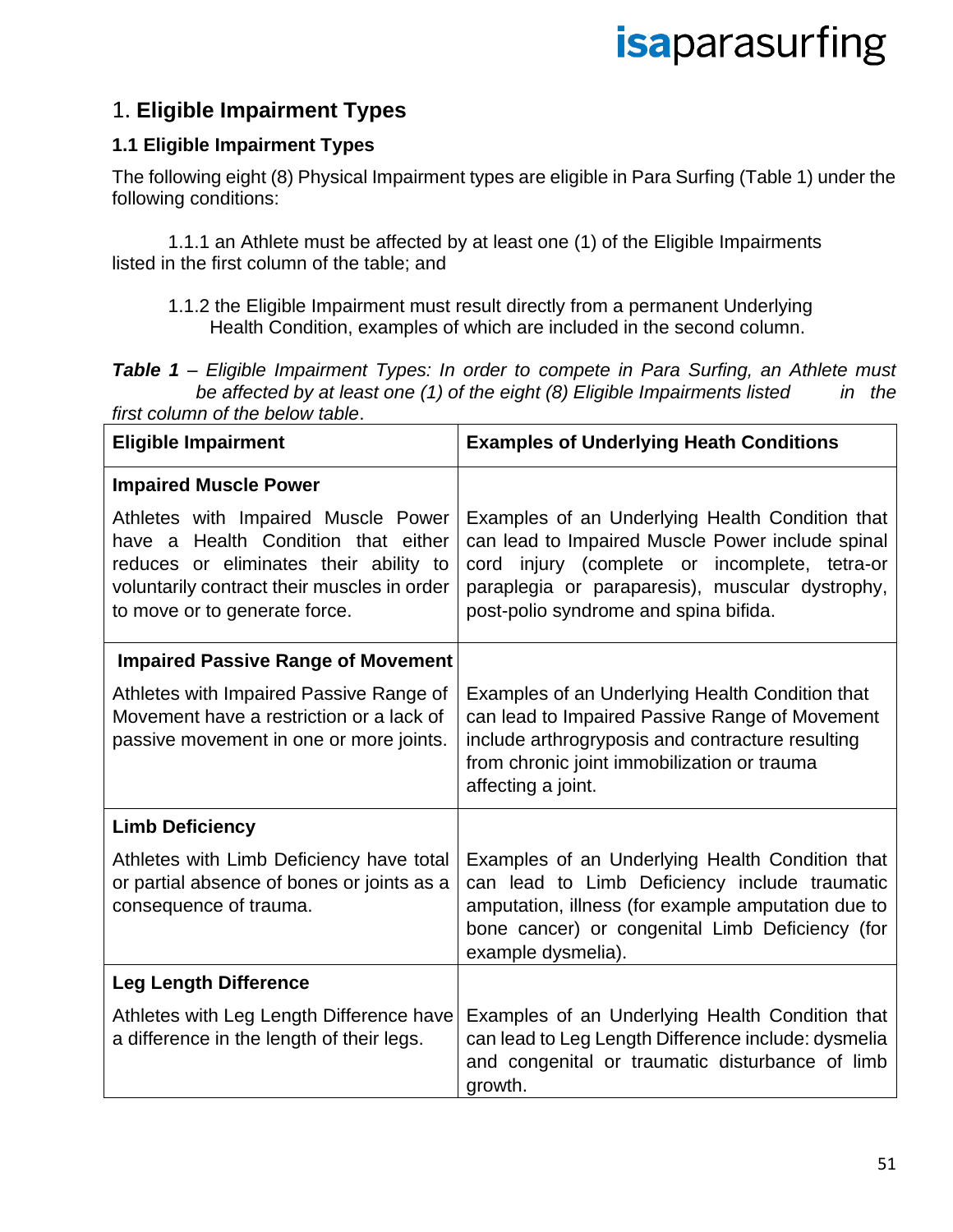| <b>Short Statue</b>                                                                                                                                                              |                                                                                                                                                                      |
|----------------------------------------------------------------------------------------------------------------------------------------------------------------------------------|----------------------------------------------------------------------------------------------------------------------------------------------------------------------|
| Athletes with Short Stature have a<br>reduced length in the bones of the upper<br>limbs, lower limbs, and/or.                                                                    | Examples of an Underlying Health Condition that<br>may lead to Short Stature included achondroplasia,<br>growth hormone dysfunction, and osteogenesis<br>imperfecta. |
| <b>Hypertonia</b>                                                                                                                                                                |                                                                                                                                                                      |
| Athletes with<br>hypertonia have<br>an<br>in muscle tension and<br>increase<br>a<br>reduced ability of a muscle to stretch<br>caused by damage to the central nervous<br>system. | Examples of an Underlying Health Condition that<br>can lead to Hypertonia include cerebral palsy,<br>traumatic brain injury and stroke.                              |
| <b>Ataxia</b>                                                                                                                                                                    |                                                                                                                                                                      |
| Athletes with Ataxia have uncoordinated<br>movements caused by damage to the<br>central nervous system'                                                                          | Examples of an Underlying Health Condition that<br>can lead to Ataxia include cerebral palsy, traumatic<br>brain injury, stroke and multiple sclerosis.              |
| <b>Athetosis</b>                                                                                                                                                                 |                                                                                                                                                                      |
| Athletes with Athetosis have continual<br>slow involuntary movements.                                                                                                            | Examples of an Underlying Health Condition that<br>can lead to Athetosis include cerebral palsy,<br>traumatic brain injury and stroke.                               |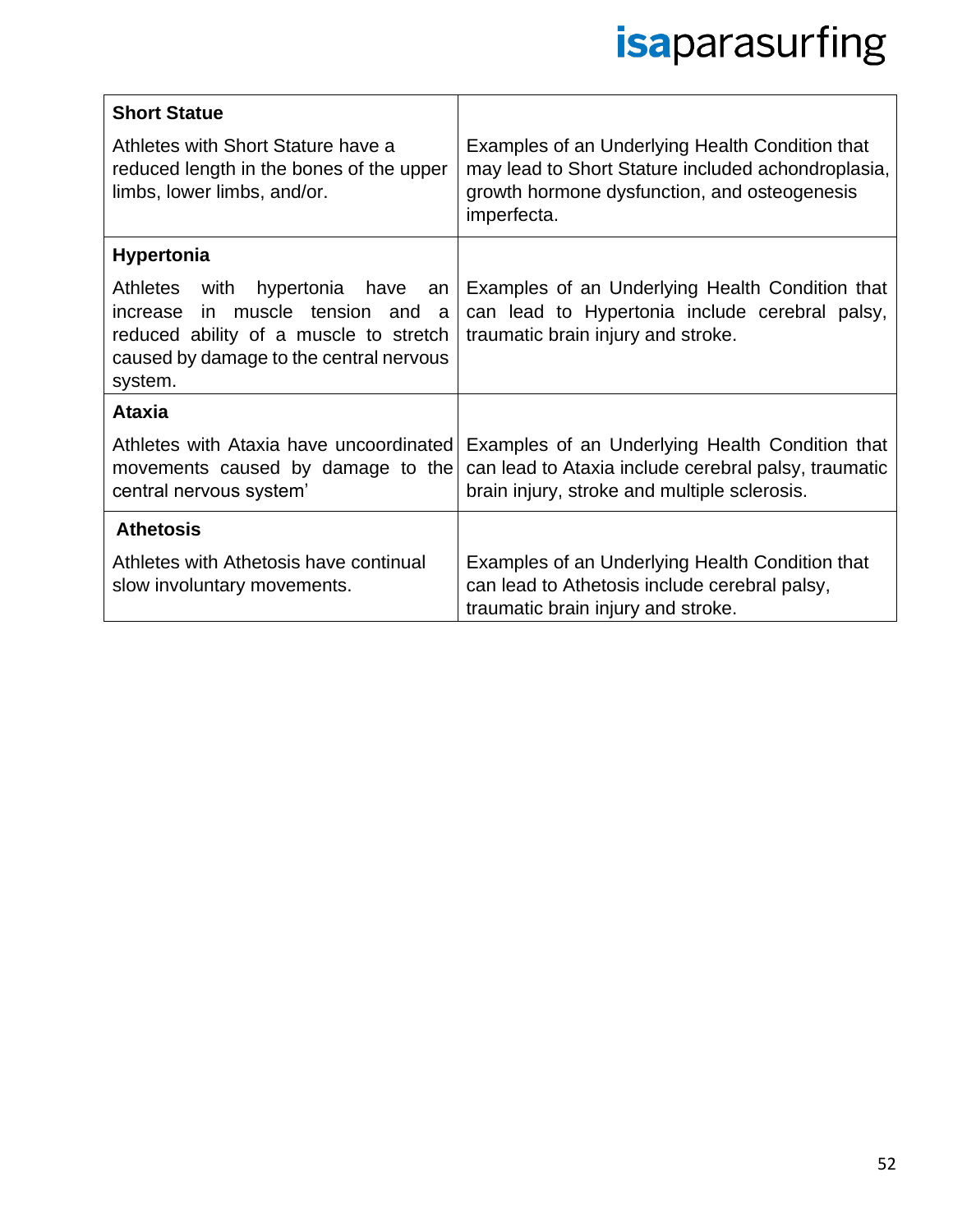#### **2 Minimal Impairment Criteria and Assessment Methodology**

- 2.1 An Athlete must undertake Physical Assessments and Technical Assessments in order to be allocated a Sport Class. This is required in order to establish that the Athlete exhibits an Eligible Impairment that qualifies the Athlete for Competition, and that the Athlete exhibits activity limitations resulting from that Eligible Impairment that affect the **Athlete's** ability to compete. Both of these components are part of the overall eligibility assessment process that is an integral feature of Athlete Evaluation. The physical and technical assessments detailed in this section are complemented with water observation in training and/or Competition if required by the Classification Panel.
- 2.2 In order to complete the physical and technical assessment, a Classification Panel must have access to medical documentation regarding the **Athlete's** Impairment.
- 2.3 Athletes are required to attend an Evaluation Session with any prosthetics, braces, strapping, and supports.
- 2.4 **Minimal Impairment Criteria** (MIC) defines how severe an Athlete's Impairment must be in order to be eligible for ISA Para Surfing. ISA Para Surfing has eight (8) sets of MIC that is defined under each Physical Assessment.

#### **2.5 Muscle Strength Testing (Oxford Scale)**

Muscle strength must be measured with the Oxford Scale (Clarkson, 2021). The scores defining the Sport Class profiles make use of this scale from 0-5\*

| <b>Numbers and Letters</b> |                              | <b>Description</b>                                                                                                    |
|----------------------------|------------------------------|-----------------------------------------------------------------------------------------------------------------------|
|                            | <b>Against Gravity Tests</b> | Athlete is Able to Actively Move Through:                                                                             |
| 5                          | N (normal)                   | full available ROM against gravity and able to hold test position<br>against maximal resistance                       |
| 4                          | G (good)                     | full available ROM against gravity and not able to hold test<br>position against maximal resistance                   |
| 3                          | $F$ (fair)                   | full available ROM against gravity and breaks on<br>minimal resistance to test position                               |
|                            |                              | <b>Gravity Eliminated Tests Athlete is Able to Actively Move Through:</b>                                             |
| $\overline{2}$             | $P$ (poor)                   | full available ROM gravity eliminated                                                                                 |
|                            | $T$ (trace)                  | none of the available ROM gravity eliminated and<br>there is a palpable or observable flicker of a muscle contraction |
| 0                          | $0$ (zero)                   | none of the available ROM gravity eliminated and<br>there is no palpable or observable muscle contraction             |

\*Plus (+) and Minus (-) will not be used due to subjectivity that lacks reliability.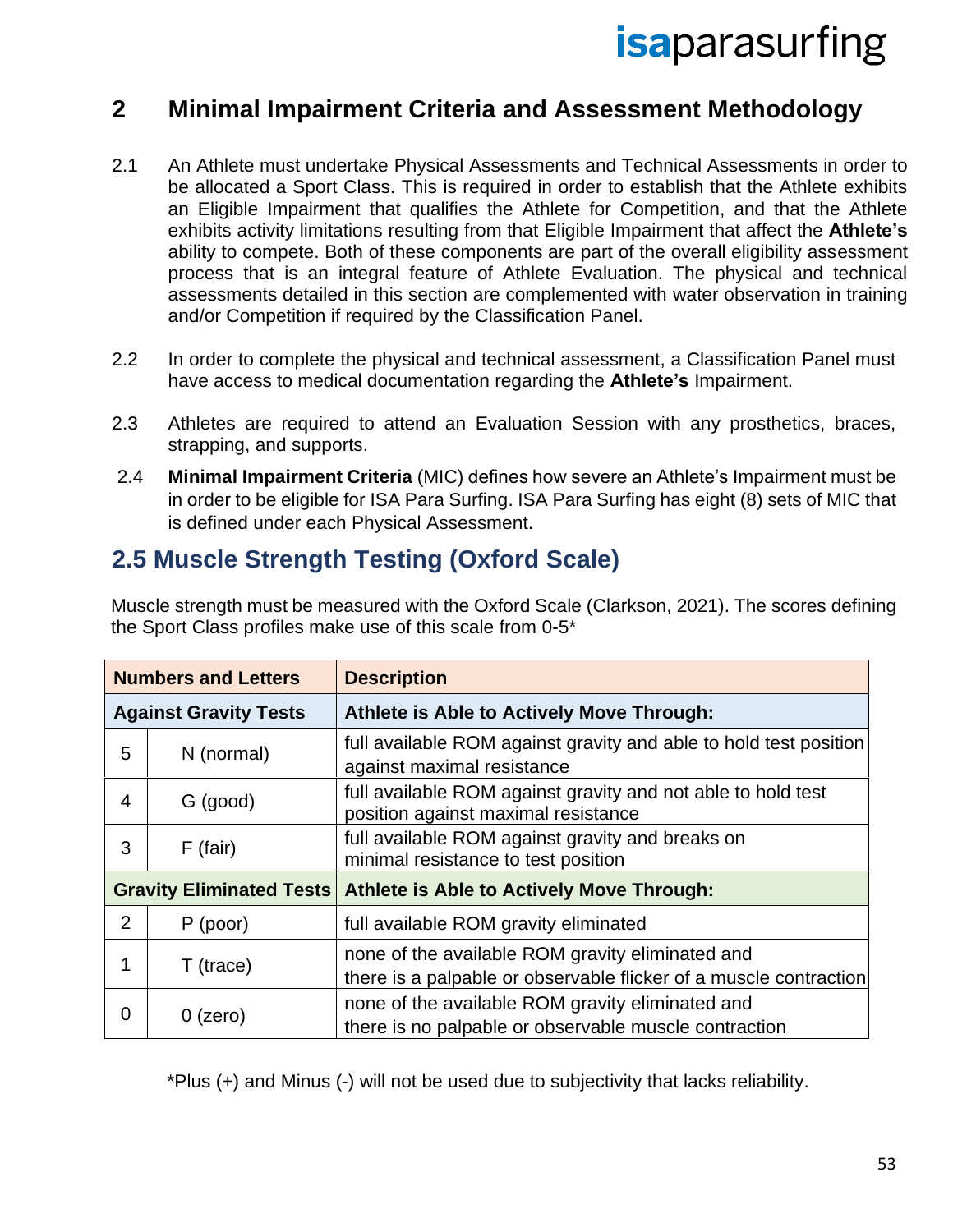2.5.1 **The Minimum Impairment Criteria is met if impairment is noted in the upper and/or lower extremity tests based on the Athlete's Para Surfing Sport Class.**

|                         | Para Surfing Stand 1 - ≤50/65 in 1 Upper Limb                                                    |
|-------------------------|--------------------------------------------------------------------------------------------------|
|                         | Para Surfing Stand 2 - ≤40/60 in 1 Lower Limb AND ≥2 ankle motions ≤2/5 MMT                      |
|                         | Para Surfing Stand 3 - ≤30/60 in 1 Lower Limb OR ≤60/120 in Both Lower Limbs AND                 |
|                         | ≥2 ankle motions $≤2/5$ MMT                                                                      |
|                         | <b>Para Surfing Kneel</b> $ \leq$ 30/60 in 1 Lower Limb OR $\leq$ 60/120 in Both Lower Limbs AND |
|                         | ≥2 ankle motions $≤2/5$ MMT                                                                      |
| <b>Para Surfing Sit</b> | - ≤60/120 in Both Lower Limbs AND ≤7/10 in Trunk                                                 |
|                         | Para Surfing Prone 1 - ≤60/120 in Both Lower Limbs AND ≤7/10 in Trunk                            |
|                         | Para Surfing Prone 2 ≤120/130 in Both Upper Limbs AND ≤60/120 in Both                            |
|                         | Lower Limbs AND ≤5/10 in Trunk                                                                   |

### **2.6 Passive Range of Movement (PROM) Testing**

Joint passive range of movement testing must be measured using the protocols described by Clarkson (Clarkson, 2021). In brief, measurement of PROM requires the Athlete to relax completely and not attempt voluntary movement while the classifier moves the testing joint through the available passive range (Clarkson, 2021).

| <b>UE Movement</b>                      | Degree of<br><b>Motion</b> | <b>LE Movement</b>              | Degree of<br><b>Motion</b> |
|-----------------------------------------|----------------------------|---------------------------------|----------------------------|
| <b>Shoulder Flexion</b>                 | $0 - 180$                  | <b>Hip Flexion</b>              | $0 - 120$                  |
| <b>Shoulder Extension</b>               | $0 - 60$                   | <b>Hip Extension</b>            | $0 - 20$                   |
| <b>Shoulder Abduction</b>               | $0 - 180$                  | <b>Hip Abduction</b>            | $0 - 45$                   |
| <b>Shoulder Internal Rotation</b>       | $0 - 70$                   | <b>Hip Adduction</b>            | $0 - 30$                   |
| <b>Shoulder External Rotation</b>       | $0 - 90$                   | <b>Hip Internal Rotation</b>    | $0 - 45$                   |
| <b>Shoulder Horizontal</b><br>Abduction | $0 - 45$                   | <b>Hip External</b><br>Rotation | $0 - 45$                   |
| <b>Shoulder Horizontal</b><br>Adduction | $0 - 135$                  | Knee Flexion                    | $0 - 135$                  |
| <b>Elbow Flexion</b>                    | $0 - 150$                  | <b>Knee Extension</b>           | 135-0                      |
| <b>Elbow Extension</b>                  | $150 - 0$                  | <b>Plantar Flexion</b>          | $0 - 50$                   |
| <b>Forearm Supination</b>               | $0 - 80$                   | Dorsi Flexion                   | $0 - 20$                   |
| <b>Forearm Pronation</b>                | $0 - 80$                   | Inversion                       | $0 - 35$                   |
| <b>Wrist Flexion</b>                    | $0 - 80$                   | Eversion                        | $0 - 15$                   |
| <b>Wrist Extension</b>                  | $0 - 70$                   |                                 |                            |
| <b>Radial Deviation</b>                 | $0 - 20$                   |                                 |                            |
| <b>Ulnar Deviation</b>                  | $0 - 30$                   |                                 |                            |

2.6.1 The following PROM scale will be used for joint range of movement:

2.6.2 **The Minimum Impairment Criteria is met if impairment is noted in the upper and/or lower extremity tests based on the Para Surfing Sport Class.**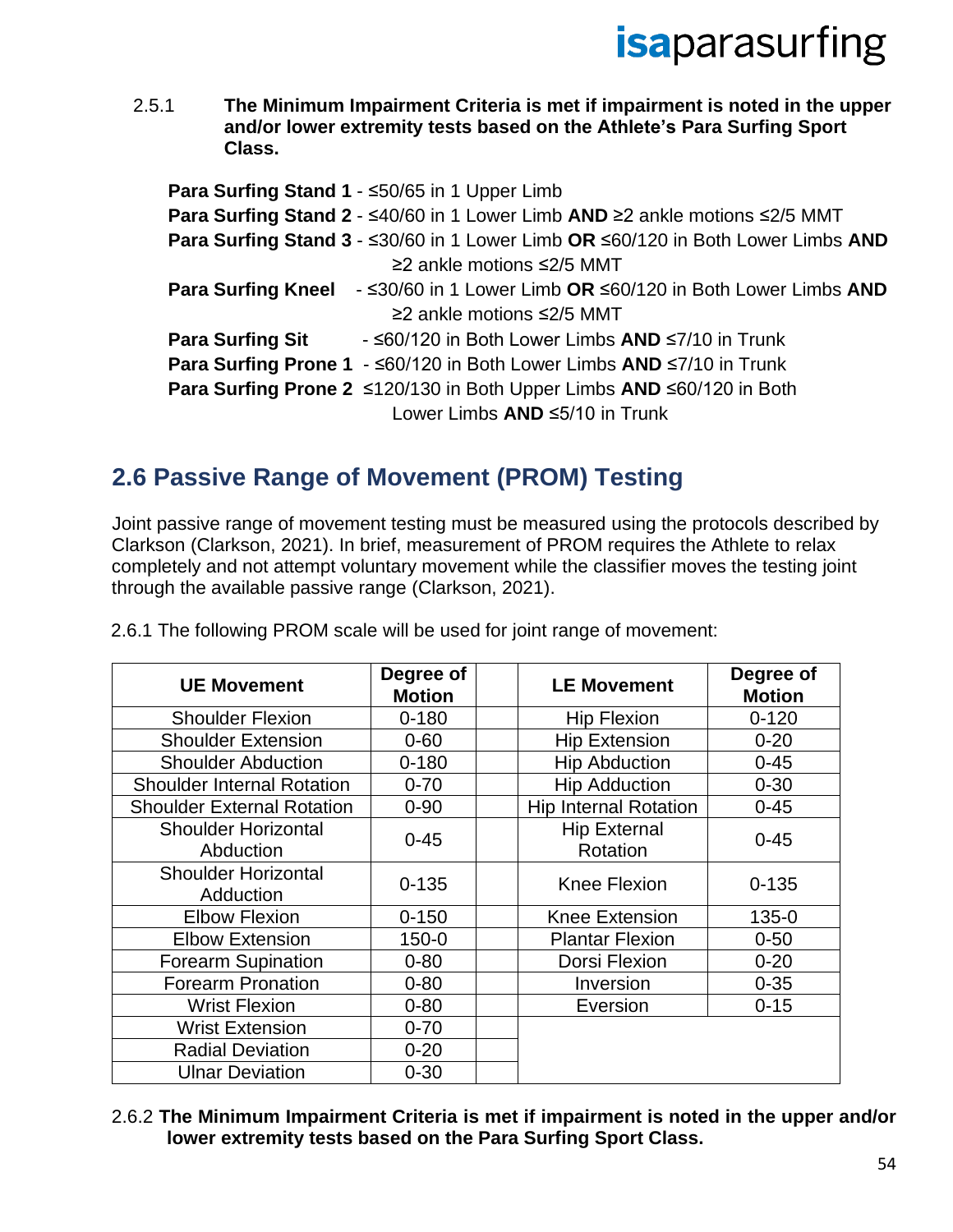- **Para Surfing Stand 1** ≥ 1/3 PROM in 1 Upper Limb= ≥5/15 UE joint motions in the 33% impairment range
- **Para Surfing Stand 2**  $\geq$  1/3 ROM in 1 Lower Limb =  $\geq$ 4/12 LE joint motions in the 33% impairment range **AND** ≥2 joints must be in the ankle in the 33% impairment range
- **Para Surfing Stand 3**  $\geq$  1/2 ROM in 1 Lower Limb =  $\geq$ 6/12 LE joint motions in the 33% impairment range **OR** ≥ 1/3 ROM in Both Lower Limbs = ≥8/24 LE joint motions in the 33% impairment range **AND** ≥2 joints must be in the ankle in the 33% impairment range
- **Para Surfing Kneel** ≥ 1/2 ROM in 1 Lower Limb = ≥6/12 LE joint motions in the 33% impairment range **OR** ≥ 1/3 ROM in Both Lower Limbs = ≥8/24 LE joint motions in the 33% impairment range **AND** ≥2 joints must be in the ankle in the 33% impairment range
- **Para Surfing Sit** ≥ 1/2 ROM in Both Lower Limbs in the 33% impairment range

**Para Surfing Prone 1** - ≥ 1/2 ROM in Both Lower Limbs = ≥12/24 BLE joint motions

**Para Surfing Prone 2** - ≥1/2 in BUE's= ≥12/24 BUE joint motions in 33% impairment range **AND** ≥1/2 in BLE's= ≥12/24 BLE joint motions in 33% impairment range

### **2.7 Limb Deficiency**

Limb deficiency refers to amputations resulting from trauma or surgeries or dysmelia (congenital limb deficiency from birth) or brachial or lumbosacral plexus injuries. Residual limbs and sound limbs are measured and compared to each other:

- 2.7.1 For the upper extremity **above elbow** amputations or congenital equivalents: Measure sound limb are tip of acromion to tip of thumb. Measure residual limb from tip of the acromion to distal end of limb.
- 2.7.2 For the upper extremity **below elbow** amputations or congenital equivalents: Measure sound limb are tip of acromion to tip of thumb. Measure residual limb from tip of the acromion to lateral epicondyle. Then medial epicondyle to distal end of limb.
- 2.7.3 For the lower extremity **above the knee** amputations or congenital equivalents: Measure sound limb from greater trochanter to floor for total measurement. Then first measure greater trochanter to medial tibia plateau and then horizontally cross over laterally. Then second, measure medial tibia plateau to medial malleolus. Measure residual limb from greater trochanter to distal end of limb.
- 2.7.4 For the lower extremity **below the knee** amputations or congenital equivalents: Measure sound limb from greater trochanter to floor for total measurement. Then first measure greater trochanter to medial tibia plateau and then horizontally cross over laterally. Then second, measure medial tibia plateau to medial malleolus. Measure residual limb from greater trochanter to medial tibia plateau and then horizontally cross over laterally. Then measure medial tibial plateau to distal end of limb.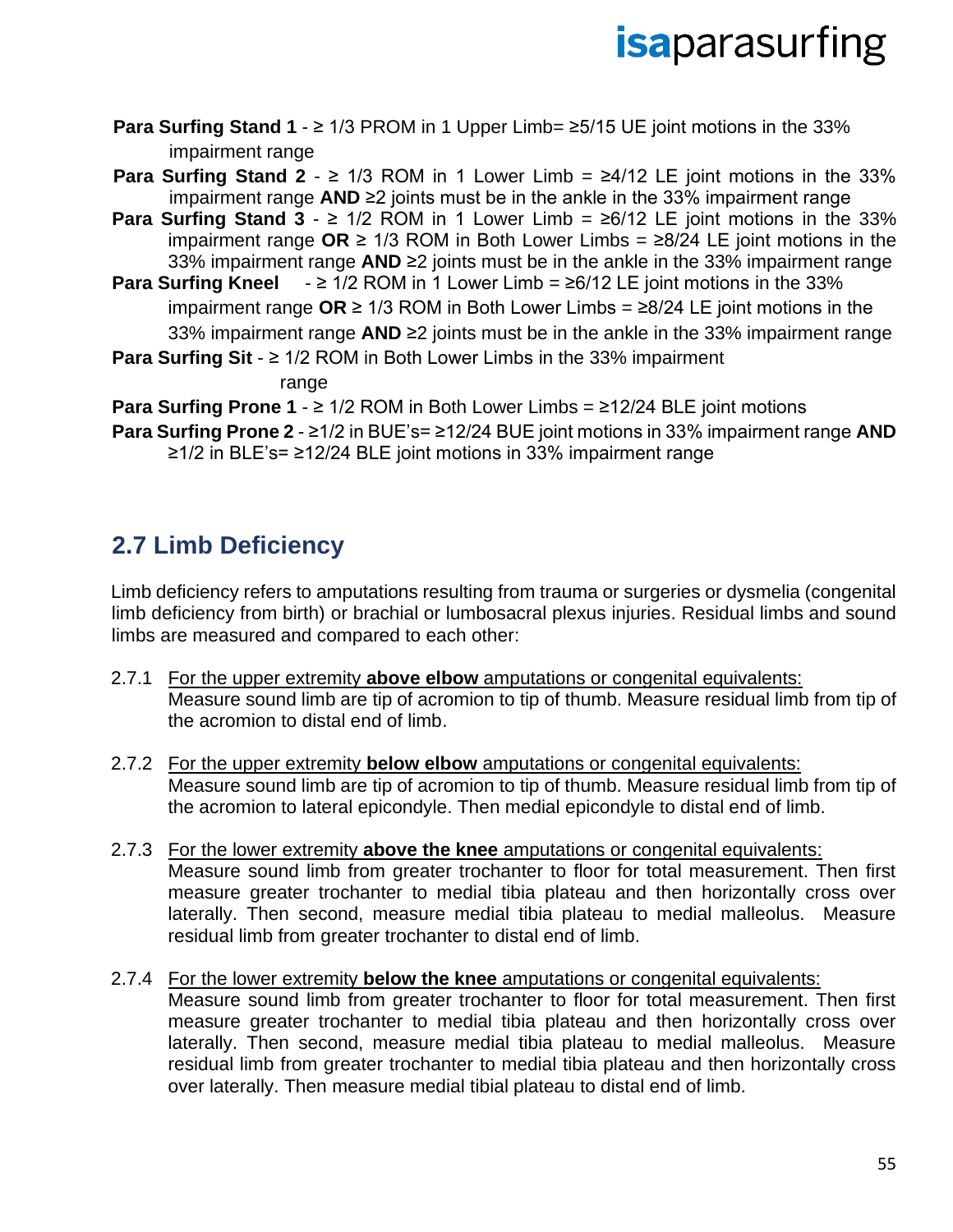#### 2.7.5 **The Minimum Impairment Criteria is met if impairment is noted in the upper and/or lower extremity tests based on the Para Surfing Sport Class.**

- **Para Surfing Stand 1** Upper limb amputation or congenital or impairment equivalent through wrist without articulating wrist.
- **Para Surfing Stand 2** 1 lower limb Below Knee Amputation or congenital or impairment equivalent through ankle without articulating ankle.
- **Para Surfing Stand 3** 1 lower limb above knee amputation or congenital or impairment equivalent through knee without articulating knee **OR** both lower limbs below knee amputation or congenital or impairment equivalent through ankle without articulating ankle.
- **Para Surfing Kneel** 1 lower limb above knee amputation or congenital or impairment equivalent through knee without articulating knee **OR** both lower limb below knee amputation or congenital or impairment equivalent through ankle without articulating ankle.
- **Para Surfing Sit** Bilateral lower limb above knee amputations or congenital or impairment equivalent through knees without articulating joints.
- **Para Surfing Prone 1** Bilateral lower limb above knee amputations or congenital or impairment equivalent through knees without articulating joints.
- **Para Surfing Prone 2** One upper limb amputation or congenital or impairment equivalent through wrist without articulating wrist **AND** Both lower limb above knee amputations or congenital or impairment equivalent through knees without articulating knees **OR** both lower limbs below knee amputations or congenital or impairment equivalent through ankle without articulating ankle joints.

### **2.8 Leg Length Difference**

- 2.8.1 To measure, the Athlete must lie supine with legs relaxed and fully extended. Measure from the inferior aspect of the anterior superior iliac spine to the inferior aspect of the tip of the medial malleolus on each leg and then compare. The difference in length between right and left legs must be 7cm or more to meet eligibility for Para Surfing Stand 2 OR 12cm or more to meet eligibility for Para Surfing Stand 3**.**
- 2.8.2 Another method of measurement: The Athlete is standing barefoot on a level ground. Using a pelvis level, test the level of the pelvis on the superior aspect of the iliac crest. Then the shorter limb steps on the 7cm block and the pelvis is measured again. With the pelvic measure and 7 cm block, the pelvis should be leveled or angled the opposite way if the difference is more than 7cm.
- 2.8.3 **The Minimum Impairment Criteria is met if the Athlete levels at 7cm or greater in difference between BLE's or with the pelvic leveler and block. Athlete only fit into Para Surfing Stand 2 Sport Class or if there is a 12 cm or greater in difference between BLE's Athlete may fit into Para Surfing Stand 3.**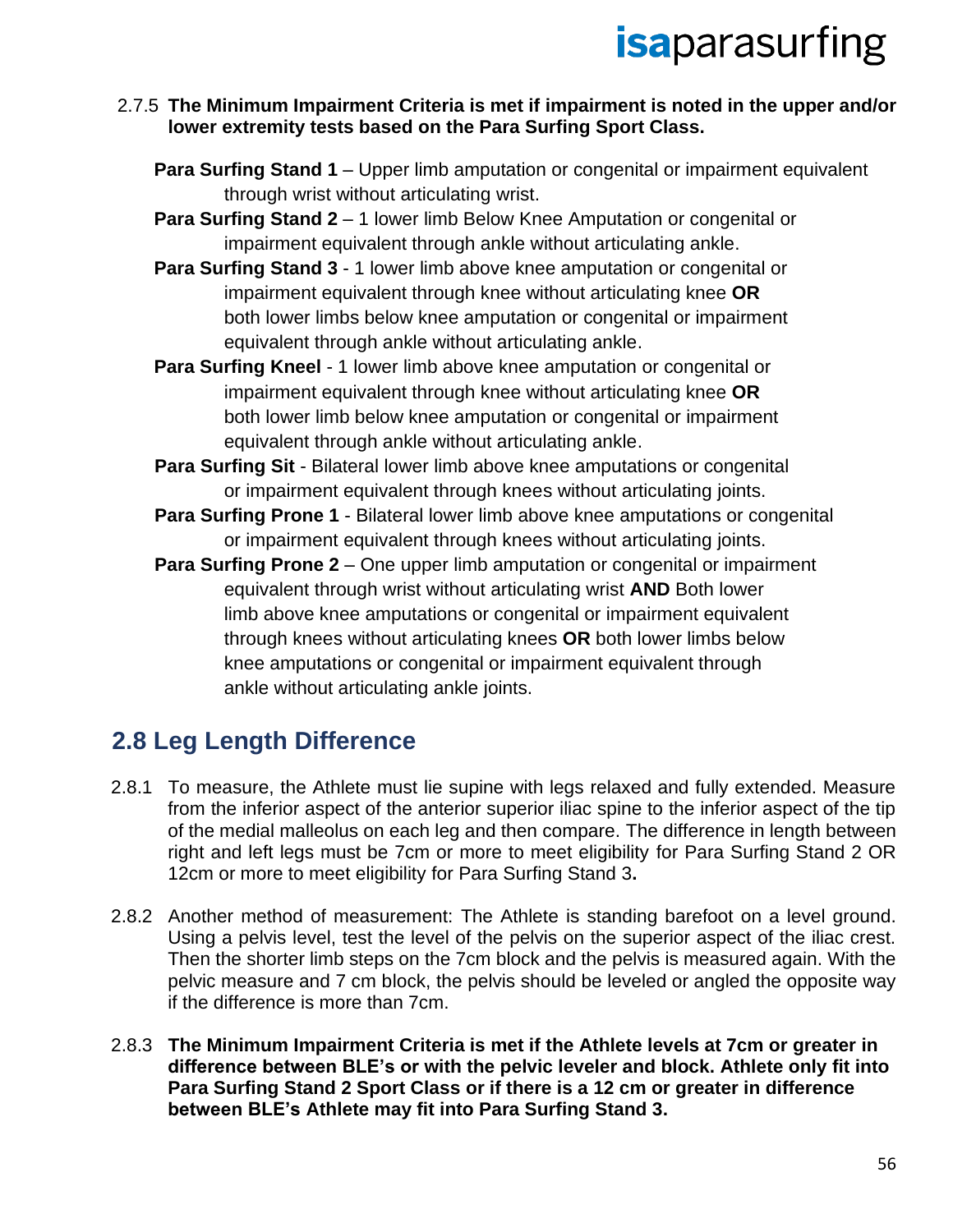#### **2.9 Short Stature**

Short stature athletes will be subject to annual review until the age of 18 years old. Males and females with short stature have different minimum impairment criteria. Athlete's position is looking straight ahead, back up against a post or wall, and standing barefoot on level ground. Height is measured from top of head to heels on ground.

- 2.9.1 Males with short stature Maximum standing height permitted is 145cm standing barefoot on a level ground
- 2.9.2 Females with short stature Maximum standing height permitted is 137cm standing barefoot on a level ground
- 2.9.3 **The Minimum Impairment Criteria is met if males measure at or below 145cm and females measure at or below 137cm in height. Athletes only fit into Para Surfing Stand 1 Sport Class.**

### **2.10 Hypertonia**

Hypertonia is defined as increased tone which is caused by central nervous system damage which results in increased resistance to passive lengthening of the muscle. One of the following types of hypertonia must be clearly detectable at the shoulder, elbow, wrist, hip, knee, or ankle: spastic hypertonia, rigidity, or dystonia.

Spasticity must be measured with the Modified Ashworth Scale (derived from Bohannon and Smith, 1987). The scores defining the Sport Class profiles make use of this scale.

#### **2.10.1 Spasticity Grading (Modified Ashworth Scale)**

- **0** No increase in muscle tone.
- **1** Slight increase in muscle tone, manifested by a catch and release or by

minimal resistance at the end range of motion when the affected part is

moved in flexion or extension.

**1+** Slight increase in muscle tone, manifested by a catch, followed by minimal resistance throughout the reminder (less than half) of the ROM.

**2** More marked increase in muscle tone through most of the ROM but affected part(s) easily moved.

- **3** Considerable increase in tone, passive movement difficult.
- **4** Affected part(s) rigid in flexion or extension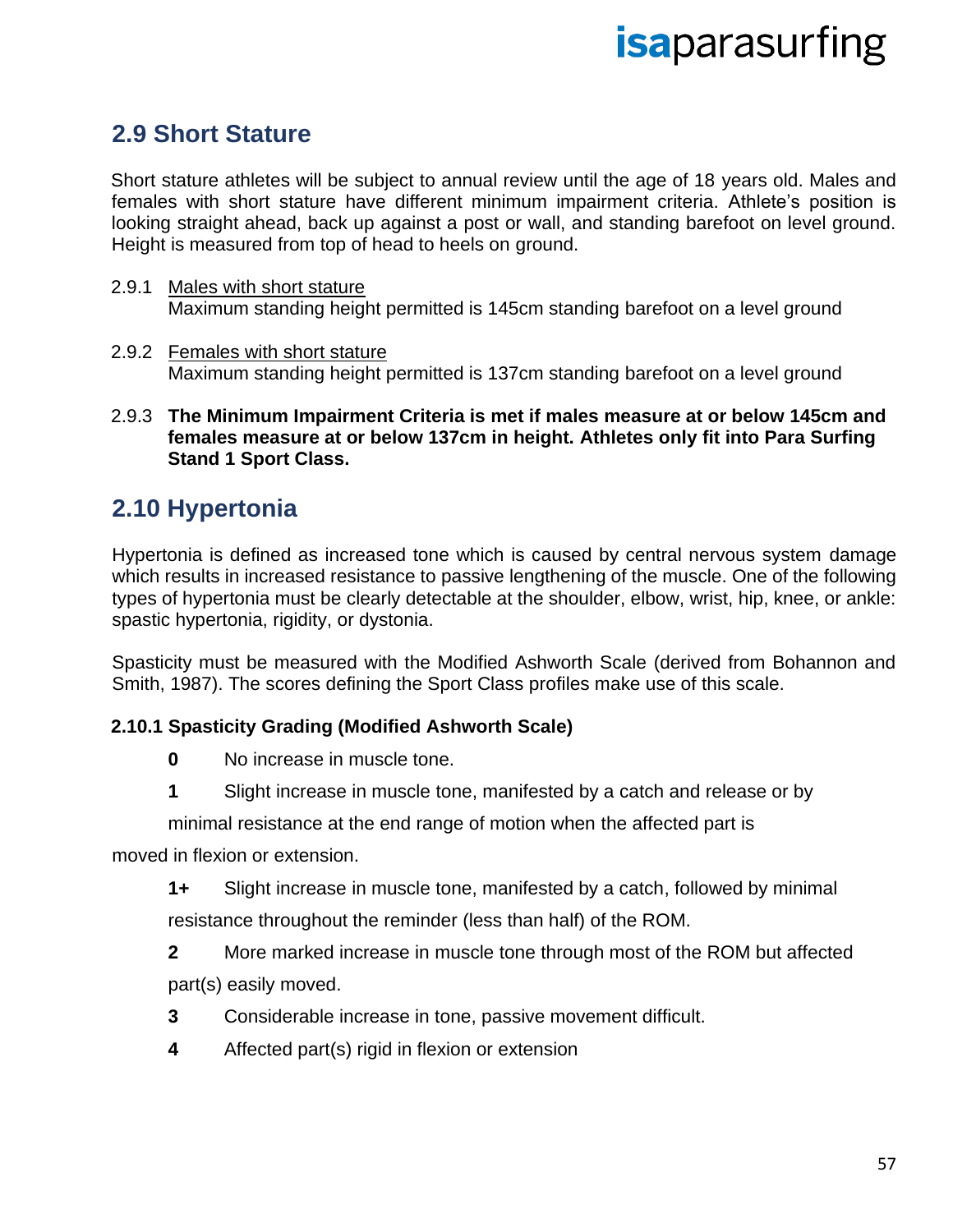- 2.10.2 In conducting the assessment, the Classification Panel must be satisfied that the resistance to passive lengthening of the muscle is related to an underlying Impairment. The following neurological signs and reflex testing may be useful indicators in this regard:
	- **Babinski's sign** positive Babinski response on the side in which the tone is increased.
	- **Hyper reflexia** abnormal brisk reflexes in the upper and lower limb in which the tone is increased; mild atrophy in the limb in which the tone is increased.
	- **Clonus** presence of non-dampening clonus on the side which the tone is increased.
- 2.10.3 **The Minimum Impairment Criteria is met if the Athlete tests ≥2/4 on the Modified Ashworth and presents with 2/3 of the neurological signs and reflexes. In addition, Impaired Functional Testing must be present based on the Para Surfing Sport Class:**

**Para Surfing Stand 1** - 4/5 impaired in UE Functional Tests **Para Surfing Stand 2** – 5/10 impaired in LE Functional Tests **Para Surfing Stand 3** – 6/10 impaired in 1 LE **OR** 12/20 in BLE's Functional Tests in the severe or NA section **Para Surfing Kneel** - 6/10 impaired in 1 LE **OR** 12/20 in BLE's Functional Tests severe or NA **Para Surfing Sit** – 8/10 impaired in the severe or NA section in 1 LE **OR** 16/20 impaired in the severe or NA section in BLE's Functional Tests **Para Surfing Prone 1** – 8/10 impaired in the severe or NA section in 1 LE **OR** 16/20 impaired in the severe or NA section in BLE's Functional Tests **Para Surfing Prone 2** – 5/5 Severe or NA UE Functional Tests **AND** 10/10 Severe or NA 1 LE Functional tests **OR** 20/20 Severe or NA BLE's Functional Tests

#### **2.11 Ataxia**

Ataxia refers to unsteadiness, incoordination or clumsiness of volitional movement (Krishna et al., 2019). Eligible ataxia must result from either motor or sensory nervous system dysfunction. Motor ataxias most frequently result from malformation or damage to the cerebellum and often associated with hypertonia (Krishna et al., 2019). Motor ataxias are poorly compensated for by visual input. Sensory ataxia most frequently results from lower motor neuron damage or spinal cord disease, affecting vestibular function or proprioceptive function. Visual input can help compensate for sensory ataxia and so sensory ataxia are often more evident when eyes are closed.

2.11.1 When conducting the assessments, the Classification Panel must be satisfied that ataxic movements are demonstrable and clearly evident during the classification and that the observed ataxia is due to motor or sensory nervous system dysfunction as described. Tests that may be useful for determining this include but are not limited to the Functional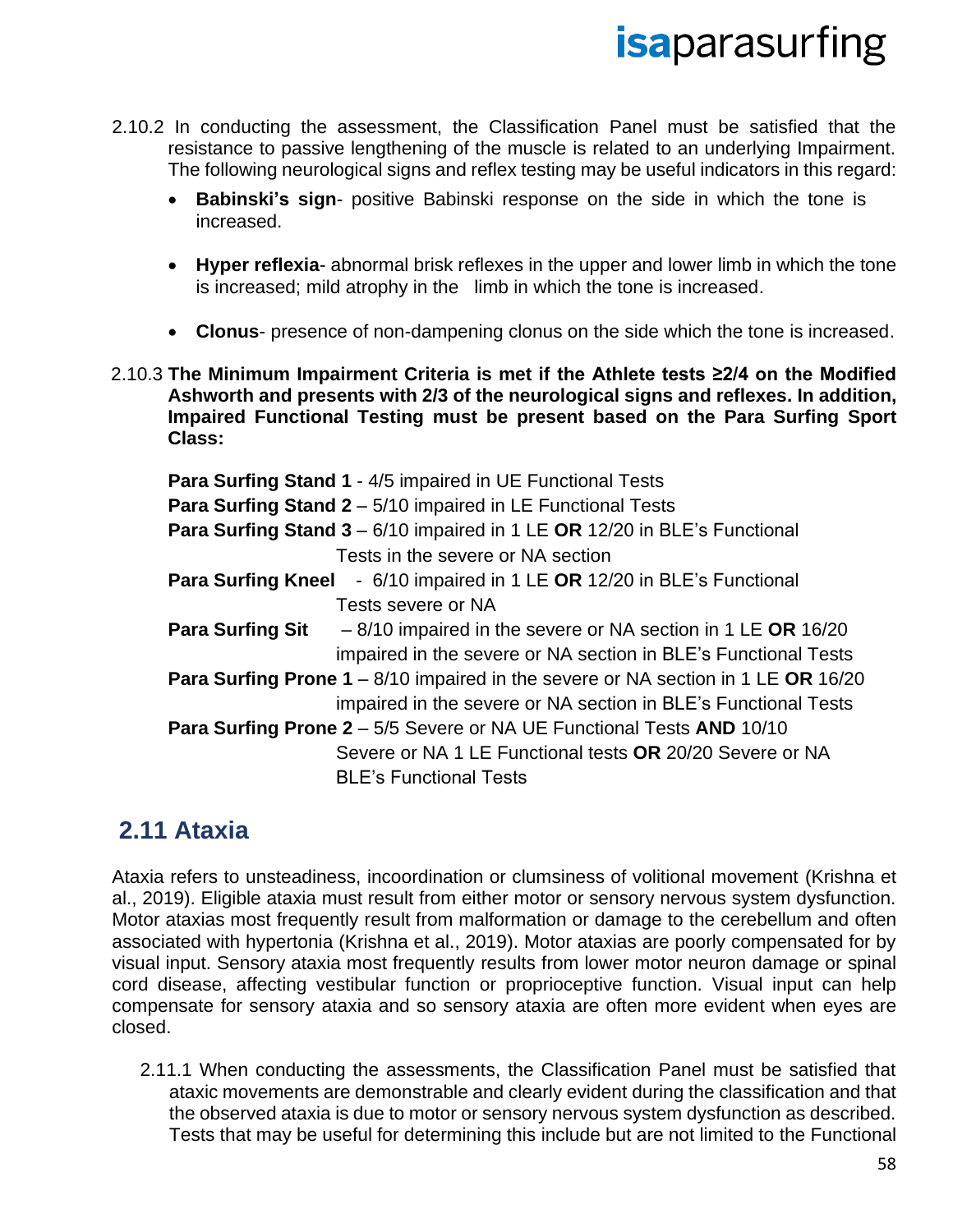Test Battery (see 2.13.1 for the Upper Extremity Functional Tests and 2.13.2 for the Lower Extremity Functional Tests).

2.11.2 **The Minimum Impairment Criteria is met if Ataxic Movement is observed and impairment is noted on the Upper Extremity Functional Tests and/or the Lower Extremity Functional Tests based on the Para Surfing Sport Class**:

**Para Surfing Stand 1** - 4/5 impaired in UE Functional Tests with Ataxia **Para Surfing Stand 2** – 5/10 impaired in LE Functional Tests with Ataxia **Para Surfing Stand 3** – 6/10 Severe or NA in 1 LE **OR** 12/20 in BLE's Functional Tests with Ataxia **Para Surfing Kneel** - 6/10 Severe or NA in 1 LE **OR** 12/20 in BLE's Functional Tests with Ataxia **Para Surfing Sit** – 8/10 Severe or NA in 1 LE **OR** 16/20 in BLE's Functional Tests with Ataxia **Para Surfing Prone 1** – 8/10 Severe or NA in 1 LE **OR** 16/20 in BLE's Functional Tests with Ataxia **Para Surfing Prone 2** – 5/5 Severe or NA UE Functional Tests **AND** 10/10 Severe or NA 1 LE Functional tests **OR** 20/20 Severe or NA BLE's Functional Tests with Ataxia

#### Reference:

Krishna, R., Pathirana, P. N., Horne, M., Power, L., & Szmulewicz, D. J. (2019). Quantitative assessment of cerebellar ataxia, through automated limb functional tests. *Journal of neuroengineering and rehabilitation*, *16*(1), 31.

#### **2.12 Athetosis**

Athetosis refers to unwanted movement and posturing resulting from damage to motor control centers of the brain, most frequently the basal ganglia. When conducting the assessment, the Classification Panel must be satisfied that athetotic movements are clearly evident, neurological in origin, and related to an underlying Impairment. Tests and observations that may be useful for determining clearly evident athetosis include, but are not limited to the following:

- involuntary movement of the fingers or upper extremities despite the Athlete trying to remain still;
- involuntary movement of the toes or lower extremities despite the Athlete trying to remain still;
- inability to hold the body still swaying of the body. Swaying must not be due to other neurological deficits such as vestibular or proprioceptive Impairments and therefore must not be exacerbated by closing the eyes during the test;
- characteristic athetoid posturing of the limbs and/or trunk.

#### 2.12.1 **The Minimum Impairment Criteria is met if the Athlete is observed to have at least one of the four characterized movements and impairment is noted on the Upper**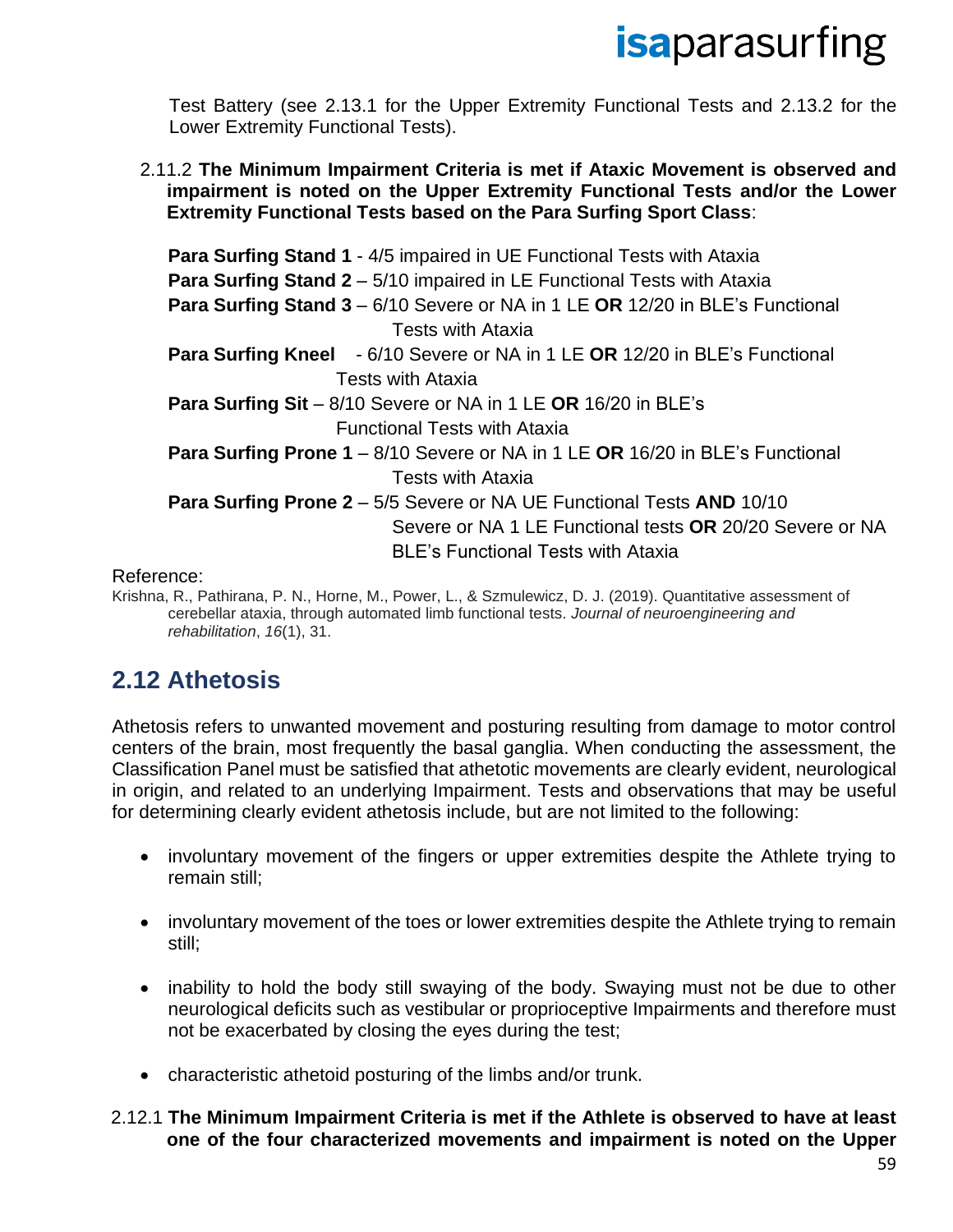**Extremity Functional Tests and/or the Lower Extremity Functional Tests based on the Para Surfing Sport Class**:

| <b>Para Surfing Stand 1 - 4/5 impaired in UE Functional Tests with Athetoid movements</b>  |
|--------------------------------------------------------------------------------------------|
| <b>Para Surfing Stand 2</b> – 5/10 impaired in LE Functional Tests with Athetoid movements |
| Para Surfing Stand 3 - 6/10 Severe or NA in 1 LE OR 12/20 in BLE's Functional              |
| <b>Tests with Athetoid movements</b>                                                       |
| <b>Para Surfing Kneel</b> - 6/10 Severe or NA in 1 LE OR 12/20 in BLE's Functional         |
| Tests with Athetoid movements                                                              |
| Para Surfing Sit - 8/10 Severe or NA in 1 LE OR 16/20 in BLE's Functional Tests            |
| Para Surfing Prone 1 - 8/10 Severe or NA in 1 LE OR 16/20 in BLE's Functional              |
| Tests with Athetoid movements                                                              |
| <b>Para Surfing Prone 2</b> - 5/5 Severe or NA UE Functional Tests AND 10/10               |
| Severe or NA 1 LE Functional tests OR 20/20 Severe or NA                                   |
| <b>BLE's Functional Tests with Athetoid movements</b>                                      |
|                                                                                            |

The Athlete will not be eligible if athetoid movements of the face are the sole Impairment.

### **2.13 Functional Testing Battery for Neurological Impairments**

The Functional Testing Battery will be used for all three neurological impairments: Hypertonia, Ataxia, and Athetosis. Additional tests may be used if necessary.

- 2.13.1 Upper Extremity Functional Tests novel activities
- 2.13.2 Lower Extremity Functional Tests novel activities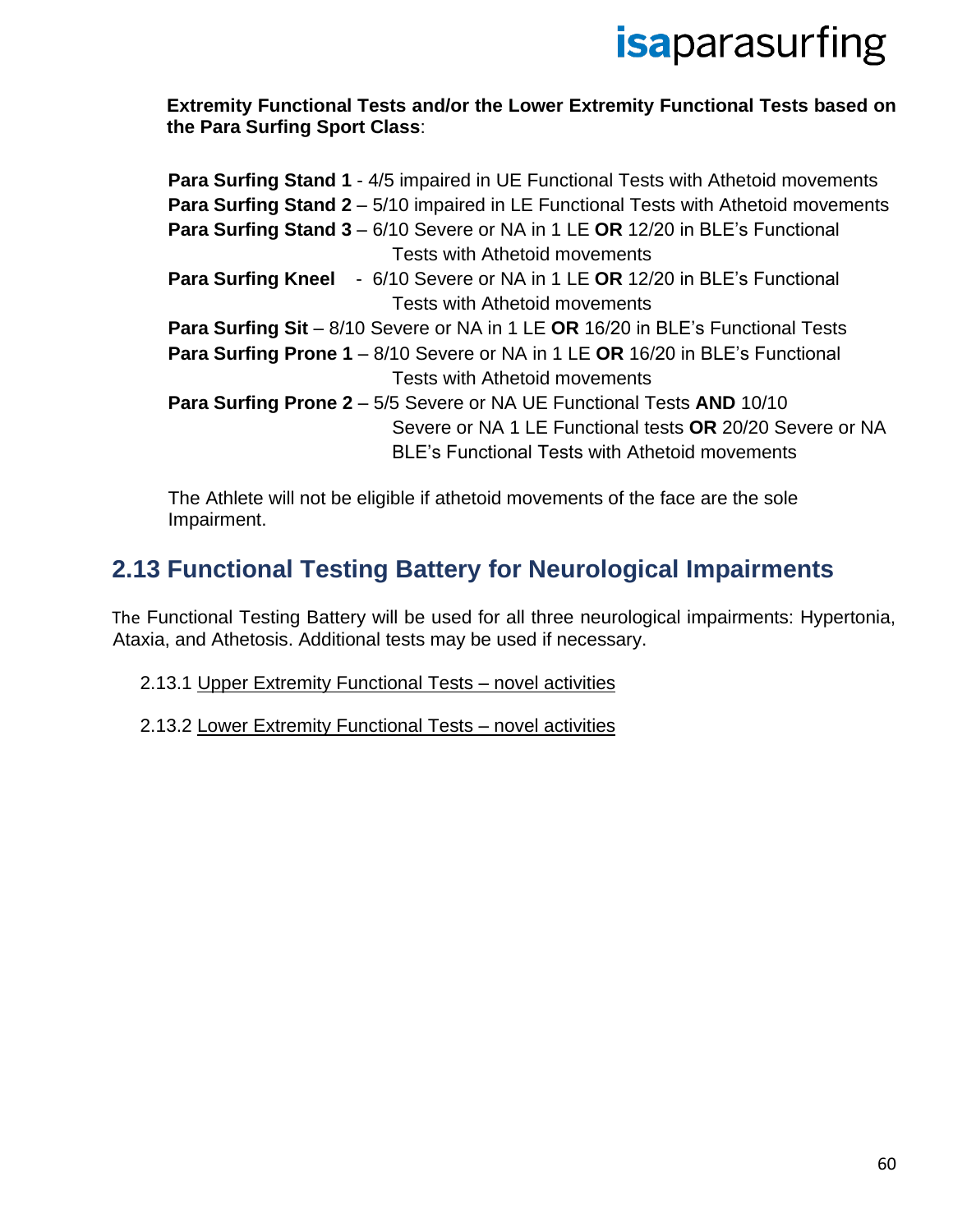### **3 Assessment Criteria for the Allocation of a Sport Class and the Designation of Sport Class Status**

Final Sport Class allocation is a result of a combination of several measurements and assessments.

Sport Classes are designated by standing, kneeling and prone positions with minimal impairment criteria listed for each.

**Abbreviations**: UE= Upper Extremity; LE=Lower Extremity; MAS=Modified Ashworth Scale; MMT=Manual Muscle Testing (Oxford Scales)

| <b>Sport Class</b>                                       | <b>Para Surfing Stand 1</b>                                                                                                                     |  |
|----------------------------------------------------------|-------------------------------------------------------------------------------------------------------------------------------------------------|--|
|                                                          | <b>Upper Limb and Short Stature</b>                                                                                                             |  |
| <b>Description</b>                                       | Any surfer who rides a wave in a standing position with an upper<br>limb amputation or congenital or impairment equivalent or short<br>stature. |  |
| <b>Eligible Impairments</b>                              | <b>Minimal Impairment Criteria</b>                                                                                                              |  |
| <b>Impaired Muscle</b><br><b>Power</b>                   | ≤50/65 MMT score 1 UE                                                                                                                           |  |
| <b>Impaired Passive</b>                                  | $\geq$ 1/3 in 1 UE                                                                                                                              |  |
| <b>Range of Motion</b>                                   | $\geq$ 5/15 UE joint motions in the 33% impairment range                                                                                        |  |
|                                                          |                                                                                                                                                 |  |
| <b>Limb Deficiency</b>                                   | UE amputation $\emptyset$ wrist Or Congenital or equivalent                                                                                     |  |
| <b>Leg Length Difference</b>                             | X                                                                                                                                               |  |
| <b>Short Stature</b>                                     | $\leq$ 145 males                                                                                                                                |  |
|                                                          | $\leq$ 137 females                                                                                                                              |  |
| Neurological Evidence: Hypertonia, Ataxia, and Athetosis |                                                                                                                                                 |  |
|                                                          | $\geq$ 2/4 MAS AND + Clonus OR + Hyperreflexia<br><b>AND</b>                                                                                    |  |
| <b>Hypertonia</b>                                        | 4/5 Impaired UE Functional Tests                                                                                                                |  |
|                                                          |                                                                                                                                                 |  |
|                                                          | 4/5 Impaired UE Functional Tests                                                                                                                |  |
| <b>Ataxia</b>                                            | <b>AND</b>                                                                                                                                      |  |
|                                                          | ataxic movements observed                                                                                                                       |  |
|                                                          | 4/5 Impaired UE Functional Tests                                                                                                                |  |
| <b>Athetosis</b>                                         | <b>AND</b><br>≥1/4 athetoid movements observed                                                                                                  |  |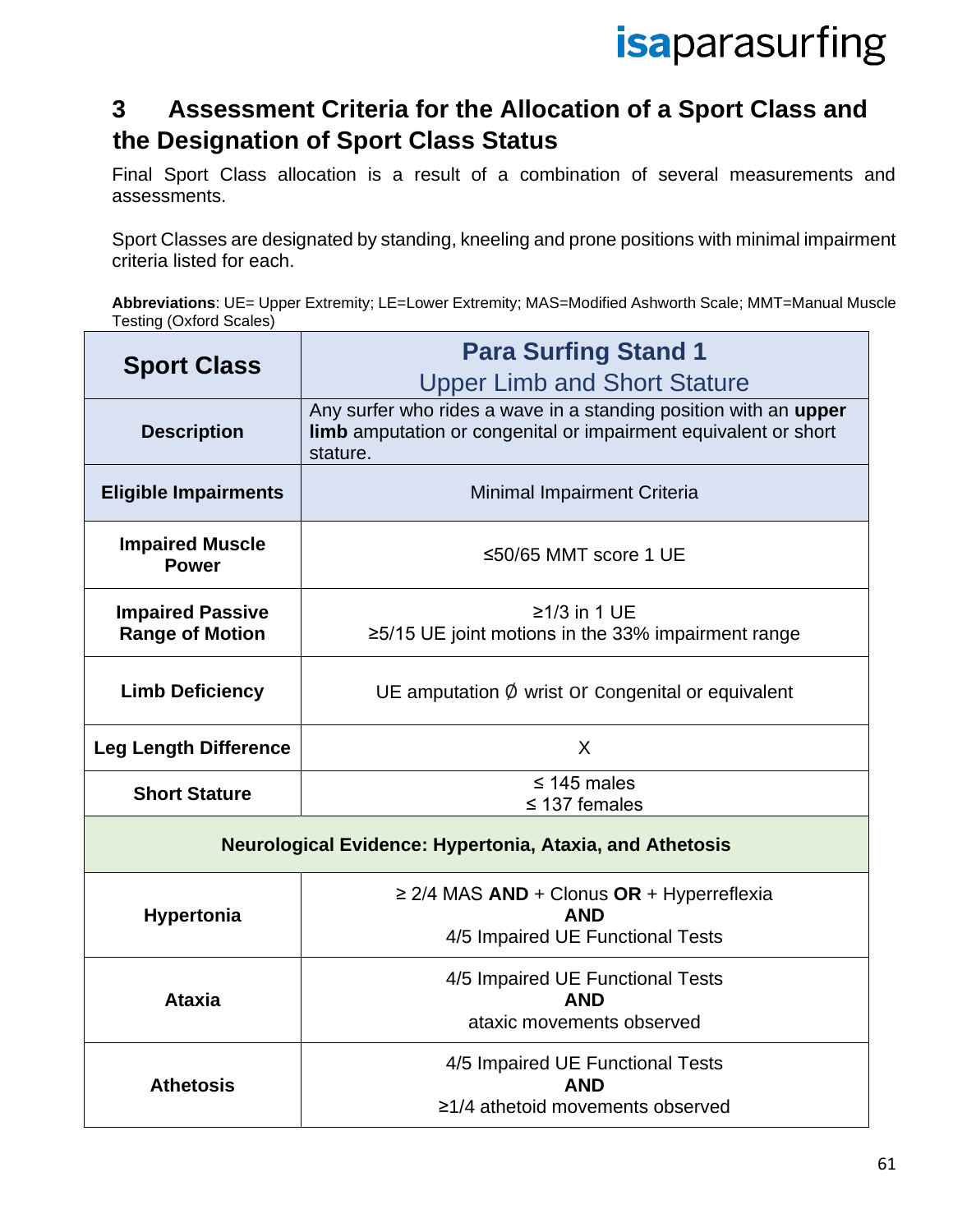| <b>Sport Class</b>                                       | <b>Para Surfing Stand 2</b><br><b>Below Knee</b>                                                                                                               |  |
|----------------------------------------------------------|----------------------------------------------------------------------------------------------------------------------------------------------------------------|--|
| <b>Description</b>                                       | Any surfer who rides a wave in a standing position with a below<br>the knee amputation or congenital or impairment equivalent, or<br>leg length difference.    |  |
| <b>Eligible Impairments</b>                              | Minimal Impairment Criteria                                                                                                                                    |  |
| <b>Impaired Muscle</b><br><b>Power</b>                   | ≤40/60 MMT score 1 LE<br><b>AND</b><br>≥2 ankle motions ≤2/5 MMT                                                                                               |  |
| <b>Impaired Passive</b><br><b>Range of Motion</b>        | $\geq$ 1/3 in 1 LE<br>$\geq$ 4/12 LE joint motions in the 33% impairment range<br><b>AND</b><br>$\geq$ joints must be in the ankle in the 33% impairment range |  |
| <b>Limb Deficiency</b>                                   | Below knee amputation $\emptyset$ ankle or congenital or equivalent                                                                                            |  |
| <b>Leg Length Difference</b>                             | $\geq 7$ cm                                                                                                                                                    |  |
| <b>Short Stature</b>                                     | X                                                                                                                                                              |  |
| Neurological Evidence: Hypertonia, Ataxia, and Athetosis |                                                                                                                                                                |  |
| <b>Hypertonia</b>                                        | $\geq$ 2/4 MAS AND + Clonus OR + Hyperreflexia<br><b>AND</b><br>5/10 Impaired LE Functional Tests                                                              |  |
| <b>Ataxia</b>                                            | 5/10 Impaired LE Functional Tests<br><b>AND</b><br>ataxic movements observed                                                                                   |  |
| <b>Athetosis</b>                                         | 5/10 Impaired LE Functional Tests<br><b>AND</b>                                                                                                                |  |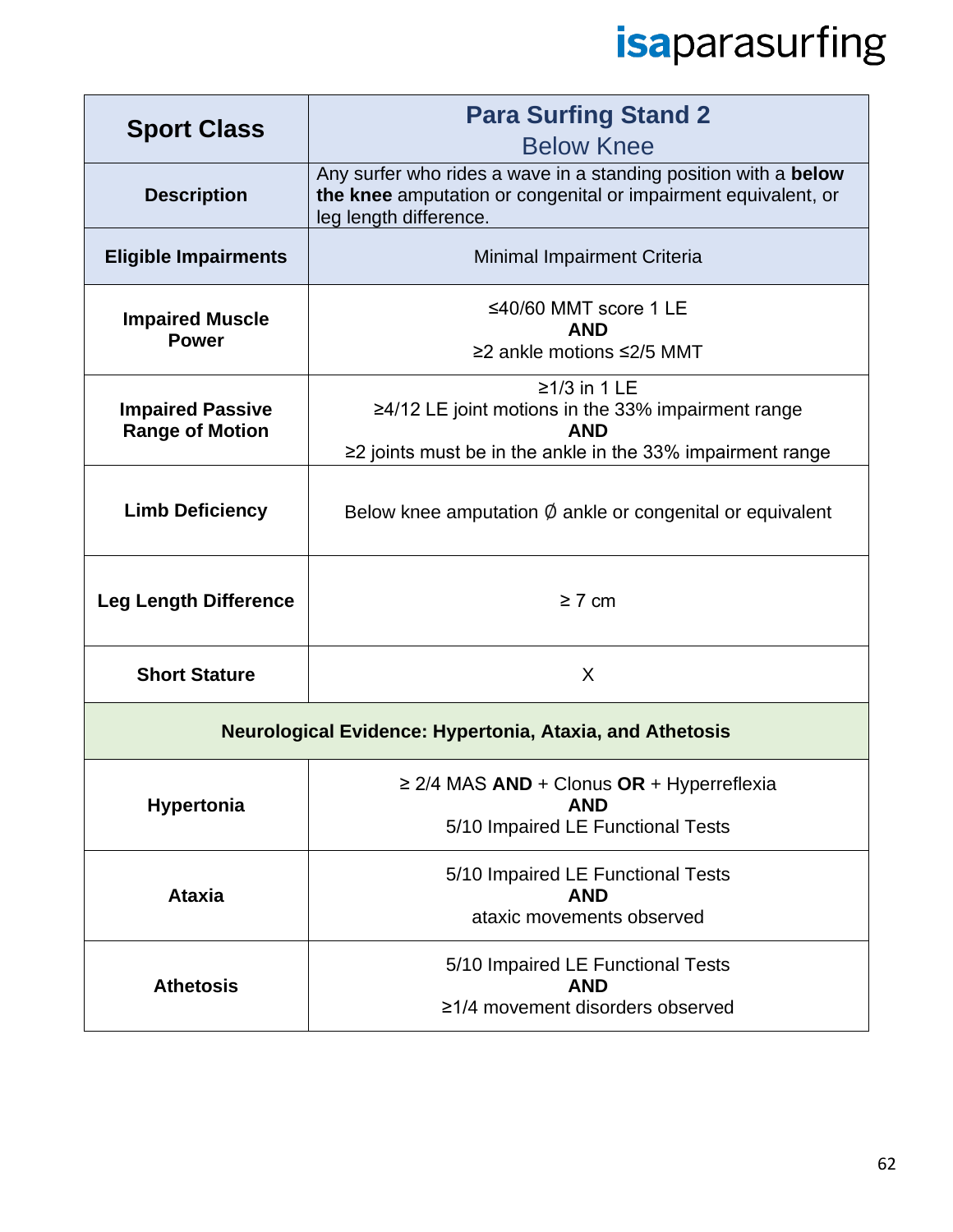| <b>Sport Class</b>                                | <b>Para Surfing Stand 3</b><br><b>Above Knee</b>                                                                                                                                                                                          |
|---------------------------------------------------|-------------------------------------------------------------------------------------------------------------------------------------------------------------------------------------------------------------------------------------------|
| <b>Description</b>                                | Any surfer who rides a wave in a standing position with an above<br>the knee amputation or both lower extremity amputation or<br>congenital or impairment equivalent.                                                                     |
| <b>Eligible Impairments</b>                       | Minimal Impairment Criteria                                                                                                                                                                                                               |
| <b>Impaired Muscle</b><br><b>Power</b>            | $\leq$ 30/60 MMT score in 1 LE<br><b>OR</b><br>$\leq 60/120$ MMT score in Both LE's<br><b>AND</b><br>≥2 ankle motions ≤2/5 MMT                                                                                                            |
| <b>Impaired Passive</b><br><b>Range of Motion</b> | $≥1/2$ in 1 LE<br>≥6/12 LE joint motions in the 33% impairment range<br>OR.<br>≥1/3 in Both LE's<br>$\geq$ 8/24 LE joint motions in 33% impairment range)<br><b>AND</b><br>$\geq$ joints must be in the ankle in the 33% impairment range |
| <b>Limb Deficiency</b>                            | Above knee amputation $\emptyset$ knee or congenital or equivalent<br><b>OR</b><br>Bilateral below knee amputation $\emptyset$ ankles or congenital or equivalent                                                                         |
| <b>Leg Length</b><br><b>Difference</b>            | $\geq$ 12 cm                                                                                                                                                                                                                              |
| <b>Short Stature</b>                              | X                                                                                                                                                                                                                                         |
|                                                   | <b>Neurological Evidence: Hypertonia, Ataxia, and Athetosis</b>                                                                                                                                                                           |
| <b>Hypertonia</b>                                 | $\geq$ 2/4 MAS AND + Clonus OR + Hyperreflexia<br><b>AND</b><br>6/10 Severe or NA LE Functional Tests<br><b>OR</b><br>12/20 Severe or NA Both LE Functional Tests                                                                         |
| <b>Ataxia</b>                                     | 6/10 Severe or NA LE Functional Tests<br><b>OR</b><br>12/20 Severe or NA Both LE Functional Tests<br><b>AND</b><br>ataxic movements observed                                                                                              |
| <b>Athetosis</b>                                  | 6/10 Severe or NA LE Functional Tests<br><b>OR</b><br>12/20 Severe or NA Both LE Functional Tests<br><b>AND</b><br>≥1/4 Athetoid movements observed                                                                                       |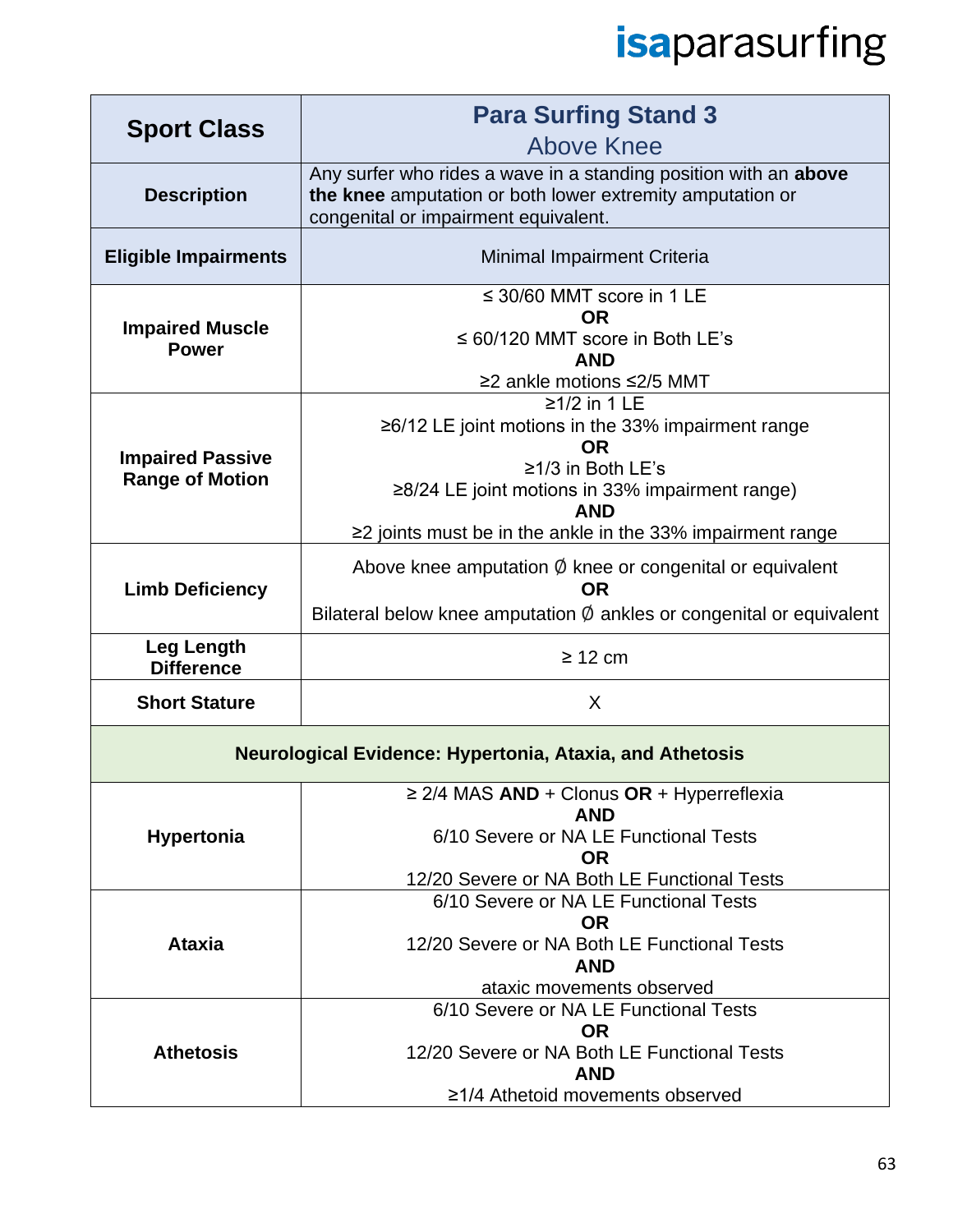| <b>Sport Class</b>                                       | <b>Para Surfing Kneel</b>                                                                                                                                                                                                                                |  |
|----------------------------------------------------------|----------------------------------------------------------------------------------------------------------------------------------------------------------------------------------------------------------------------------------------------------------|--|
| <b>Description</b>                                       | Any surfer who rides a wave in a kneeling or sitting without paddle<br>position with an above the knee amputation or both lower limb<br>amputation or congenital or impairment equivalent.                                                               |  |
| <b>Eligible Impairments</b>                              | Minimal Impairment Criteria                                                                                                                                                                                                                              |  |
| <b>Impaired Muscle</b><br><b>Power</b>                   | $\leq$ 30/60 MMT score in 1 LE<br>ΟR<br>$\leq$ 80/120 MMT score in BLE's                                                                                                                                                                                 |  |
| <b>Impaired Passive</b><br><b>Range of Motion</b>        | $\geq$ 1/2 in 1 LE ( $\geq$ 6/12 LE joint motions in the 33% impairment range)<br><b>OR</b><br>≥1/3 in Both LE's (≥8/24 LE joint motions in the 33% impairment<br>range)<br><b>AND</b><br>$\geq$ joints must be in the ankle in the 33% impairment range |  |
| <b>Limb Deficiency</b>                                   | Above knee amputation $\emptyset$ knee or congenital or equivalent<br><b>OR</b><br>Bilateral below knee amputation $\emptyset$ ankles or congenital or equivalent                                                                                        |  |
| <b>Leg Length</b><br><b>Difference</b>                   | $\sf X$                                                                                                                                                                                                                                                  |  |
| <b>Short Stature</b>                                     | X                                                                                                                                                                                                                                                        |  |
| Neurological Evidence: Hypertonia, Ataxia, and Athetosis |                                                                                                                                                                                                                                                          |  |
| <b>Hypertonia</b>                                        | $\geq$ 2/4 MAS AND + Clonus OR + Hyperreflexia<br>AND.<br>6/10 Severe or NA LE Functional Tests<br><b>OR</b><br>12/20 Severe or NA Both LE Functional Tests                                                                                              |  |
| <b>Ataxia</b>                                            | 6/10 Severe or NA 1 LE Functional Tests<br><b>OR</b><br>12/20 Severe or NA Both LE Functional Tests<br><b>AND</b><br>with ataxic movements observed                                                                                                      |  |
| <b>Athetosis</b>                                         | 6/10 Severe or NA LE Functional Tests<br><b>OR</b><br>12/20 Severe or NA Both LE Functional Tests<br><b>AND</b><br>≥1/4 Athetoid movements observed                                                                                                      |  |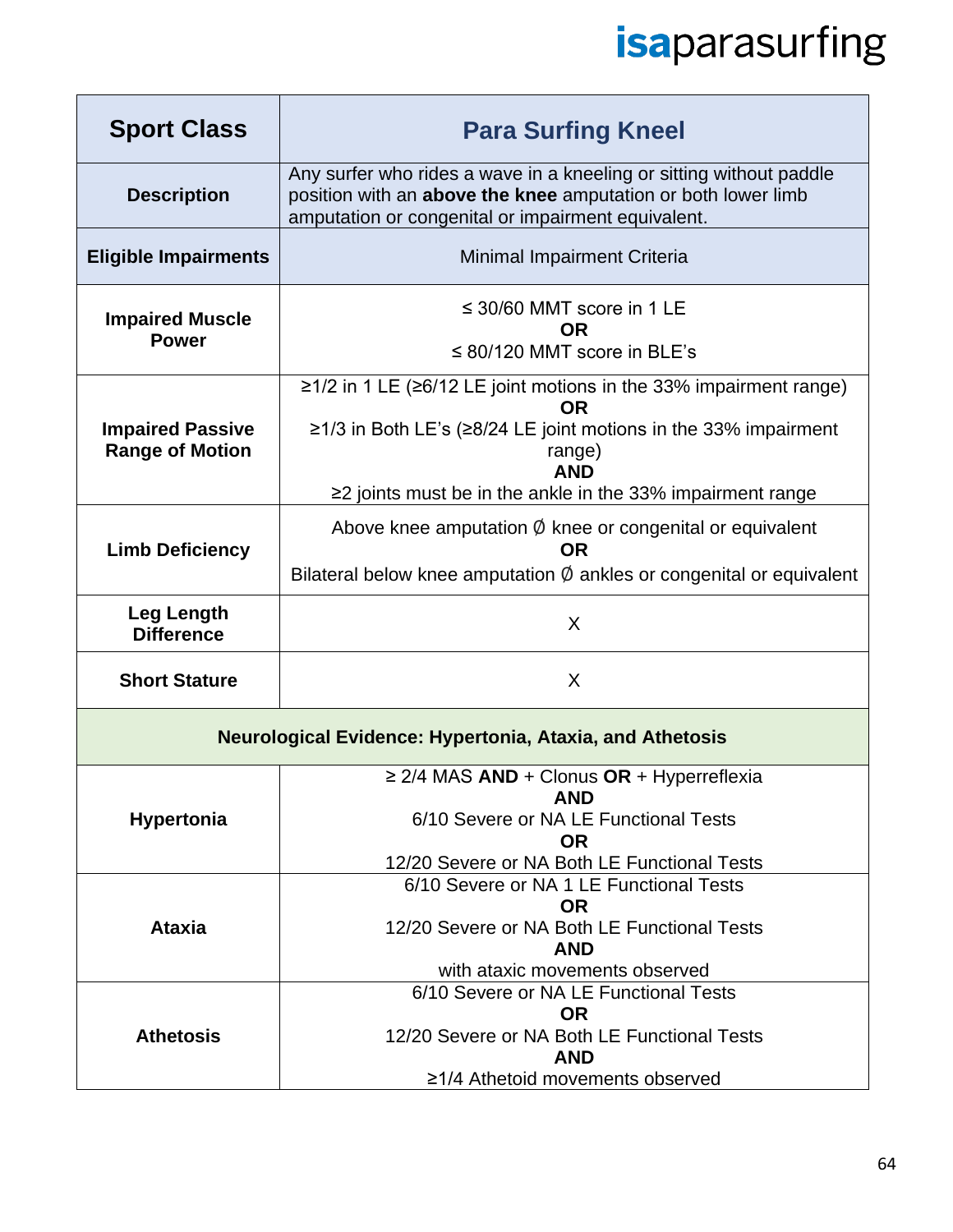| <b>Surf Class</b>                                               | <b>Para Surfing Sit</b>                                                                                                                                                                                      |  |
|-----------------------------------------------------------------|--------------------------------------------------------------------------------------------------------------------------------------------------------------------------------------------------------------|--|
| <b>Description</b>                                              | Any surfer who rides the wave in a seated position and uses a<br>paddle that does NOT require assistance paddling into a wave and<br>getting back on the board safely.                                       |  |
| <b>Eligible</b><br><b>Impairments</b>                           | Minimal Impairment Criteria                                                                                                                                                                                  |  |
| <b>Impaired Muscle</b><br><b>Power</b>                          | $\leq 60/120$ MMT score in Both LE's<br><b>AND</b><br>$\leq$ 7/10 MMT score in Trunk                                                                                                                         |  |
| <b>Impaired Passive</b><br><b>Range of Motion</b>               | ≥1/2 in Both LE's<br>≥12/24 LE joint motions in the 33% impairment range                                                                                                                                     |  |
| <b>Limb Deficiency</b>                                          | Bilateral above knee amputations $\emptyset$ knees or Bilateral BKA $\emptyset$<br>ankles or combo of 1 AKA and 1 BKA<br>or congenital equivalent                                                            |  |
| Leg Length<br><b>Difference</b>                                 | X                                                                                                                                                                                                            |  |
| <b>Short Stature</b>                                            | X                                                                                                                                                                                                            |  |
| <b>Neurological Evidence: Hypertonia, Ataxia, and Athetosis</b> |                                                                                                                                                                                                              |  |
| <b>Hypertonia</b>                                               | $\geq$ 2/4 MAS AND + Clonus OR + Hyperreflexia<br><b>AND</b><br>8/10 Severe or NA LE Functional Tests<br><b>OR</b><br>16/20 Severe or NA Both LE Functional Tests<br>8/10 Severe or NA 1 LE Functional Tests |  |
| <b>Ataxia</b>                                                   | <b>OR</b><br>16/20 Severe or NA Both LE Functional Tests<br><b>AND</b><br>with ataxic movements observed                                                                                                     |  |
| <b>Athetosis</b>                                                | 8/10 Severe or NA 1 LE Functional Tests<br><b>OR</b><br>16/20 Severe or NA BLE Functional Tests<br><b>AND</b><br>≥1/4 movement disorders observed                                                            |  |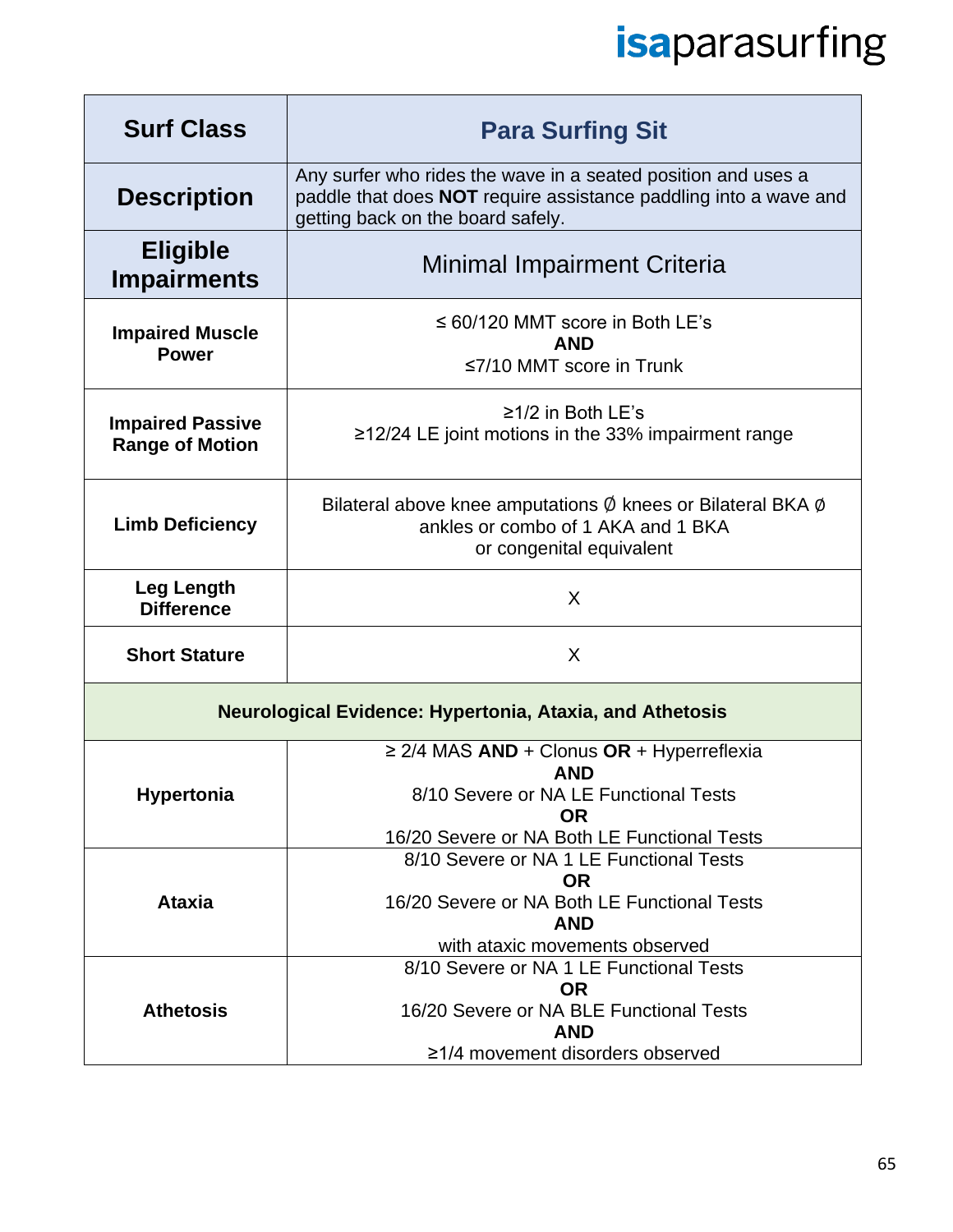| <b>Sport Class</b>                                              | <b>Para Surfing Prone 1</b>                                                                                                                                                                                  |  |
|-----------------------------------------------------------------|--------------------------------------------------------------------------------------------------------------------------------------------------------------------------------------------------------------|--|
| <b>Description</b>                                              | Any surfer who rides the wave in a <b>prone</b> position that does <b>NOT</b><br>require assistance paddling into a wave and getting back on the<br>board safely                                             |  |
| <b>Eligible Impairments</b>                                     | Minimal Impairment Criteria                                                                                                                                                                                  |  |
| <b>Impaired Muscle</b><br><b>Power</b>                          | $\leq 60/120$ MMT score in Both LE's<br><b>AND</b><br>$\geq$ 7/10 MMT score in Trunk                                                                                                                         |  |
| <b>Impaired Passive</b><br><b>Range of Motion</b>               | ≥1/2 in Both LE's<br>$(212/24$ LE joint motions in the 33% impairment range)                                                                                                                                 |  |
| <b>Limb Deficiency</b>                                          | Bilateral above knee amputations $\emptyset$ knees<br>or congenital or equivalent                                                                                                                            |  |
| <b>Leg Length</b><br><b>Difference</b>                          | X                                                                                                                                                                                                            |  |
| <b>Short Stature</b>                                            | X                                                                                                                                                                                                            |  |
| <b>Neurological Evidence: Hypertonia, Ataxia, and Athetosis</b> |                                                                                                                                                                                                              |  |
| <b>Hypertonia</b>                                               | $\geq$ 2/4 MAS AND + Clonus OR + Hyperreflexia<br><b>AND</b><br>8/10 Severe or NA LE Functional Tests<br><b>OR</b><br>16/20 Severe or NA Both LE Functional Tests<br>8/10 Severe or NA 1 LE Functional Tests |  |
| <b>Ataxia</b>                                                   | <b>OR</b><br>16/20 Severe or NA Both LE Functional Tests<br><b>AND</b><br>with ataxic movements observed                                                                                                     |  |
| <b>Athetosis</b>                                                | 8/10 Severe or NA 1 LE Functional Tests<br><b>OR</b><br>16/20 Severe or NA BLE Functional Tests<br><b>AND</b><br>≥1/4 movement disorders observed                                                            |  |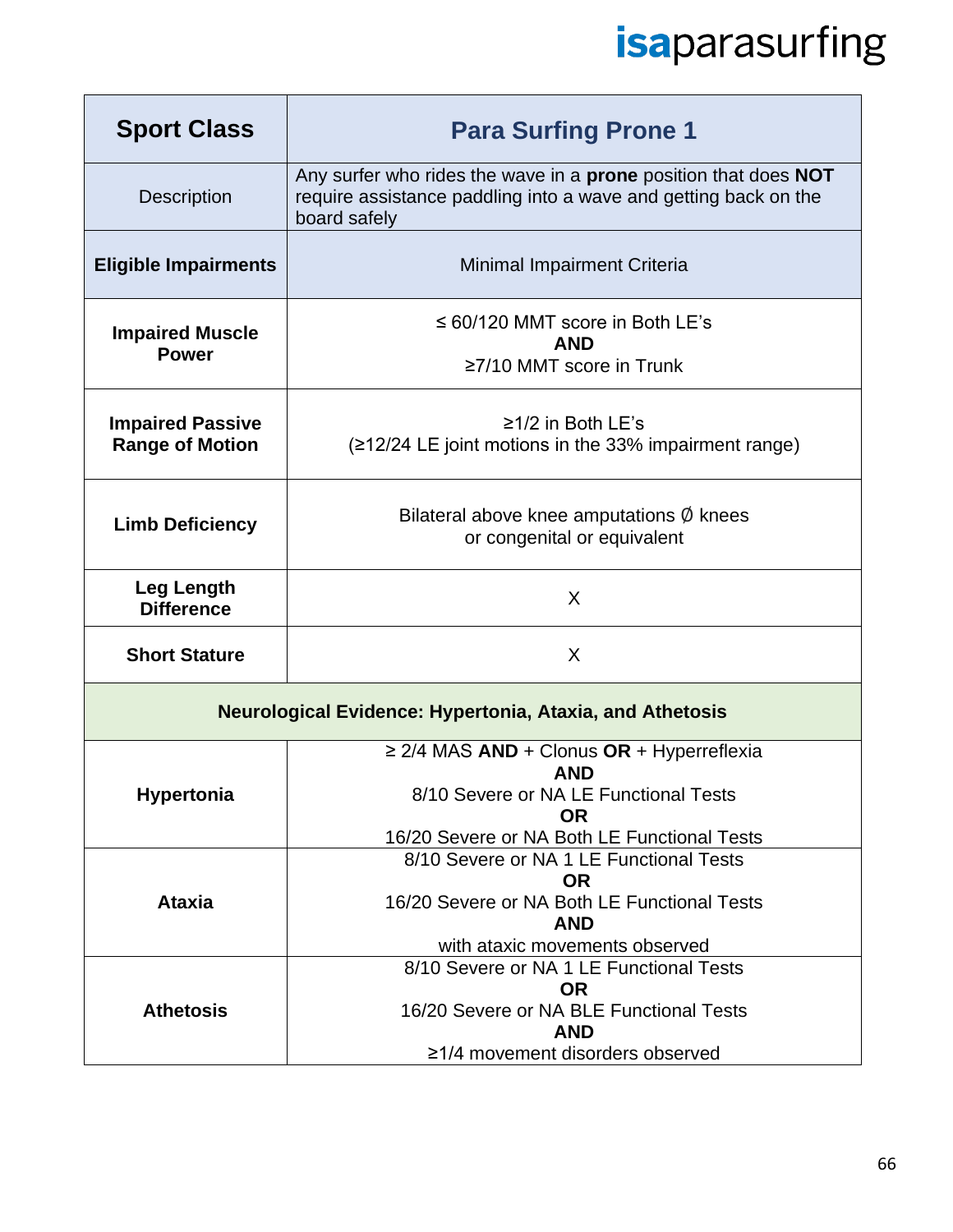| <b>Sport Class</b>                                              | <b>Para Surfing Prone 2</b>                                                                                                                                                                                                                 |  |
|-----------------------------------------------------------------|---------------------------------------------------------------------------------------------------------------------------------------------------------------------------------------------------------------------------------------------|--|
| <b>Description</b>                                              | Any surfer who rides the wave in a <b>prone</b> position that <b>DOES</b> require<br>assistance paddling into a wave and getting back on the board safely                                                                                   |  |
| <b>Eligible</b><br><b>Impairments</b>                           | Minimal Impairment Criteria                                                                                                                                                                                                                 |  |
| <b>Impaired Muscle</b><br><b>Power</b>                          | $\leq$ 120/130 MMT score Both UE's<br><b>AND</b><br>$\leq 60/120$ MMT score Both LE's<br><b>AND</b><br>$\leq$ 5/10 MMT score in Trunk                                                                                                       |  |
| <b>Impaired Passive</b><br><b>Range of Motion</b>               | ≥1/2 in Both UE's<br>≥15/30 BUE joint motions in 33% impairment range<br><b>AND</b><br>$\geq$ 1/2 in Both LE's<br>≥12/24 BLE joint motions in 33% impairment range                                                                          |  |
| <b>Limb Deficiency</b>                                          | 1 UE amputation or congenital or equivalent<br><b>AND</b><br>Bilateral above knee amputations $\emptyset$ knees or congenital or equivalent<br><b>OR</b><br>Bilateral below knee amputations $\emptyset$ ankles or congenital or equivalent |  |
| <b>Leg Length</b><br><b>Difference</b>                          | X                                                                                                                                                                                                                                           |  |
| <b>Short Stature</b>                                            | X                                                                                                                                                                                                                                           |  |
| <b>Neurological Evidence: Hypertonia, Ataxia, and Athetosis</b> |                                                                                                                                                                                                                                             |  |
| <b>Hypertonia</b>                                               | $\geq$ 2/4 MAS AND + Clonus OR + Hyperreflexia<br><b>AND</b><br>5/5 Severe or NA UE Functional Tests<br><b>AND</b><br>10/10 Severe or NA LE Functional Tests<br><b>OR</b><br>20/20 Severe or NA Both LE Functional Tests                    |  |
| <b>Ataxia</b>                                                   | 5/5 Severe or NA UE Functional Tests<br><b>AND</b><br>10/10 Severe or NA 1 LE Functional Tests<br><b>OR</b><br>20/20 Severe or NA BLE Functional Tests<br><b>AND</b><br>ataxic movements observed                                           |  |
| <b>Athetosis</b>                                                | 5/5 Severe or NA UE tests with 1/4 movement disorders<br><b>AND</b><br>10/10 Severe or NA 1 LE tests OR 20/20 Severe or NA Both LE tests<br><b>AND</b><br>≥1/4 movement disorders observed                                                  |  |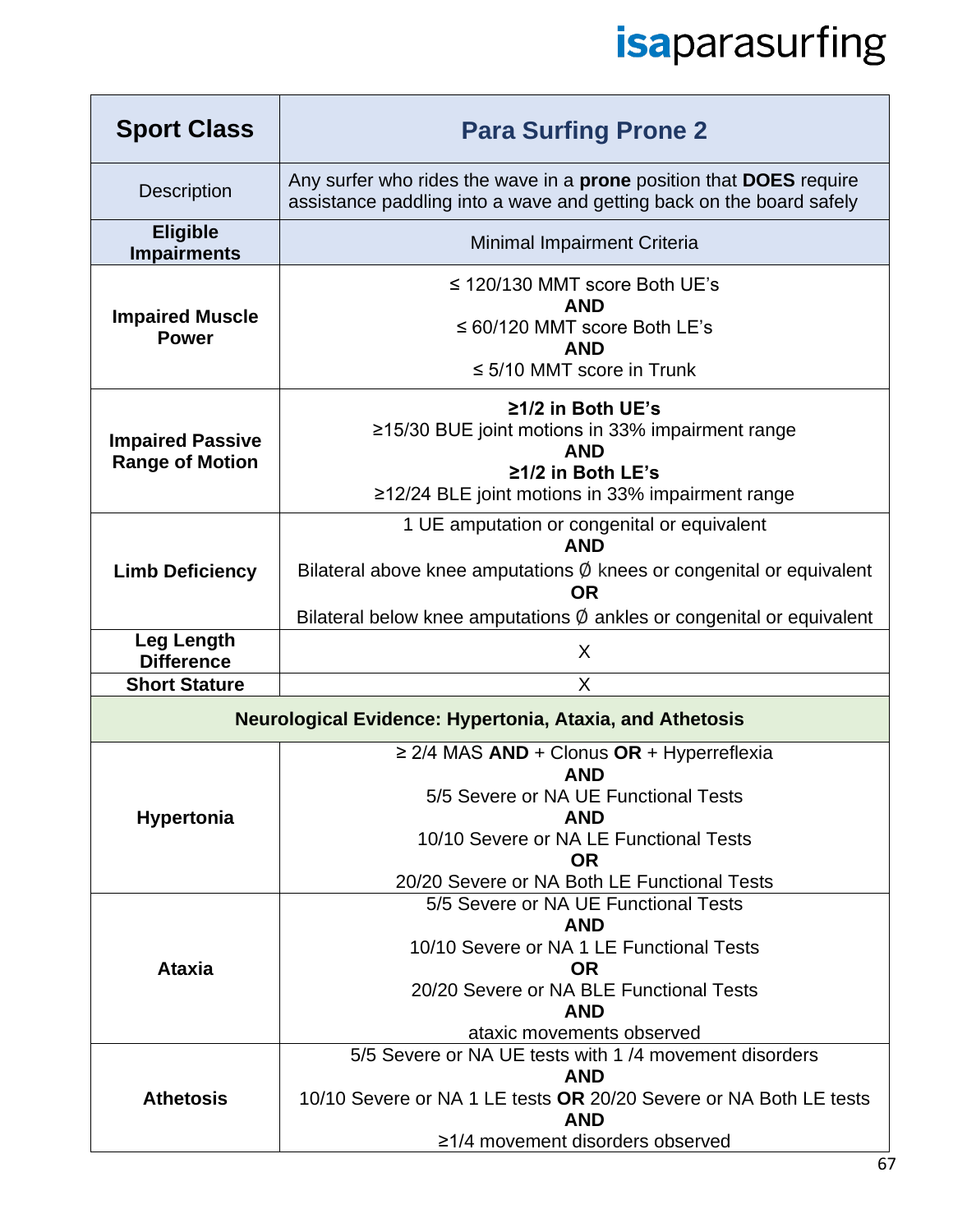### **Appendix Two**

### **Athletes with Vision Impairment**

### **1 Eligible Impairment Types**

| Eligible Impairment                                                                                                                                                                                  | <b>Examples of Heath Conditions</b>                                                                                                        |
|------------------------------------------------------------------------------------------------------------------------------------------------------------------------------------------------------|--------------------------------------------------------------------------------------------------------------------------------------------|
| Vision Impairment<br>Athletes with Vision Impairment have<br>reduced or no vision caused by damage<br>to the eye structure, optical nerves or<br>optical pathways, or visual cortex of the<br>brain. | Examples of an Underlying Health Condition<br>that can lead to Vision Impairment include<br>retinitis pigmentosa and diabetic retinopathy. |

### **2 Minimum Impairment Criteria**

Minimum Impairment Criteria for Athletes with a Vision Impairment have been set based on the Athlete's corrected vision. (The difference in approach for Athletes with Vision Impairment must be seen within the historical context of Classification for these Athletes, which is an assessment with 'best correction' as used in the context of medical diagnostics for visual acuity.)

- 2.1 To be eligible to compete in Sport Classes VI -1 and VI-2 in ISA Para Surfing, the Athlete must meet both of the criteria below:
	- 2.1.1 The Athlete must have at least one of the following Impairments:
		- Impairment of the eye structure;
		- Impairment of the optical nerve/optic pathways;
		- **■** Impairment of the visual cortex.
	- 2.1.2 The Athlete's Vision Impairment must result in a visual acuity of less than or equal to LogMAR 1.0 or a visual field restricted to less than 40 degrees diameter.
		- 2.2 It is the responsibility of the Athlete and NPC to provide sufficient evidence of the Athlete's Vision Impairment. This must be done by way of submitting medical diagnostic information completed by an ophthalmologist as described in Article 7.5 of these Rules.
		- 2.3 The medical diagnostic information must comprise the completed Medical Diagnostics Form (available on the ISA Para Surfing website) and additional medical documentation as indicated on the Medical Diagnostics Form. Failure to present with complete medical diagnostic information may lead to Athlete Evaluation being suspended in accordance with Article 10 of these Rules.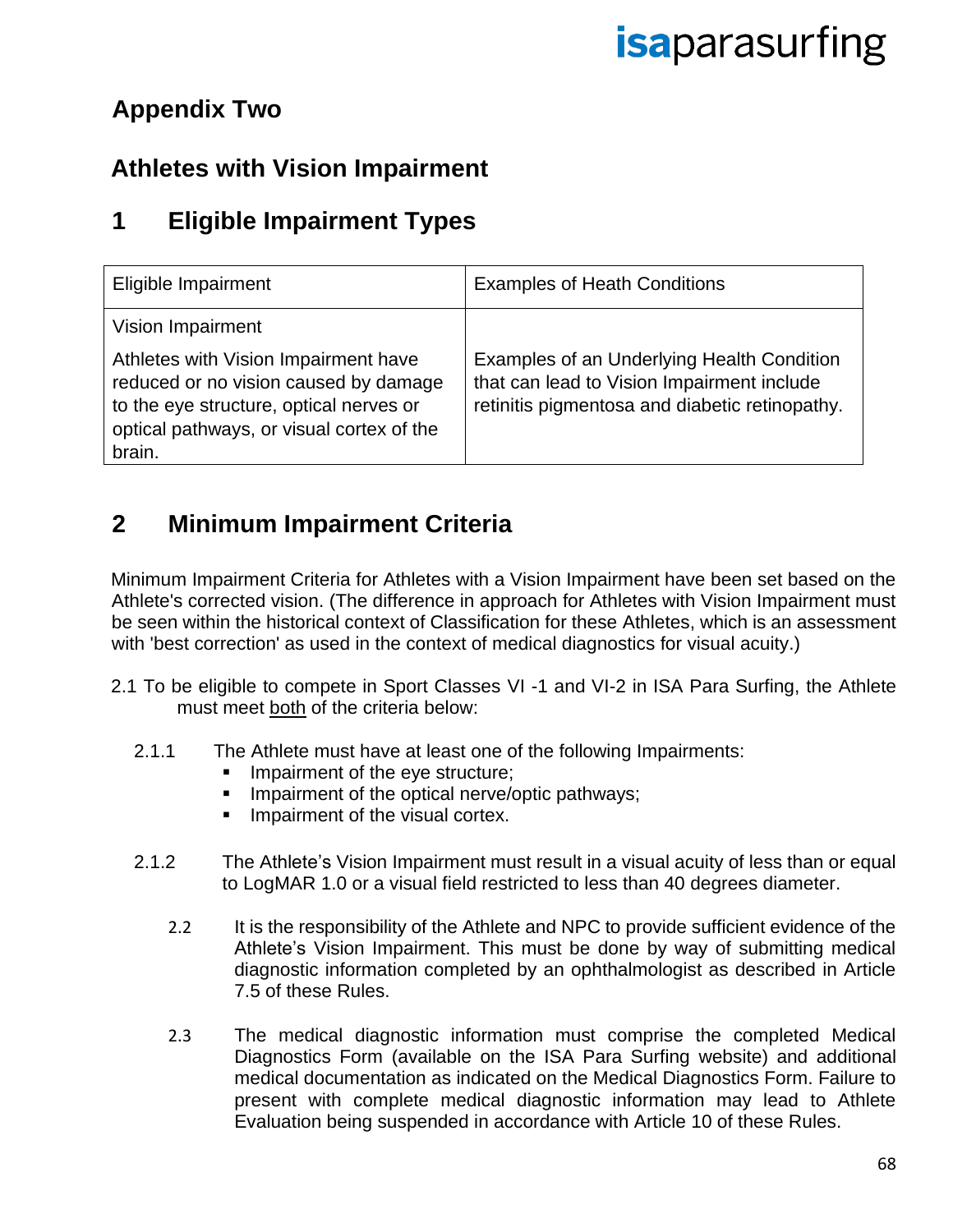2.4 Medical Diagnostic Information must be typewritten and submitted in English and may not be older than 12 months prior to the date of Evaluation Session.

#### **3 Assessment Methodology**

- 3.1 All Athlete Evaluation and Sport Class allocation must be based on the assessment of visual acuity in the eye with better visual acuity when wearing the best optical correction.
- 3.2 Depending on an Athlete's visual acuity, visual acuity is tested using the LogMAR chart for distance visual acuity testing with literate "E" and/or the Berkeley Rudimentary Vision Test.
- 3.3 Athletes who compete using any corrective devices (e.g. glasses, lenses) must attend classification with these devices and their prescription.
- 3.4 An Athlete found to be using corrective devices during Competition that were not declared during Evaluation Session may be subject to further investigation of Intentional Misrepresentation (see Article 32).
- 3.5 Athletes must declare any change in their optical correction to ISA Para Surfing before any Competition. If the Athlete has a Sport Class Status Review with Fixed Review Date or Confirmed, the Athlete's Sport Class Status will be changed to Review. The Athlete will then undergo Athlete Evaluation prior to the next Competition under the provisions of these Rules. Failure to do so may result in an investigation of Intentional Misrepresentation (see Article 32).
- 3.6 Any Athlete Support Personnel accompanying the Athlete during the Evaluation Session must remain out of sight of the visual acuity charts during assessment.
- 3.7 Under the current provisions set out in this Appendix, Observation in Competition does not apply to Athletes with Vision Impairment.
- 3.8 ISA Para Surfing will inform the local organizing committee of the equipment and room requirements for the assessment of Athletes with Vision Impairment after the Classification Panels have been appointed. It is the local organizing committee responsibility to provide all equipment required by ISA Para Surfing.
- 3.9 Failure to provide all equipment required by ISA Para Surfing may result in the classification decisions not being accepted by ISA Para Surfing.

#### **4 Assessment Criteria for the Allocation of a Sport Class and the Designation of Sport Class Status**

4.1 Sport Class Para Surfing Visual Impairment 1 (VI 1) Blind, No Vision

4.1.1 Visual acuity is poorer than LogMAR 2.60.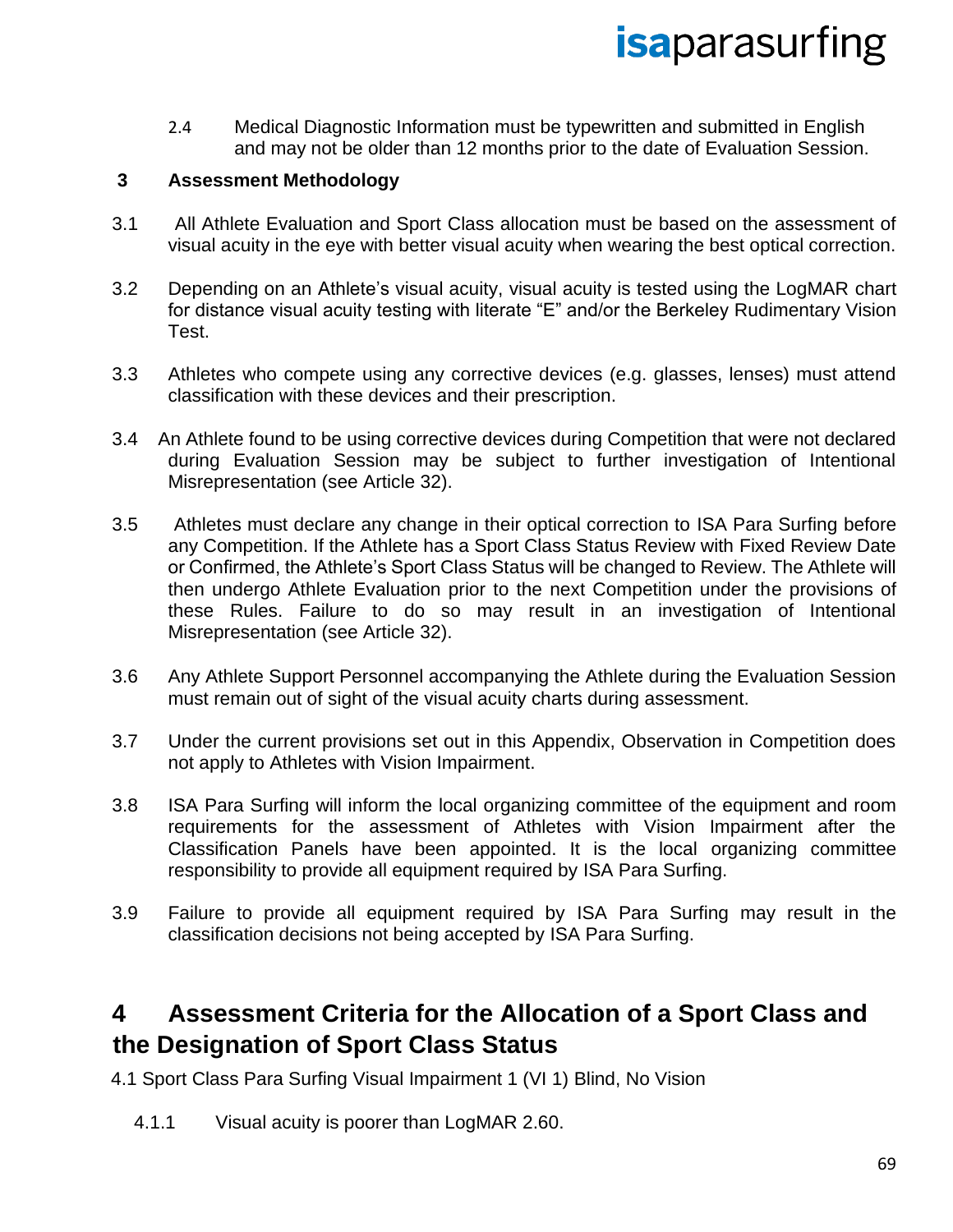4.2 Sport Class Para Surfing Visual Impairment 2 (VI 2) Blind, Low (Partial) Vision

- 4.2.1 Visual acuity ranges from LogMAR 1.50 to 2.60 (inclusive), and/or
- 4.2.2 the visual field is constricted to a radius of less than 10 degrees diameter.

4.3 Sport Class Para Surfing Visual Impairment 2 (VI 2) Blind, Low (Partial) Vision

- 4.3.1 Visual acuity ranges from LogMAR 1.40 to 1 (inclusive), and/or
- 4.3.2 the visual field is constricted to a radius of less than 40 degrees diameter.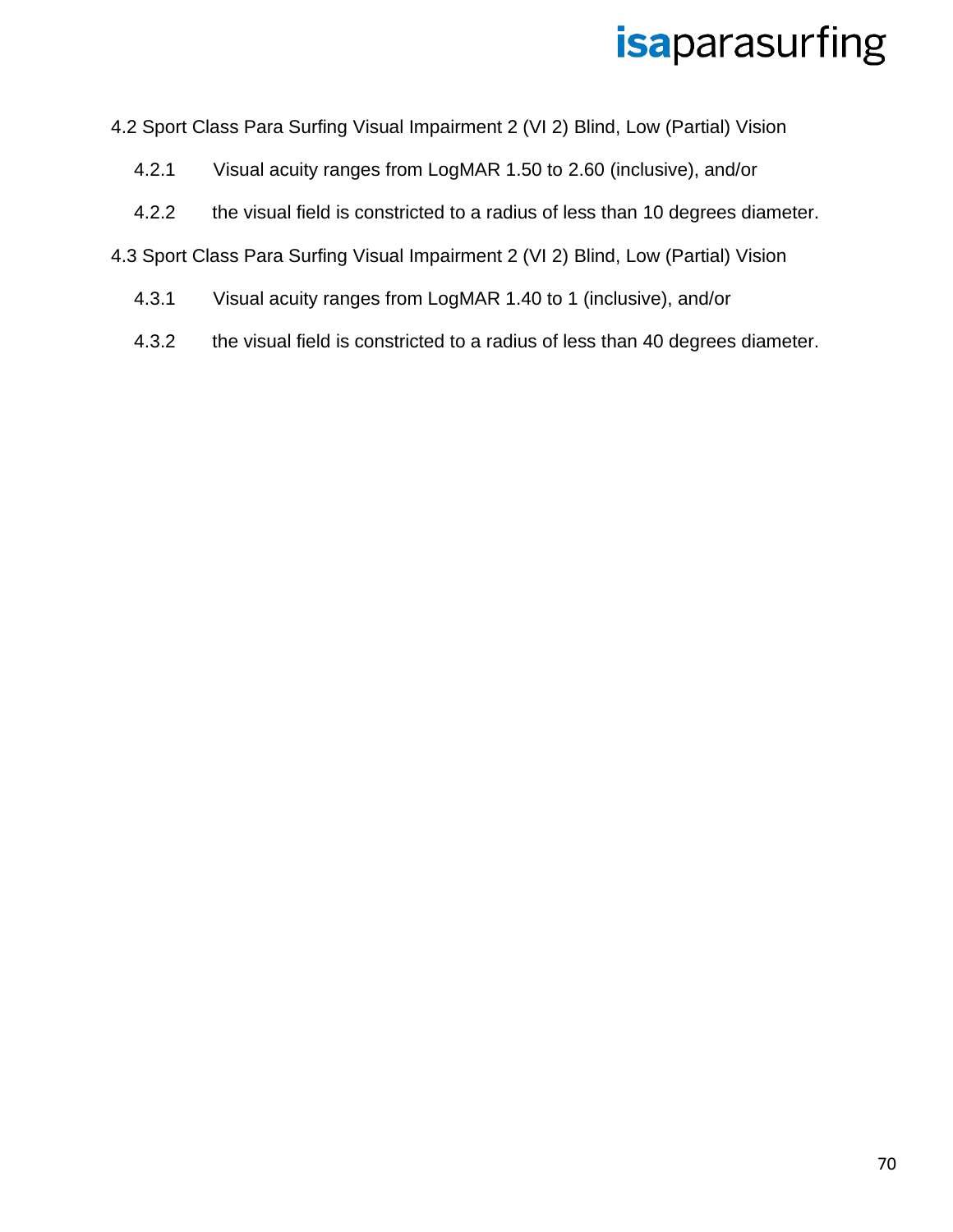### **Appendix Three**

### **Athletes with Intellectual Impairment**

At this time, the Eligible Impairment: Intellectual Impairment, will not be utilized for ISA Para Surfing.

### **1 Eligible Impairment Types**

Eligible Impairment

Intellectual Impairment

Athletes with an Intellectual Impairment have a restriction in intellectual functioning and adaptive behavior in which affects conceptual, social, and practical adaptive skills required for everyday life. This Impairment must be present before the age of 18.

### **2 Minimum Impairment Criteria**

Not Applicable

#### **3 Assessment Methodology**

Not Applicable

### **4 Assessment Criteria for the Allocation of a Sport Class and the Designation of Sport Class Status**

Not Applicable